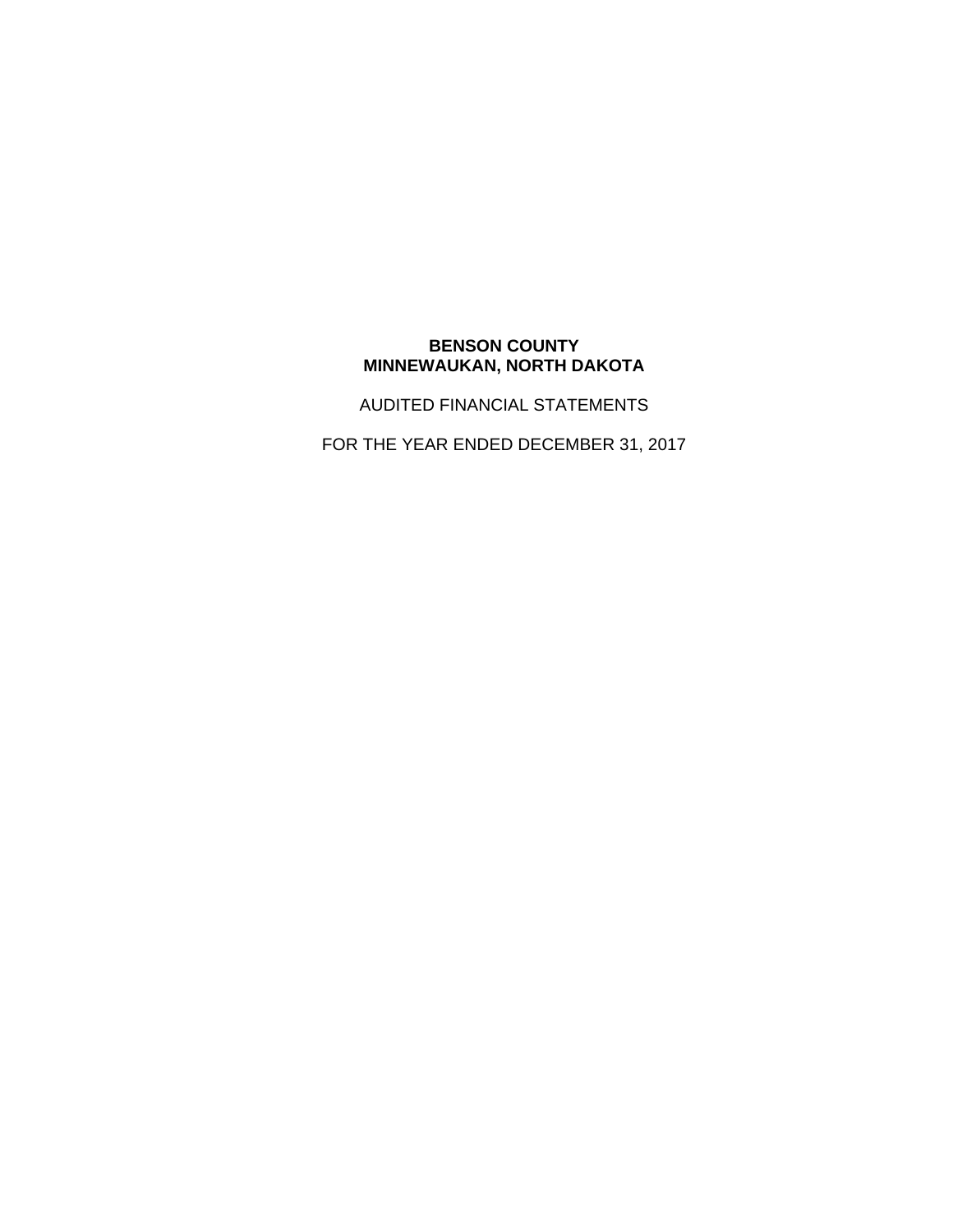# **TABLE OF CONTENTS**

|                                                                                                                                             | Page         |
|---------------------------------------------------------------------------------------------------------------------------------------------|--------------|
| <b>COUNTY OFFICIALS</b>                                                                                                                     | 1            |
| <b>INDEPENDENT AUDITOR'S REPORT</b>                                                                                                         | $\mathbf{2}$ |
| <b>BASIC FINANCIAL STATEMENTS</b>                                                                                                           |              |
| <b>Statement of Net Position</b>                                                                                                            | 5            |
| <b>Statement of Activities</b>                                                                                                              | 6            |
| <b>Balance Sheet - Governmental Funds</b>                                                                                                   | 7            |
| Reconciliation of Governmental Funds Balance Sheet to the Statement of Net Position                                                         | 8            |
| Statement of Revenues, Expenditures and Changes in Fund Balances - Governmental<br>Funds                                                    | 9            |
| Reconciliation of the Governmental Funds Statement of Revenues, Expenditures and<br>Changes in Fund Balances to the Statement of Activities | 10           |
| <b>Statement of Fiduciary Assets and Liabilities</b>                                                                                        | 11           |
| Notes to the Basic Financial Statements                                                                                                     | 12           |
| <b>REQUIRED SUPPLEMENTARY INFORMATION</b>                                                                                                   |              |
| <b>Budgetary Comparison Schedules</b>                                                                                                       |              |
| <b>General Fund</b><br>County Road and Bridge Fund                                                                                          | 33<br>34     |
| Social Service Fund                                                                                                                         | 35           |
| <b>County Poor Relief Fund</b>                                                                                                              | 36           |
| Federal Aid 6 Mill                                                                                                                          | 37           |
| Flood of 2011 Fund                                                                                                                          | 38           |
| Schedule of Employer Contributions to the NDPERS Retirement Fund                                                                            | 39           |
| Schedule of Employer and Non-Employer Proportionate Share of the Net Pension<br>Liability                                                   | 40           |
| Notes to the Required Supplementary Information                                                                                             | 41           |
| <b>SUPPLEMENTARY INFORMATION</b>                                                                                                            |              |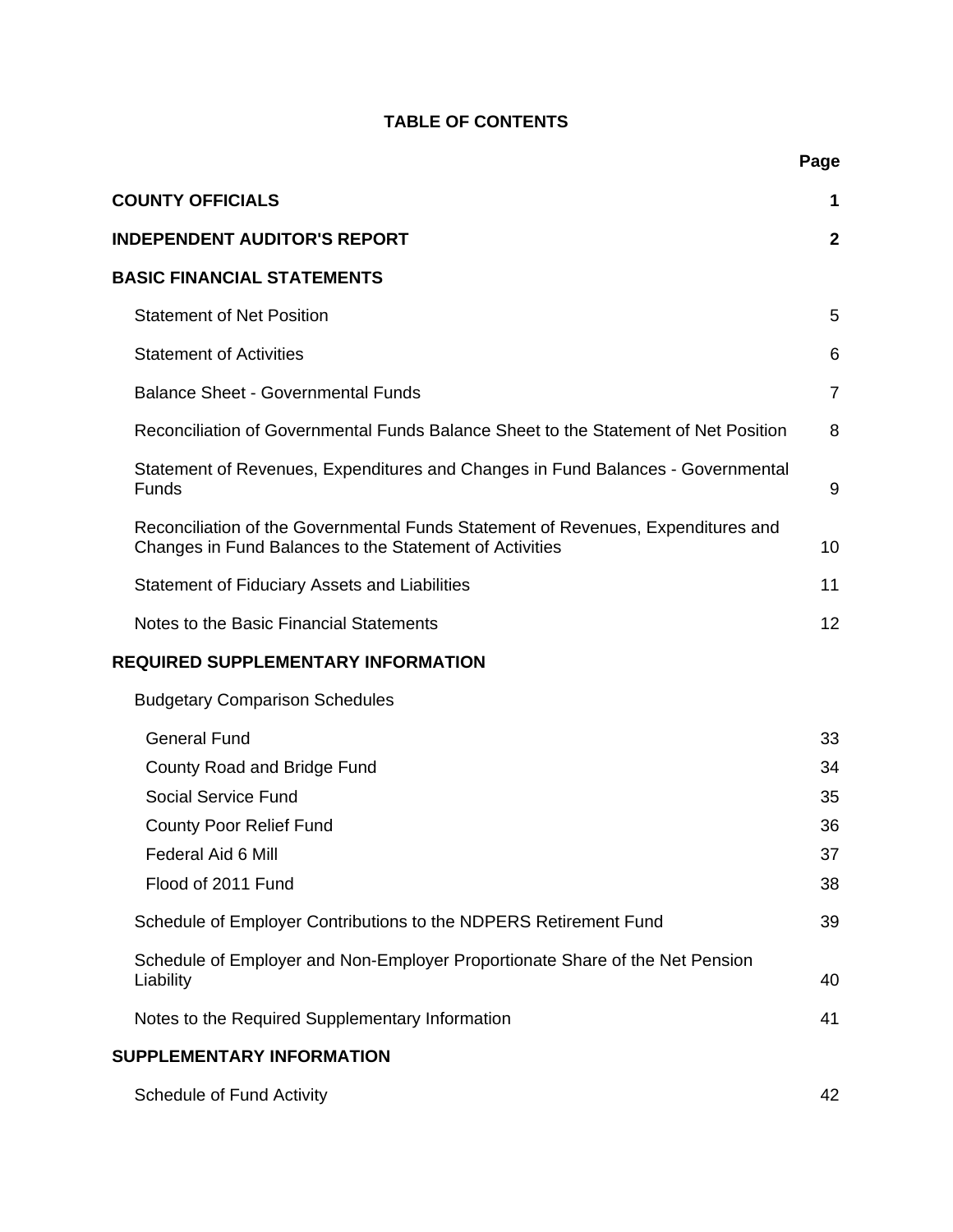# **INDEPENDENT AUDITOR'S REPORT ON INTERNAL CONTROL OVER FINANCIAL REPORTING AND ON COMPLIANCE AND OTHER MATTERS BASED ON AN AUDIT OF FINANCIAL STATEMENTS PERFORMED IN ACCORDANCE WITH** *GOVERNMENT AUDITING STANDARDS* **44**

Schedule of Findings and Responses **46** and  $\frac{1}{2}$  and  $\frac{1}{2}$  and  $\frac{1}{2}$  and  $\frac{1}{2}$  and  $\frac{1}{2}$  and  $\frac{1}{2}$  and  $\frac{1}{2}$  and  $\frac{1}{2}$  and  $\frac{1}{2}$  and  $\frac{1}{2}$  and  $\frac{1}{2}$  and  $\frac{1}{2}$  and  $\frac{1}{2}$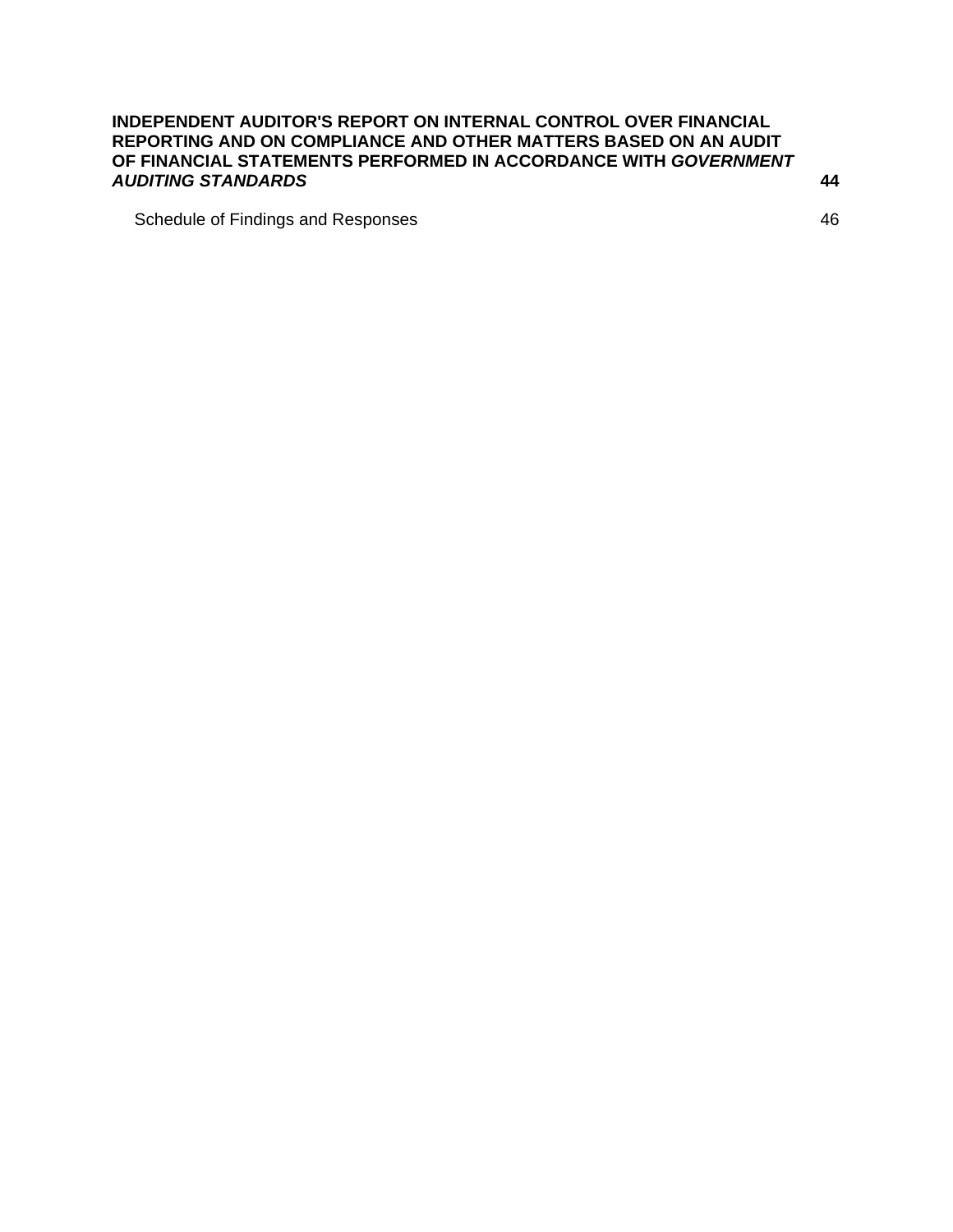# **BENSON COUNTY**  COUNTY OFFICIALS AS OF DECEMBER 31, 2017

Lowell Haagenson Commissioner Ron Carlson Commissioner Michael Steffan Commissioner

David Davidson Commissioner- Chairman Doris Griffin **Commissioner-** Vice Chairman

Bonnie Erickson Auditor/Treasurer

Steve Rohrer Sheriff

Rhoda Pfeifer **Register of Deeds** James Wang **State's Attorney** Lucia Jacobson Superintendent of Schools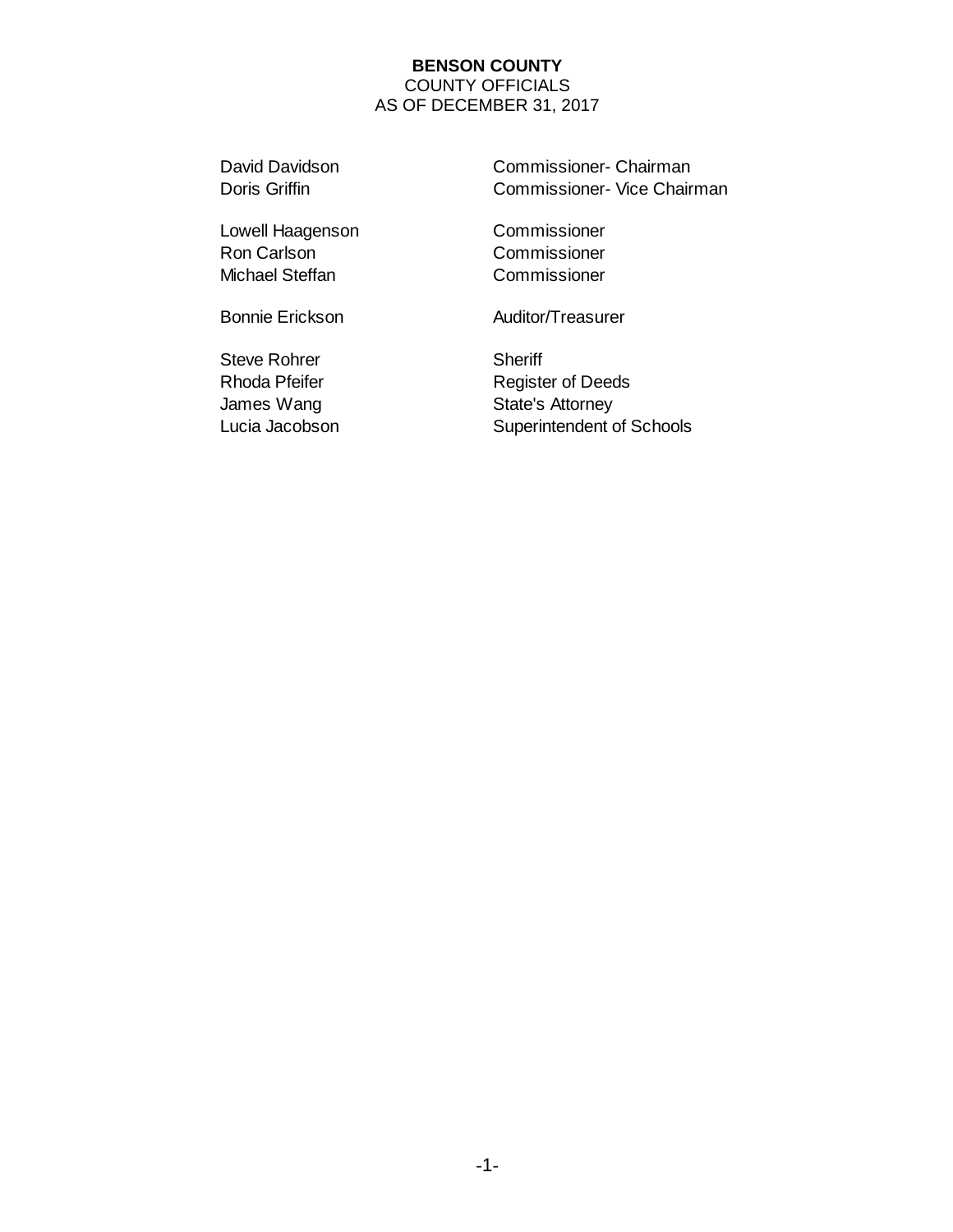# **BradyMartz**

# **INDEPENDENT AUDITOR'S REPORT**

Board of County Commissioners Benson County Minnewaukan, North Dakota

#### **Report on the Financial Statements**

We have audited the accompanying financial statements of the governmental activities, the discretely presented component unit, each major fund, and the aggregate remaining fund information of Benson County, Minnewaukan, North Dakota, as of and for the year ended December 31, 2017, and the related notes to the financial statements, which collectively comprise the County's basic financial statements as listed in the table of contents.

# **Management's Responsibility for the Financial Statements**

Management is responsible for the preparation and fair presentation of these financial statements in accordance with accounting principles generally accepted in the United States of America; this includes the design, implementation, and maintenance of internal control relevant to the preparation and fair presentation of financial statements that are free from material misstatement, whether due to fraud or error.

#### **Auditor's Responsibility**

Our responsibility is to express opinions on these financial statements based on our audit. We conducted our audit in accordance with auditing standards generally accepted in the United States of America and the standards applicable to financial audits contained in *Government Auditing Standards*, issued by the Comptroller General of the United States. Those standards require that we plan and perform the audit to obtain reasonable assurance about whether the financial statements are free of material misstatement.

An audit includes performing procedures to obtain audit evidence about the amounts and disclosures in the financial statements. The procedures selected depend on the auditor's judgment, including the assessment of the risks of material misstatement of the financial statements, whether due to fraud or error. In making those risk assessments, the auditor considers internal control relevant to the County's preparation and fair presentation of the financial statements in order to design audit procedures that are appropriate in the circumstances, but not for the purpose of expressing an opinion on the effectiveness of the County's internal control. Accordingly, we express no such opinion. An audit also includes evaluating the appropriateness of accounting principles used and the reasonableness of significant accounting estimates made by management, as well as evaluating the overall presentation of the financial statements.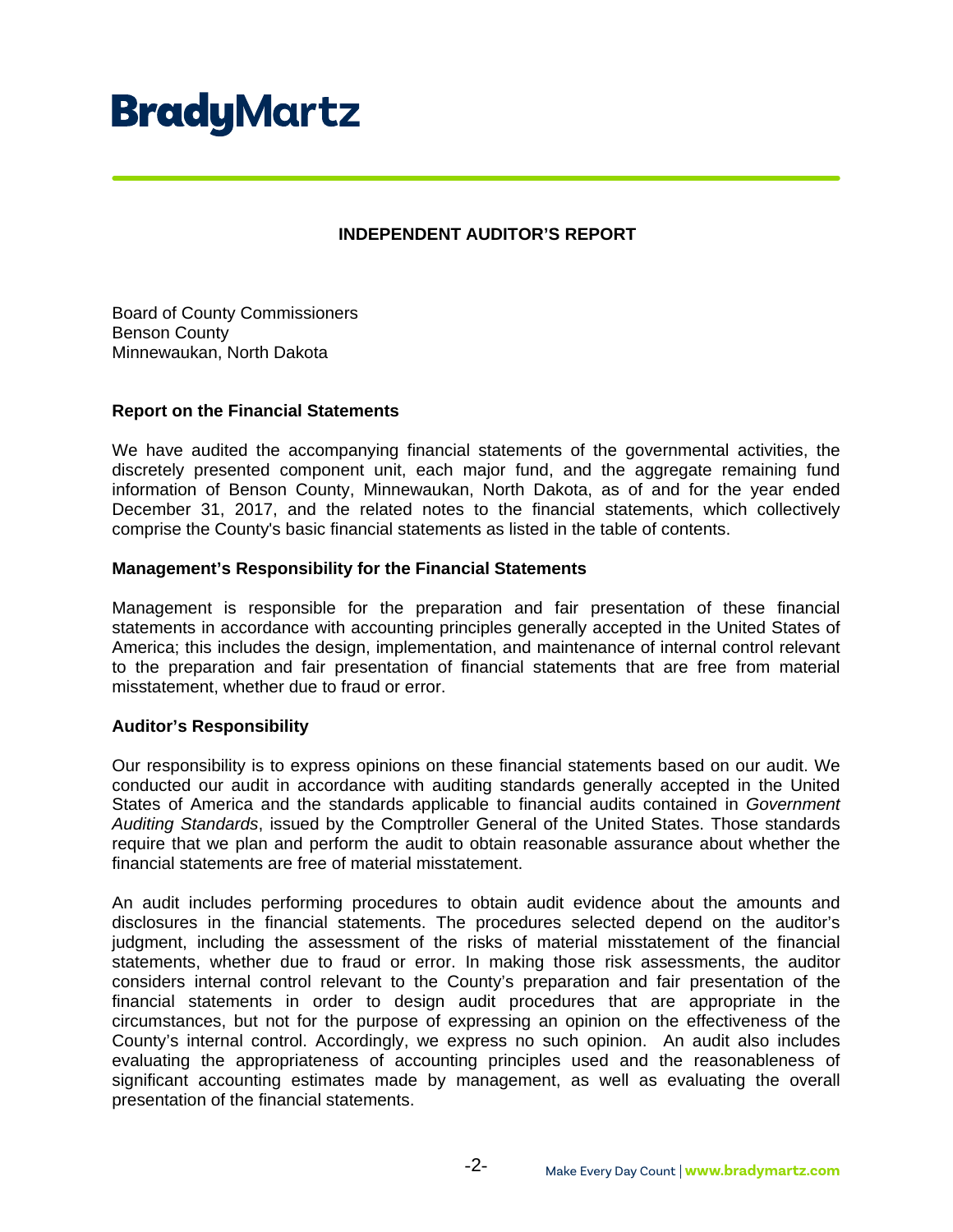We believe that the audit evidence we have obtained is sufficient and appropriate to provide a basis for our opinions.

# **Opinions**

In our opinion, the financial statements referred to above present fairly, in all material respects, the respective financial position of the governmental activities, the discretely presented component unit, each major fund and the aggregate remaining fund information of Benson County, as of December 31, 2017, and the respective changes in financial position thereof for the year ended in conformity with accounting principles generally accepted in the United States of America.

# **Other Matters**

# *Required Supplementary Information*

Accounting principles generally accepted in the United States of America require that the budgetary comparison information, the schedule of employer contributions to the NDPERS retirement fund, and the schedule of employer and non-employer proportionate share of the net pension liability as listed in the table of contents be presented to supplement the basic financial statements. Such information, although not a part of the basic financial statements, is required by the Governmental Accounting Standards Board, who considers it to be an essential part of financial reporting for placing the basic financial statements in an appropriate operational, economic, or historical context. We have applied certain limited procedures to the required supplementary information in accordance with auditing standards generally accepted in the United States of America, which consisted of inquiries of management about the methods of preparing the information and comparing the information for consistency with management's responses to our inquiries, the basic financial statements, and other knowledge we obtained during our audit of the basic financial statements. We do not express an opinion or provide any assurance on the information because the limited procedures do not provide us with sufficient evidence to express an opinion or provide any assurance.

Management has omitted the management's discussion and analysis that accounting principles generally accepted in the United States of America requires to be presented to supplement the basic financial statements. Such missing information, although not a part of the basic financial statements, is required by the Governmental Accounting Standards Board, who considers it to be an essential part of financial reporting for placing the basic financial statements in an appropriate operational, economic, or historical context. Our opinion on the basic financial statements is not affected by this missing information.

# *Other Information*

Our audit was conducted for the purpose of forming opinions on the financial statements that collectively comprise the County's basic financial statements. The schedule of fund activity as listed in the table of contents as supplementary information is presented for purposes of additional analysis and is not a required part of the basic financial statements.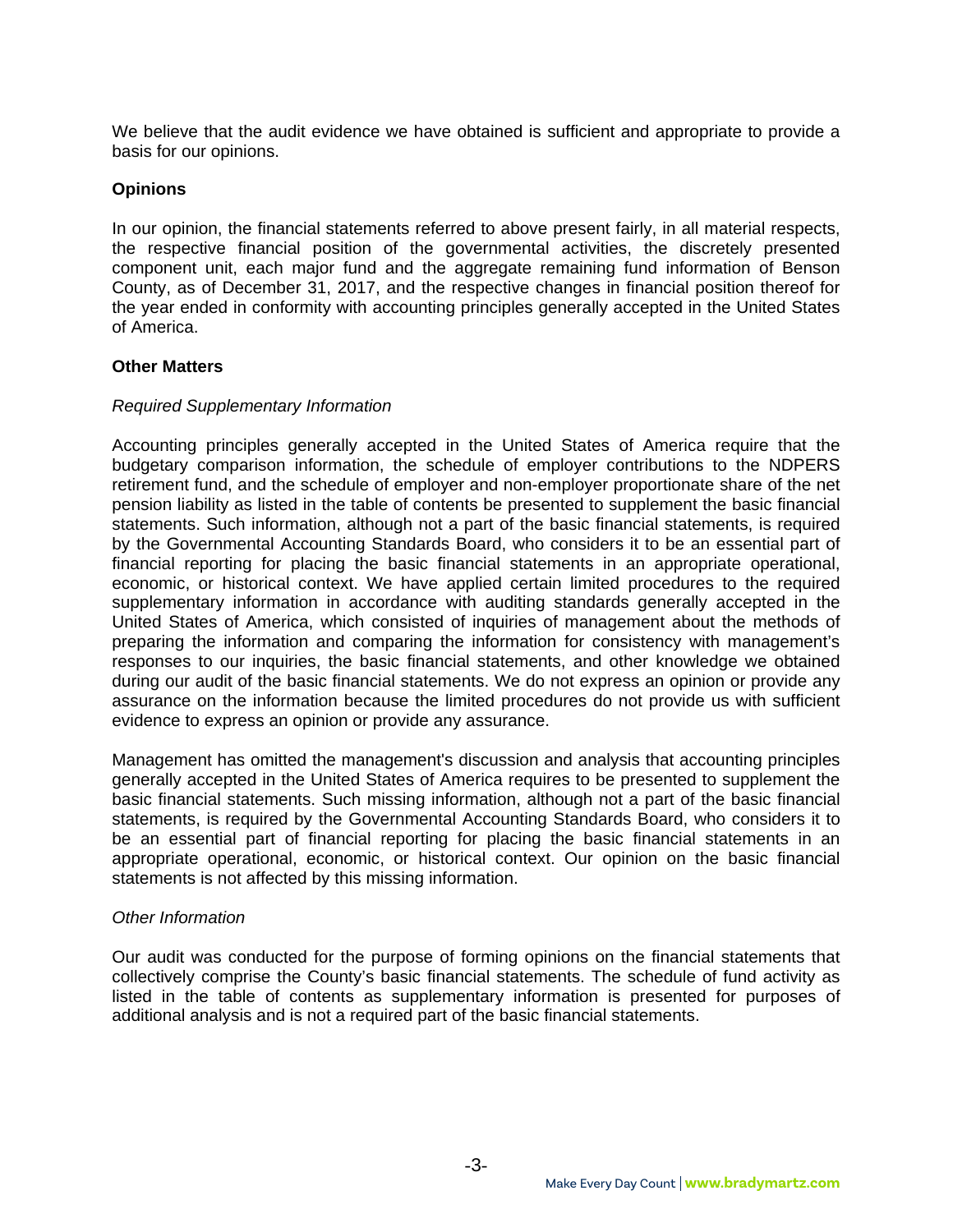The accompanying schedule of fund activity is the responsibility of management and was derived from and relates directly to the underlying accounting and other records used to prepare the basic financial statements. Such information has been subjected to the auditing procedures applied in the audit of the basic financial statements and certain additional procedures, including comparing and reconciling such information directly to the underlying accounting and other records used to prepare the basic financial statements or to the basic financial statements themselves, and other additional procedures in accordance with auditing standards generally accepted in the United States of America. In our opinion, the schedule of fund activity is fairly stated, in all material respects, in relation to the basic financial statements as a whole.

The roster of county officials on page 1 has not been subjected to the auditing procedures applied in the audit of the basic financial statements, and accordingly, we do not express an opinion or provide any assurance on it.

# **Other Reporting Required by** *Government Auditing Standards*

In accordance with *Government Auditing Standards*, we have also issued our report dated January 11, 2019 on our consideration of the County's internal control over financial reporting and our tests of its compliance with certain provisions of laws, regulations, contracts and grant agreements and other matters. The purpose of that report is solely to describe the scope of our testing of internal control over financial reporting and compliance and the results of that testing, and not to provide an opinion on the effectiveness of the County's internal control over financial reporting or on compliance. That report is an integral part of an audit performed in accordance with *Government Auditing Standards* in considering Benson County's internal control over financial reporting and compliance.

Forady Martz

**BRADY, MARTZ & ASSOCIATES, P.C. GRAND FORKS, NORTH DAKOTA**

January 11, 2019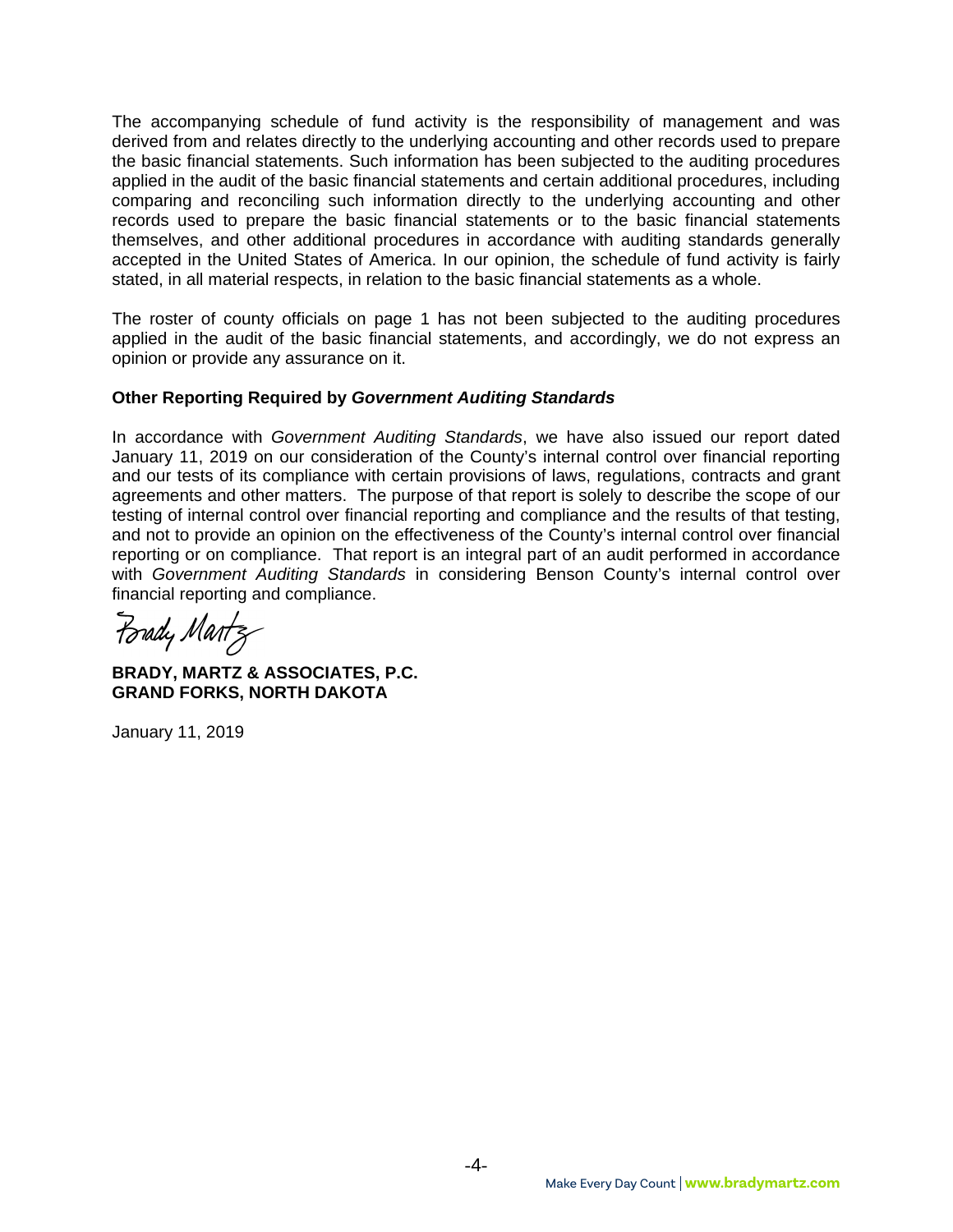# **BENSON COUNTY**  STATEMENT OF NET POSITION DECEMBER 31, 2017

|                                                                                   | Primary<br>Government      | Component<br>Unit             |
|-----------------------------------------------------------------------------------|----------------------------|-------------------------------|
|                                                                                   | Governmental<br>Activities | Water<br>Resource<br>District |
| <b>ASSETS</b>                                                                     |                            |                               |
| Cash and investments                                                              | \$<br>3,927,463 \$         | 67,708                        |
| Accounts receivable                                                               | 19,096                     |                               |
| Taxes receivable                                                                  | 84,211                     | 25,381                        |
| Road receivables                                                                  | 11,637                     |                               |
| Prepaid expenses                                                                  | 30,000                     |                               |
| Intergovernmental receivable<br>Capital assets (net of accumulated depreciation): | 12,149                     |                               |
| Land                                                                              | 180,636                    |                               |
| Infrastructure                                                                    | 14,098,620                 |                               |
| <b>Buildings</b>                                                                  | 98,498                     |                               |
| Machinery and vehicles                                                            | 2,581,444                  |                               |
|                                                                                   |                            |                               |
| Furniture and equipment                                                           | 59,477                     |                               |
| Total capital assets                                                              | 17,018,675                 |                               |
| <b>Total assets</b>                                                               | 21,103,231                 | 93,089                        |
| DEFERRED OUTFLOWS OF RESOURCES                                                    |                            |                               |
| Cost sharing defined benefit pension plan-NDPERS main                             | 1,314,264                  |                               |
| Cost sharing defined benefit pension plan-NDPERS law enforcement                  | 130,192                    |                               |
| Total deferred outflows of resources                                              | 1,444,456                  |                               |
| <b>LIABILITIES</b>                                                                |                            |                               |
| Accounts payable                                                                  | 265,457                    |                               |
| Unearned income                                                                   | 228,079                    |                               |
| Long-term liabilities:                                                            |                            |                               |
| Due within one year:                                                              |                            |                               |
| Compensated absences payable                                                      | 85,000                     |                               |
| Due after one year:                                                               |                            |                               |
| Compensated absences payable                                                      | 23,042                     |                               |
| Net pension liability - main                                                      | 2,864,211                  |                               |
| Net pension liability - law enforcement                                           | 134,018                    |                               |
| <b>Total liabilities</b>                                                          | 3,599,807                  |                               |
| DEFERRED INFLOWS OF RESOURCES                                                     |                            |                               |
| Property taxes levied - subs. years                                               | 658,043                    |                               |
| Cost sharing defined benefit pension plan-NDPERS main                             | 131,186                    |                               |
| Cost sharing defined benefit pension plan-NDPERS law enforcement                  | 24,920                     |                               |
| Total deferred inflows of resources                                               | 814,149                    |                               |
| <b>NET POSITION</b>                                                               |                            |                               |
| Net investment in capital assets<br>Restricted for:                               | 17,018,675                 |                               |
| Public safety                                                                     | 36,978                     |                               |
| Highways                                                                          | 1,066,783                  |                               |
| Health and welfare                                                                | 605,676                    |                               |
| Culture and recreation                                                            | 177                        |                               |
| Conservation of natural resources                                                 | 61,086                     | 93,089                        |
| Economic development                                                              | 13,040                     |                               |
| Special purposes                                                                  | 49,982                     |                               |
| Unrestricted                                                                      | (718, 666)                 |                               |
| Total net position                                                                | \$<br>18, 133, 731         | \$<br>93,089                  |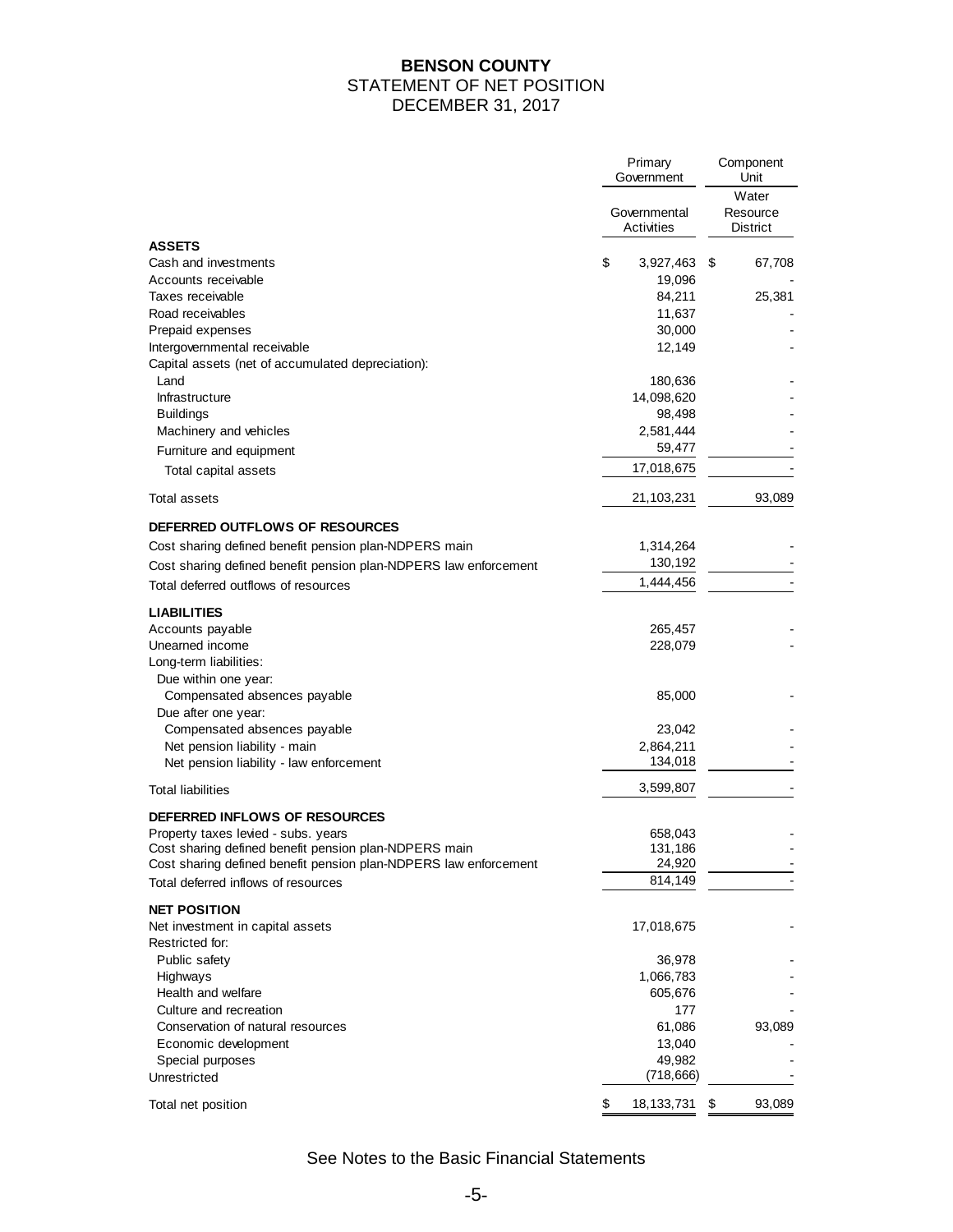# **BENSON COUNTY**  STATEMENT OF ACTIVITIES FOR THE YEAR ENDED DECEMBER 31, 2017

|                                                                                                                                                                                                     |        |                                                                                                                                                                              |    | Program Revenues                                |                                                                                   |         | Net (Expense) Revenue and<br>Changes in Net Position                                                    |                                      |
|-----------------------------------------------------------------------------------------------------------------------------------------------------------------------------------------------------|--------|------------------------------------------------------------------------------------------------------------------------------------------------------------------------------|----|-------------------------------------------------|-----------------------------------------------------------------------------------|---------|---------------------------------------------------------------------------------------------------------|--------------------------------------|
|                                                                                                                                                                                                     |        |                                                                                                                                                                              |    |                                                 |                                                                                   |         | Primary<br>Government                                                                                   | Component<br>Unit                    |
| Functions/Programs                                                                                                                                                                                  |        | Expenses                                                                                                                                                                     |    | Charges for<br>Services                         | Operating<br>Grants and<br>Contributions                                          |         | Governmental<br><b>Activities</b>                                                                       | Water<br>Resource<br><b>District</b> |
| <b>Governmental Activities:</b><br>General government<br>Public safety<br>Highways<br>Health and welfare<br>Culture and recreation<br>Conser. of natural resources<br>Economic development<br>Other | \$     | 2,231,065 \$<br>736,258<br>2,676,737<br>1,042,865<br>196,634<br>186,832                                                                                                      |    | 152,394<br>30,019<br>463,436<br>11,726<br>8,031 | \$<br>375,697<br>16,600<br>753,968<br>698,247<br>362<br>86,981<br>1,428<br>26,810 | \$      | $(1,702,974)$ \$<br>(689, 639)<br>(1,459,333)<br>(332, 892)<br>362<br>(109, 653)<br>1,428<br>(151, 991) |                                      |
| Total governmental activities                                                                                                                                                                       | \$     | 7,070,391                                                                                                                                                                    | \$ | 665,606                                         | \$<br>1,960,093                                                                   |         | (4, 444, 692)                                                                                           |                                      |
| Component Unit:<br><b>Water Resource Board</b>                                                                                                                                                      | \$     | 132,266<br>General Revenues:                                                                                                                                                 | \$ | 24,113                                          | \$                                                                                |         |                                                                                                         | \$<br>(108, 153)                     |
|                                                                                                                                                                                                     | Taxes: | Property taxes; levied for general purposes<br>Non restricted grants and contributions<br>Earnings on investments<br>Proceeds on disposal of assets<br>Miscellaneous revenue |    |                                                 |                                                                                   |         | 2,340,359 \$<br>326,777<br>26,549<br>18,000<br>96,920                                                   | 113,385<br>11<br>528                 |
|                                                                                                                                                                                                     |        | Total general revenues                                                                                                                                                       |    |                                                 | 2,808,605                                                                         | 113,924 |                                                                                                         |                                      |
|                                                                                                                                                                                                     |        | Change in net position                                                                                                                                                       |    |                                                 |                                                                                   |         | (1,636,087)                                                                                             | 5,771                                |
|                                                                                                                                                                                                     |        | Net position - January 1                                                                                                                                                     |    |                                                 |                                                                                   |         | 19,769,818                                                                                              | 87,318                               |
|                                                                                                                                                                                                     |        | Net position - December 31                                                                                                                                                   |    |                                                 |                                                                                   | \$      | 18, 133, 731                                                                                            | \$<br>93,089                         |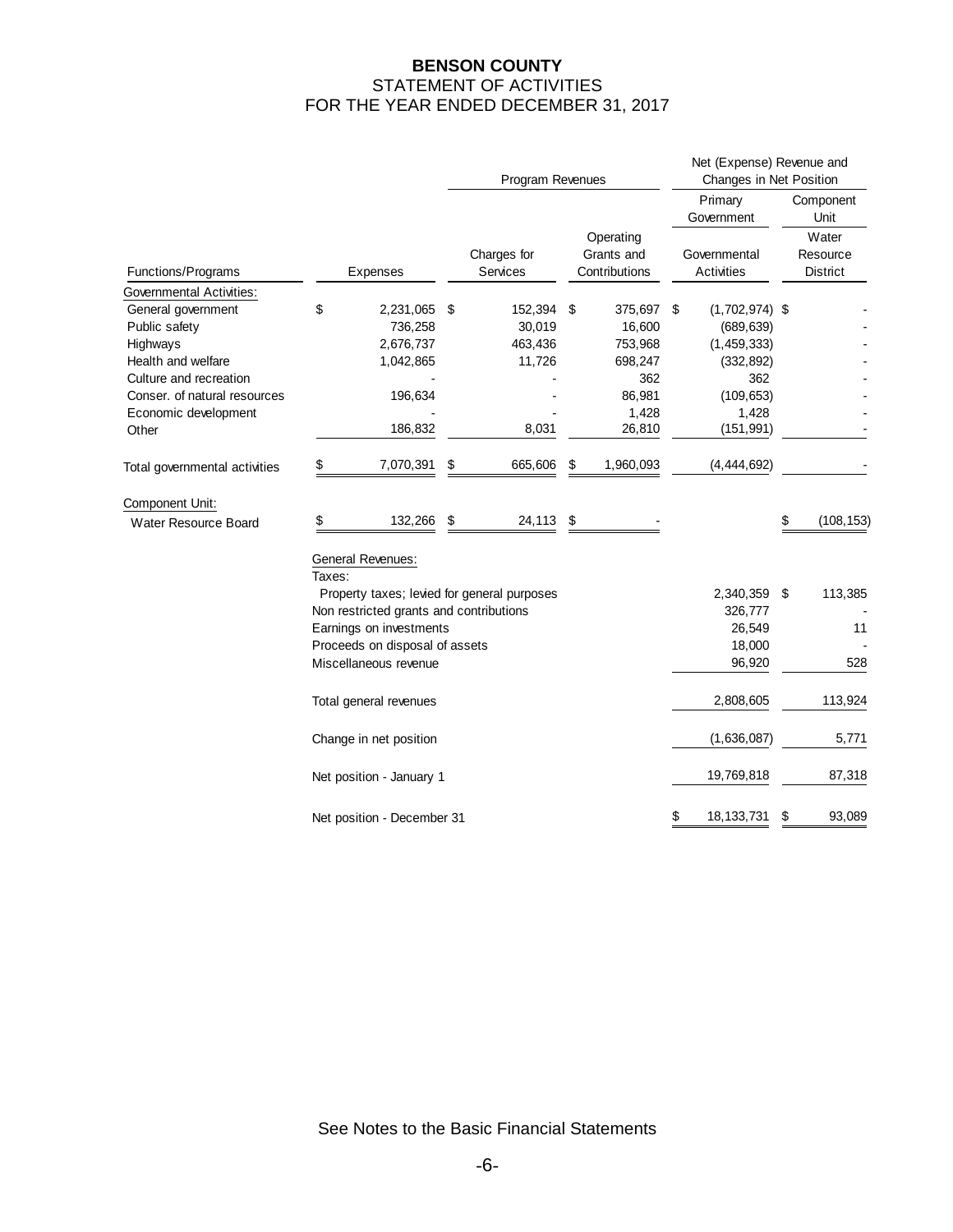#### **BENSON COUNTY**  BALANCE SHEET – GOVERNMENTAL FUNDS DECEMBER 31, 2017

|                                                                                        |     | General          | County<br>Road and<br><b>Bridge</b> | Social<br>Service |     | County<br>Poor<br>Relief | Federal<br>Aid<br>6 Mill | Flood<br>of 2011 |     | Other<br>Governmental<br>Funds |      | Total<br>Governmental<br>Funds |
|----------------------------------------------------------------------------------------|-----|------------------|-------------------------------------|-------------------|-----|--------------------------|--------------------------|------------------|-----|--------------------------------|------|--------------------------------|
| <b>ASSETS</b>                                                                          |     |                  |                                     |                   |     |                          |                          |                  |     |                                |      |                                |
| Cash and investments<br>Accounts receivable                                            | \$  | 1,380,097<br>637 | \$                                  | \$<br>116,070     | \$  | 468,440                  | \$<br>276,644            | \$<br>238,071    | \$  | 1,448,141 \$<br>18,459         |      | 3,927,463<br>19,096            |
| Taxes receivable                                                                       |     | 33,989           | 5,782                               |                   |     | 7,097                    | 4,926                    |                  |     | 32,417                         |      | 84,211                         |
| Road receivables                                                                       |     |                  | 11,637                              |                   |     |                          |                          |                  |     |                                |      | 11,637                         |
| Prepaid expenses                                                                       |     |                  |                                     | 30,000            |     |                          |                          |                  |     |                                |      | 30,000                         |
| Intergovernmental receivable                                                           |     | 2,522            | 9,365                               | 262               |     |                          |                          |                  |     |                                |      | 12,149                         |
| Due from other funds                                                                   |     | 34,926           |                                     |                   |     |                          |                          |                  |     |                                |      | 34,926                         |
|                                                                                        | \$. | 1,452,171        | \$<br>26,784                        | \$<br>146,332     | \$  | 475,537                  | \$<br>281,570            | \$<br>238,071    | \$  | 1,499,017                      | \$   | 4,119,482                      |
| <b>Total assets</b>                                                                    |     |                  |                                     |                   |     |                          |                          |                  |     |                                |      |                                |
| <b>LIABILITIES, DEFERRED INFLOWS</b><br>OF RESOURCES AND FUND BALANCES<br>Liabilities: |     |                  |                                     |                   |     |                          |                          |                  |     |                                |      |                                |
| Accounts payable                                                                       | \$  | 4,516 \$         | $1.825$ \$                          | 1,679 \$          |     |                          | \$<br>1,442              | \$<br>235,469 \$ |     | 20,526 \$                      |      | 265,457                        |
| Due to other funds                                                                     |     |                  | 34,926                              |                   |     |                          |                          |                  |     |                                |      | 34,926                         |
| Unearned revenue                                                                       |     |                  |                                     |                   |     |                          |                          | 2,602            |     | 225,477                        |      | 228,079                        |
| <b>Total liabilities</b>                                                               |     | 4,516            | 36,751                              | 1,679             |     |                          | 1,442                    | 238,071          |     | 246.003                        |      | 528,462                        |
| Deferred Inflows of Resources                                                          |     |                  |                                     |                   |     |                          |                          |                  |     |                                |      |                                |
| Property taxes collected - subs. years                                                 |     | 297,683          | 42,465                              |                   |     | $\overline{a}$           | 35,500                   |                  |     | 282,395                        |      | 658,043                        |
| Property taxes collected - delinquent                                                  |     | 33,989           | 5,782                               |                   |     | 7,097                    | 4,926                    |                  |     | 32,417                         |      | 84,211                         |
|                                                                                        |     |                  |                                     |                   |     |                          |                          |                  |     |                                |      |                                |
| Total deferred inflows of resources                                                    |     | 331,672          | 48,247                              |                   |     | 7,097                    | 40,426                   |                  |     | 314,812                        |      | 742,254                        |
| Fund Balances:                                                                         |     |                  |                                     |                   |     |                          |                          |                  |     |                                |      |                                |
| Restricted for:                                                                        |     |                  |                                     |                   |     |                          |                          |                  |     |                                |      |                                |
| Public safety                                                                          |     |                  |                                     |                   |     |                          |                          |                  |     | 33,201                         |      | 33,201                         |
| Highways                                                                               |     |                  |                                     |                   |     |                          | 239,702                  |                  |     | 856,579                        |      | 1,096,281                      |
| Health and welfare                                                                     |     |                  |                                     | 144,653           |     | 468,440                  |                          |                  |     | 10,841                         |      | 623,934                        |
| Culture and recreation                                                                 |     |                  |                                     |                   |     |                          |                          |                  |     | 177                            |      | 177                            |
| Conservation of natural resources                                                      |     |                  |                                     |                   |     |                          |                          |                  |     | 55,471                         |      | 55,471                         |
| Economic development                                                                   |     |                  |                                     |                   |     |                          |                          |                  |     | 13,040                         |      | 13,040                         |
| Special purposes                                                                       |     |                  |                                     |                   |     |                          |                          |                  |     | 49,690                         |      | 49,690                         |
| Unassigned                                                                             |     | 1,115,983        | (58, 214)                           |                   |     |                          |                          |                  |     | (80, 797)                      |      | 976,972                        |
| Total fund balances                                                                    |     | 1,115,983        | (58, 214)                           | 144,653           |     | 468,440                  | 239,702                  |                  |     | 938,202                        |      | 2,848,766                      |
| Total liabilities, deferred inflows                                                    |     |                  |                                     |                   |     |                          |                          |                  |     |                                |      |                                |
| of resources, and fund balances                                                        | \$  | 1,452,171        | \$<br>26,784                        | \$<br>146,332     | -\$ | 475,537                  | \$<br>281,570            | \$<br>238,071    | -\$ | 1,499,017                      | - \$ | 4,119,482                      |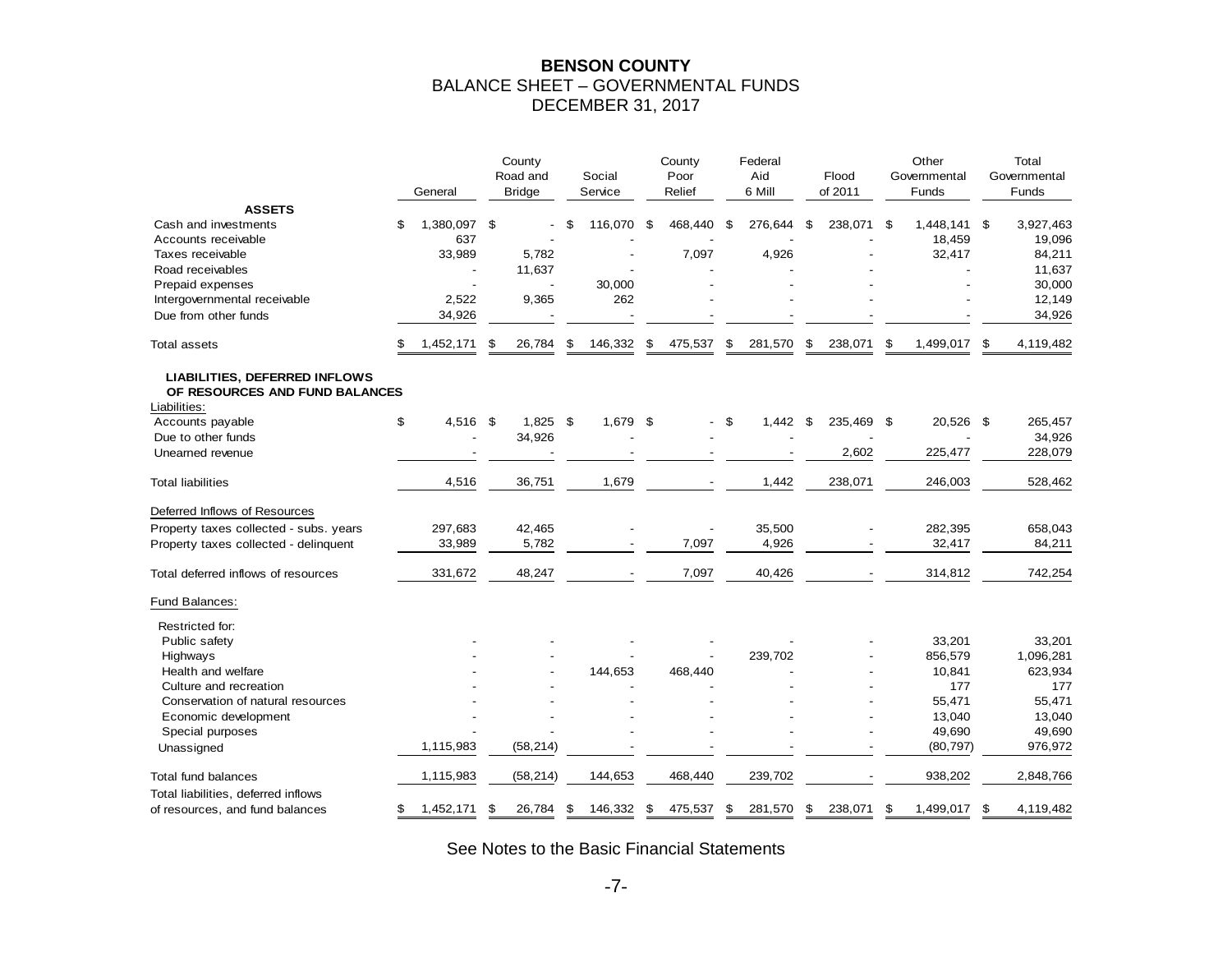# **BENSON COUNTY**  RECONCILIATION OF GOVERNMENTAL FUNDS BALANCE SHEET TO THE STATEMENT OF NET POSITION DECEMBER 31, 2017

| \$<br>2,848,766    |
|--------------------|
|                    |
|                    |
| 17,018,675         |
|                    |
| 1,288,350          |
|                    |
| 84,211             |
|                    |
|                    |
|                    |
| (3, 106, 271)      |
| \$<br>18, 133, 731 |
|                    |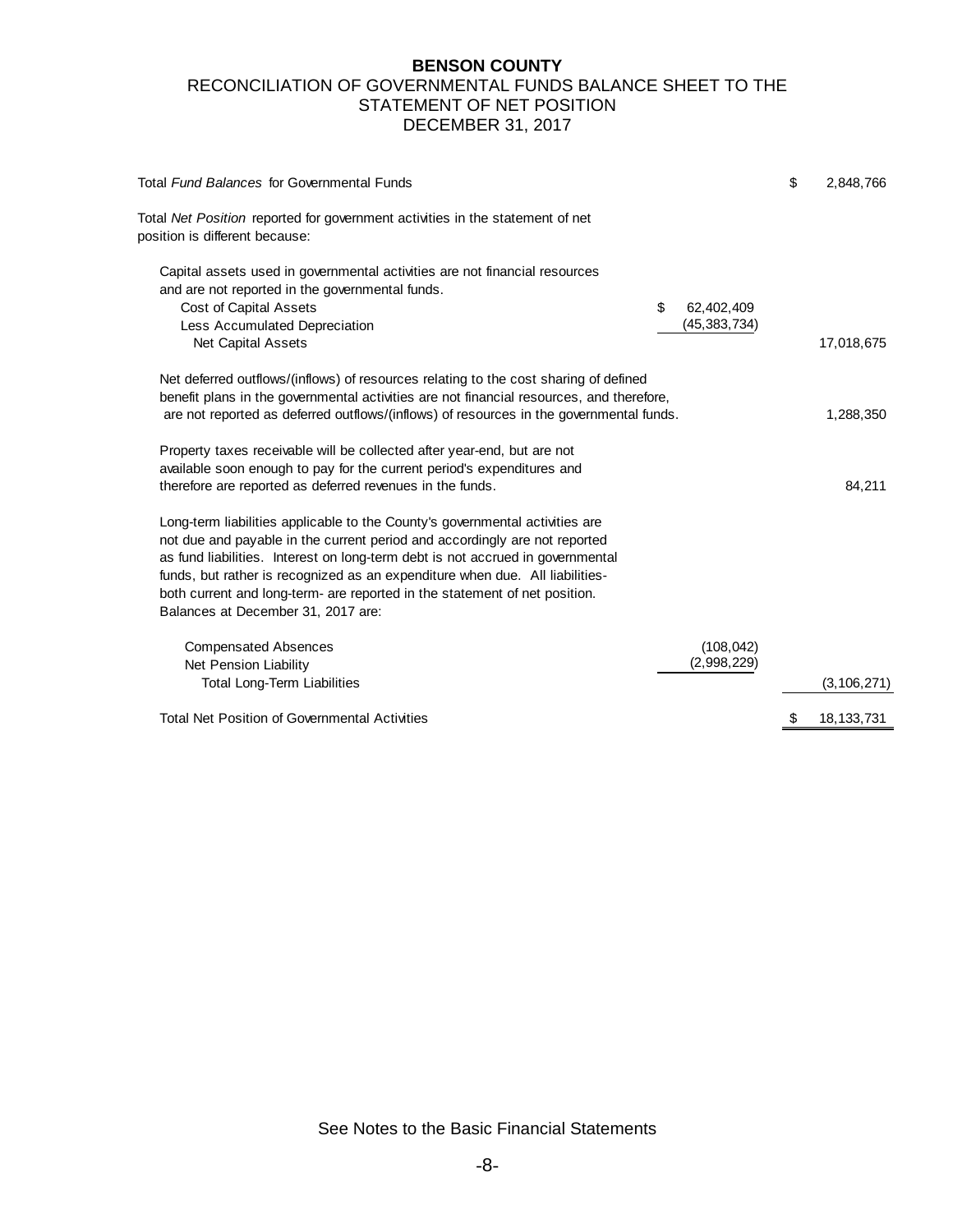#### **BENSON COUNTY**

# STATEMENT OF REVENUES, EXPENDITURES AND CHANGES IN FUND BALANCES GOVERNMENTAL FUNDS FOR THE YEAR ENDED DECEMBER 31, 2017

|                                 | General         |                | County<br>Road and<br><b>Bridge</b> |     | Social<br>Service | County<br>Poor<br>Relief | Federal<br>Aid<br>6 Mill | Flood<br>of 2011 |    | Other<br>Governmental<br>Funds |     | Total<br>Governmental<br>Funds |
|---------------------------------|-----------------|----------------|-------------------------------------|-----|-------------------|--------------------------|--------------------------|------------------|----|--------------------------------|-----|--------------------------------|
| Revenues:                       |                 |                |                                     |     |                   |                          |                          |                  |    |                                |     |                                |
| <b>Taxes</b>                    | \$              | 952,142        | 151,361<br>-\$                      | -\$ |                   | \$<br>173,229            | \$<br>129,068            | -\$              |    | \$<br>924,453                  | -\$ | 2,330,253                      |
| Licenses, permits and fees      |                 | 250            |                                     |     |                   |                          |                          |                  |    |                                |     | 250                            |
| Intergovernmental               |                 | 691,052        |                                     |     | 698,247           |                          | 167,030                  |                  | 55 | 730,487                        |     | 2,286,871                      |
| Charges for services            |                 | 182,413        | 368,509                             |     | 11,726            |                          |                          |                  |    | 102,959                        |     | 665,607                        |
| Interest income                 |                 | 26,549         |                                     |     |                   |                          |                          |                  |    |                                |     | 26,549                         |
| Miscellaneous                   |                 | 27,030         | 15,176                              |     | 612               |                          |                          |                  |    | 53,852                         |     | 96,670                         |
| Total revenues                  | 1,879,436       |                | 535,046                             |     | 710,585           | 173,229                  | 296,098                  |                  | 55 | 1,811,751                      |     | 5,406,200                      |
| Expenditures:<br>Current:       |                 |                |                                     |     |                   |                          |                          |                  |    |                                |     |                                |
| General government              | 1,078,160       |                |                                     |     |                   |                          |                          |                  |    | 211,748                        |     | 1,289,908                      |
| Public safety                   |                 | 318,096        |                                     |     |                   |                          |                          |                  |    | 394,967                        |     | 713,063                        |
| Highways                        |                 | $\overline{a}$ | 1,267,627                           |     |                   |                          | 880,907                  |                  | 55 | 389,776                        |     | 2,538,365                      |
| Health and welfare              |                 | 20,818         |                                     |     | 1,002,518         |                          |                          |                  |    | 19,063                         |     | 1,042,399                      |
| Conser, of natural resources    |                 |                |                                     |     |                   |                          |                          |                  |    | 196,634                        |     | 196,634                        |
| Other                           |                 | 99,031         |                                     |     |                   |                          |                          |                  |    | 87,801                         |     | 186,832                        |
| Capital outlay                  |                 | 62,875         |                                     |     |                   |                          |                          |                  |    | 33,729                         |     | 96,604                         |
| Total expenditures              | 1,578,980       |                | 1,267,627                           |     | 1,002,518         |                          | 880,907                  |                  | 55 | 1,333,718                      |     | 6,063,805                      |
| Excess (deficiency) of revenues |                 |                |                                     |     |                   |                          |                          |                  |    |                                |     |                                |
| over expenditures               |                 | 300,456        | (732, 581)                          |     | (291, 933)        | 173,229                  | (584, 809)               |                  |    | 478,033                        |     | (657, 605)                     |
| Other financing sources (uses): |                 |                |                                     |     |                   |                          |                          |                  |    |                                |     |                                |
| Proceeds on disposal of assets  |                 | 14,000         | 4,000                               |     |                   |                          |                          |                  |    |                                |     | 18,000                         |
| Transfers in                    |                 |                | 775,000                             |     | 213,221           |                          |                          |                  |    | 23,600                         |     | 1,011,821                      |
| Transfers out                   |                 | (173,600)      |                                     |     |                   | (213, 221)               |                          |                  |    | (625,000)                      |     | (1,011,821)                    |
| Total other financing sources   |                 |                |                                     |     |                   |                          |                          |                  |    |                                |     |                                |
| and uses                        |                 | (159,600)      | 779,000                             |     | 213,221           | (213, 221)               |                          |                  |    | (601, 400)                     |     | 18,000                         |
| Net change in fund balances     |                 | 140,856        | 46,419                              |     | (78, 712)         | (39,992)                 | (584, 809)               |                  |    | (123, 367)                     |     | (639, 605)                     |
| Fund balance - January 1        |                 | 975,127        | (104, 633)                          |     | 223,365           | 508,432                  | 824,511                  |                  |    | 1,061,569                      |     | 3,488,371                      |
| Fund balance - December 31      | 1,115,983<br>\$ |                | $(58, 214)$ \$<br>\$                |     | 144,653           | \$<br>468,440            | \$<br>239,702            | \$               |    | \$<br>938,202                  | \$  | 2,848,766                      |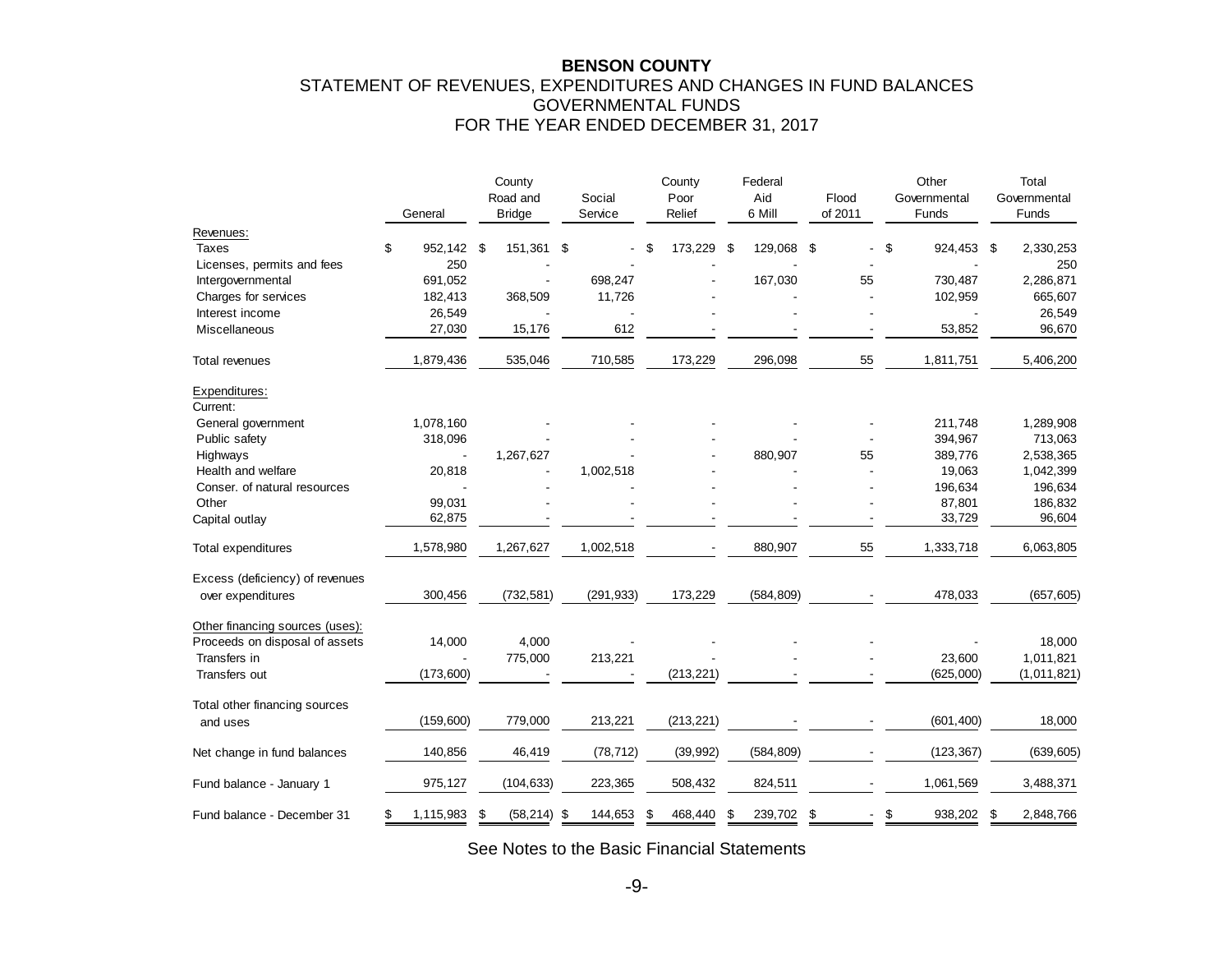## **BENSON COUNTY**  RECONCILIATION OF THE GOVERNMENTAL FUNDS STATEMENT OF REVENUES, EXPENDITURES AND CHANGES IN FUND BALANCES TO THE STATEMENT OF ACTIVITIES FOR THE YEAR ENDED DECEMBER 31, 2017

| Net Change in Fund Balances - Total Governmental Funds                                                                                                                                                                                                                                                                   |                            | \$<br>(639, 605)  |
|--------------------------------------------------------------------------------------------------------------------------------------------------------------------------------------------------------------------------------------------------------------------------------------------------------------------------|----------------------------|-------------------|
| The change in Net Position reported for governmental activities in the statement of<br>activities is different because:                                                                                                                                                                                                  |                            |                   |
| Governmental funds report capital outlays as expenditures. However, in the<br>statement of activities, the cost of those assets is allocated over their estimated<br>useful lives and reported as depreciation expense. This is the amount by which<br>depreciation exceeded capital outlay in the current year.         |                            |                   |
| <b>Current Year Capital Outlay</b><br><b>Current Year Depreciation Expense</b>                                                                                                                                                                                                                                           | \$<br>96,604<br>(765, 241) | (668, 637)        |
| In the statement of activities, only the loss on the sale of capital assets is reported,<br>whereas in the governmental funds, the proceeds from the sale increase financial<br>resources. Thus, the change in net position differs from the change in fund balance<br>by the net book value of the capital assets sold. |                            |                   |
| Net Book Value of Disposed Asset                                                                                                                                                                                                                                                                                         |                            | (17, 670)         |
| Some expenses reported in the statement of activities do not require the use of current<br>financial resources and are not reported as expenditures in governmental funds.                                                                                                                                               |                            |                   |
| Net Increase in Compensated Absences                                                                                                                                                                                                                                                                                     |                            | (1,740)           |
| Changes in deferred outflows and inflows of resources related to net pension liability                                                                                                                                                                                                                                   |                            | 913,224           |
| Change in net pension liability                                                                                                                                                                                                                                                                                          |                            | (1, 231, 763)     |
| Some revenues reported on the statement of activities are not reported as revenues<br>in the governmental funds since they do not represent available resources to pay<br>current expenditures. This consists of:                                                                                                        |                            |                   |
| Net increase in taxes receivable                                                                                                                                                                                                                                                                                         |                            | 10,104            |
| Change in Net Position of Governmental Activities                                                                                                                                                                                                                                                                        |                            | \$<br>(1,636,087) |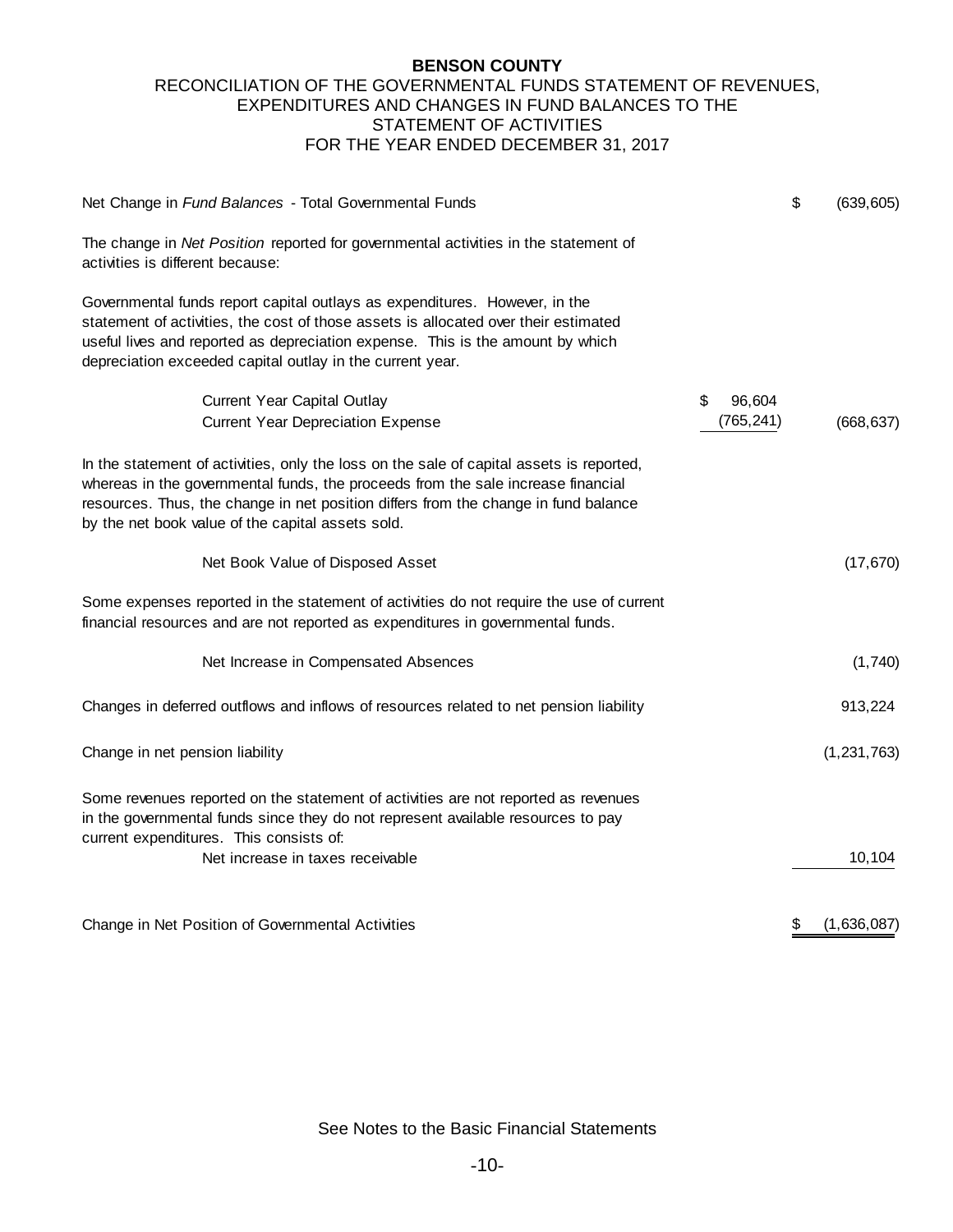# **BENSON COUNTY**  STATEMENT OF FIDUCIARY ASSETS AND LIABILITIES DECEMBER 31, 2017

|                                          | Agency<br>Funds |
|------------------------------------------|-----------------|
| Assets:<br>Cash and investments          | 1,245,526       |
| Liabilities:<br>Due to other governments | 1,245,526       |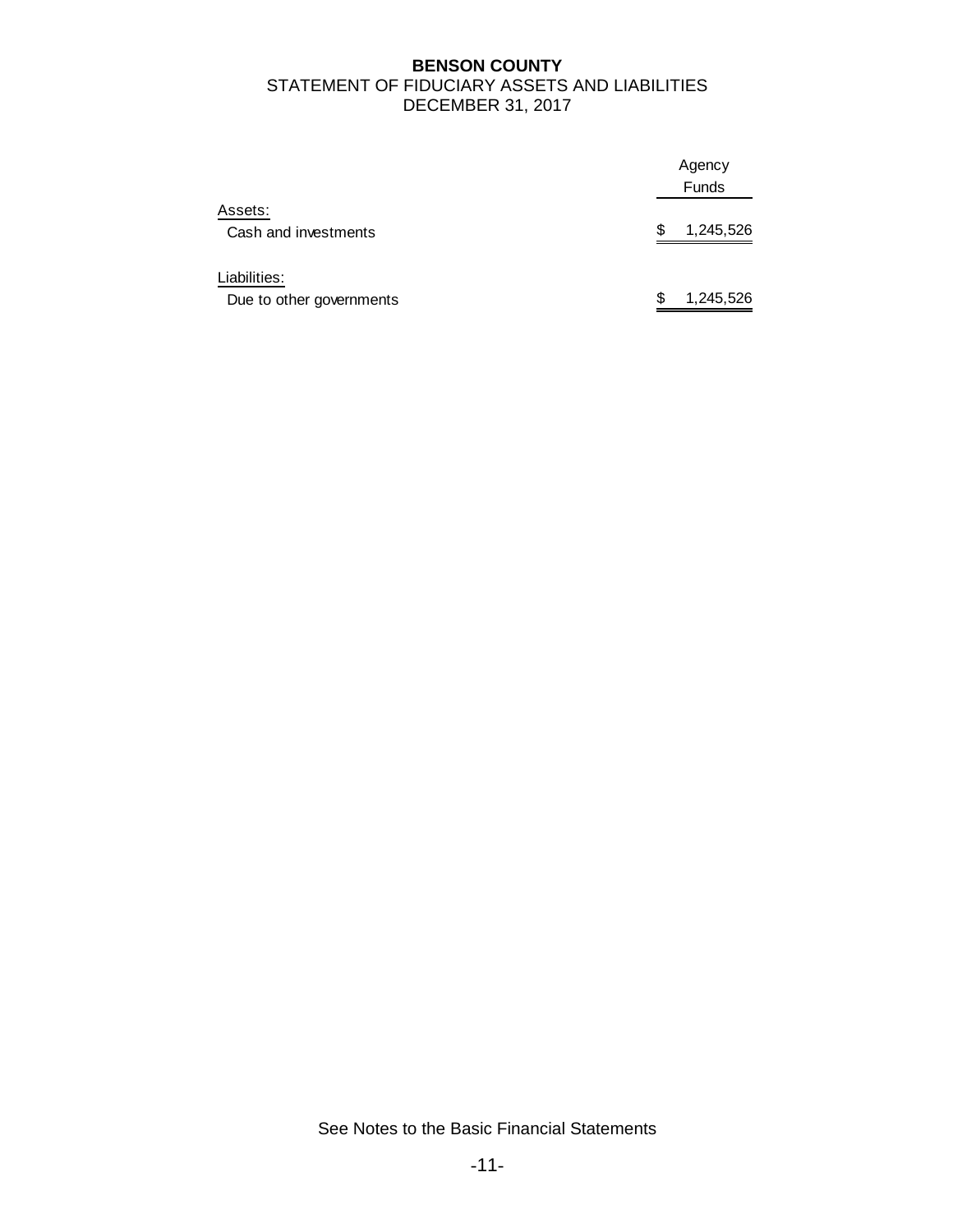# **NOTE 1 SUMMARY OF SIGNIFICANT ACCOUNTING POLICIES**

The financial statements of Benson County have been prepared in conformity with accounting principles generally accepted in the United States of America as applied to government units. The Governmental Accounting Standards Board (GASB) is the accepted standard setting body for establishing governmental accounting and financial reporting principles. The more significant of the government's accounting policies are described below.

# **A. Reporting Entity**

The accompanying financial statements present the activities of Benson County. The County has considered all potential component units for which the County is financially accountable and other organizations for which the nature and significance of their relationships with the County are such that exclusion would cause the County's financial statements to be misleading or incomplete. The Governmental Accounting Standards Board has set forth criteria to be considered in determining financial accountability. This criterion includes appointing a voting majority of an organization's governing body and (1) the ability of Benson County to impose its will on that organization or (2) the potential for the organization to provide specific financial benefits to, or impose specific financial burdens on Benson County.

Based on these criteria, the component unit discussed below is included within the County's reporting entity because of the significance of its operational or financial relationship with the County.

#### **Component Unit**

In conformity with accounting principles generally accepted in the United States of America, the financial statements of the component unit have been included in the financial reporting entity either as a blended component unit or as a discretely presented component unit.

Discretely Presented Component Unit: The component unit column in the government-wide financial statements includes the financial data of the County's one component unit. The component unit is reported in a separate column to emphasize that it is legally separate from the County.

Benson County Water Resource District: The Benson County Water Resource District governing board is appointed by the County's governing body. The County's governing body has the County to disapprove, amend, or approve the water resource district budget.

#### **B. Basis of Presentation**

*Government-wide statements*: The statement of net position and the statement of activities display information about the primary government, Benson County and its component unit, Benson County Water Resource District. These statements include the financial activities of the overall government, except for fiduciary activities. Eliminations have been made to minimize the double-counting of internal activities. Governmental activities generally are financed through taxes, intergovernmental revenues, and other non-exchange transactions.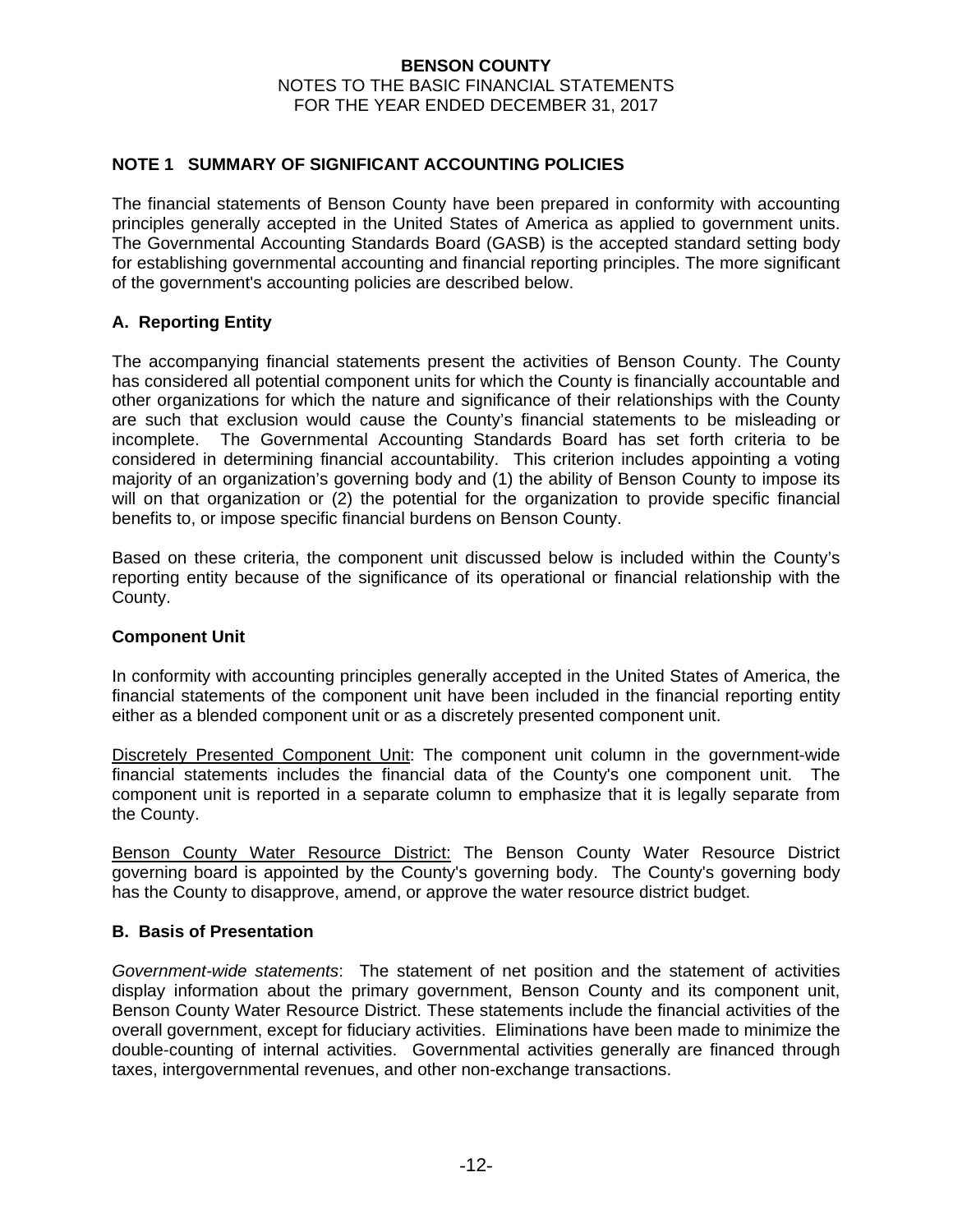The statement of activities presents a comparison between direct expenses and program revenues for each function of the County's governmental activities. Direct expenses are those that are specifically associated with a program or function and, therefore, are clearly identifiable to a particular function. Program revenues include (a) fees and charges paid by the recipients of goods or services offered by the programs and (b) grants and contributions that are restricted to meeting the operational or capital requirements of a particular program. Revenues that are not classified as program revenues, including all taxes, are presented as general revenues.

*Fund Financial Statements*: The fund financial statements provide information about the County's funds including its fiduciary funds. Separate statements for each fund categorygovernmental and fiduciary-are presented. The emphasis of fund financial statements is on major governmental funds, each displayed in a separate column. All remaining governmental funds are aggregated and reported as non-major funds.

The County reports the following major governmental funds:

*General Fund*. This is the County's primary operating fund. It accounts for all financial resources of the general government, except those required to be accounted for in another fund.

*County Road and Bridge Fund*. This is the County's primary road maintenance fund. It accounts for all financial resources related to highway maintenance, except those required to be accounted for in another fund.

*Social Service Fund*. This is the County's primary health and welfare fund. It accounts for all financial resources related to health and welfare, except property taxes and those required to be accounted for in another fund.

*County Poor Relief Fund*. This is the County's fund used to levy property taxes for health and welfare purposes. These funds are transferred to the Social Service Fund.

*Federal Aid 6 Mill Fund*. This is the County's fund used to account for graveling expenditures for county roadway maintenance, repairs and improvements.

*Flood of 2011 Fund.* This is the County's fund used to account for repairs and improvements of highways and bridges that are damaged due to natural disasters and paid for primarily by FEMA public assistance monies.

Additionally, the County reports the following fund type:

The County reports the following fiduciary fund:

*Agency Fund*. This fund accounts for assets held by the County in a custodial capacity as an agent on behalf of others. The County's agency fund is used to account for various deposits of other governments.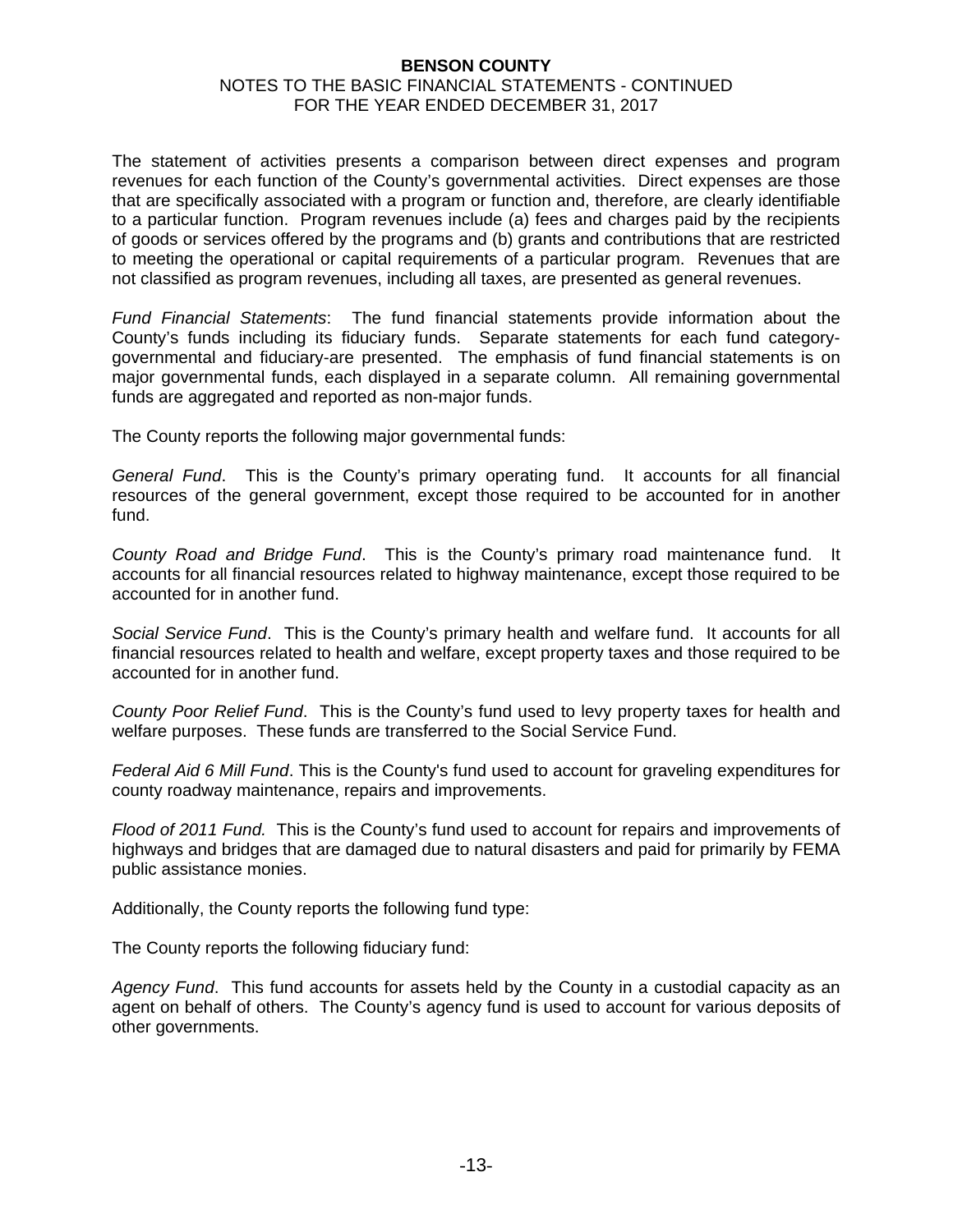## **C. Measurement Focus, Basis of Accounting, and Financial Statement Presentation**

*Government-wide and Fiduciary Fund Financial Statements*. The government-wide, and fiduciary fund financial statements are reported using the economic resources measurement focus. The government-wide financial statements are reported using the accrual basis of accounting. Revenues are recorded when earned and expenses are recorded at the time liabilities are incurred, regardless of when the related cash flows take place. Non-exchange transactions, in which the County gives (or receives) value without directly receiving (or giving) equal value in exchange, include property taxes, grants, entitlements, and donations. On an accrual basis, revenue from property taxes is recognized in the fiscal year for which the taxes are levied. Revenue from grants, entitlements, and donations is recognized in the fiscal year in which all eligibility requirements have been satisfied.

*Governmental Fund Financial Statements*. Governmental funds are reported using the current financial resources measurement focus and the modified accrual basis of accounting. Under this method, revenues are recognized when measurable and available. The County considers all revenues reported in the governmental funds to be available if the revenues are collected within sixty days after year-end. All revenues are considered to be susceptible to accrual. Expenditures are recorded when the related fund liability is incurred, except for principal and interest on general long-term debt, claims and judgments, and compensated absences, which are recognized as expenditures to the extent they have matured. General capital asset acquisitions are reported as expenditures in governmental funds. Proceeds of general longterm debt and acquisitions under capital leases are reported as other financing sources.

Under the terms of grant agreements, the County funds certain programs by a combination of specific cost-reimbursement grants and general revenues. Thus, when program expenses are incurred, there are both restricted and unrestricted net position available to finance the program. It is the County's policy to first apply cost-reimbursement grant resources to such programs, and then by general revenues.

#### **D. Cash and Investments**

Cash includes amounts in demand deposits and money market accounts. The investments consist of certificates of deposits.

#### **E. Capital Assets**

Capital assets include plant and equipment. Assets are reported in the governmental activities column in the government-wide financial statements. Capital assets are defined by the County as assets with an initial, individual cost of \$5,000 or more. Such assets are recorded at cost or estimated historical cost if purchased or constructed. Donated capital assets are recorded at acquisition value at the date of donation. The costs of normal maintenance and repairs that do not add to the value of the asset or materially extend assets lives are not capitalized. Major outlays for capital assets and improvements are capitalized as projects are constructed. Interest incurred during the construction phase of capital assets is not capitalized.

Capital assets are depreciated using the straight-line method over the following estimated useful lives:

| Buildings and Infrastructure                 | 99 years       |
|----------------------------------------------|----------------|
| Machinery, Vehicles, Furniture and Equipment | $5 - 30$ years |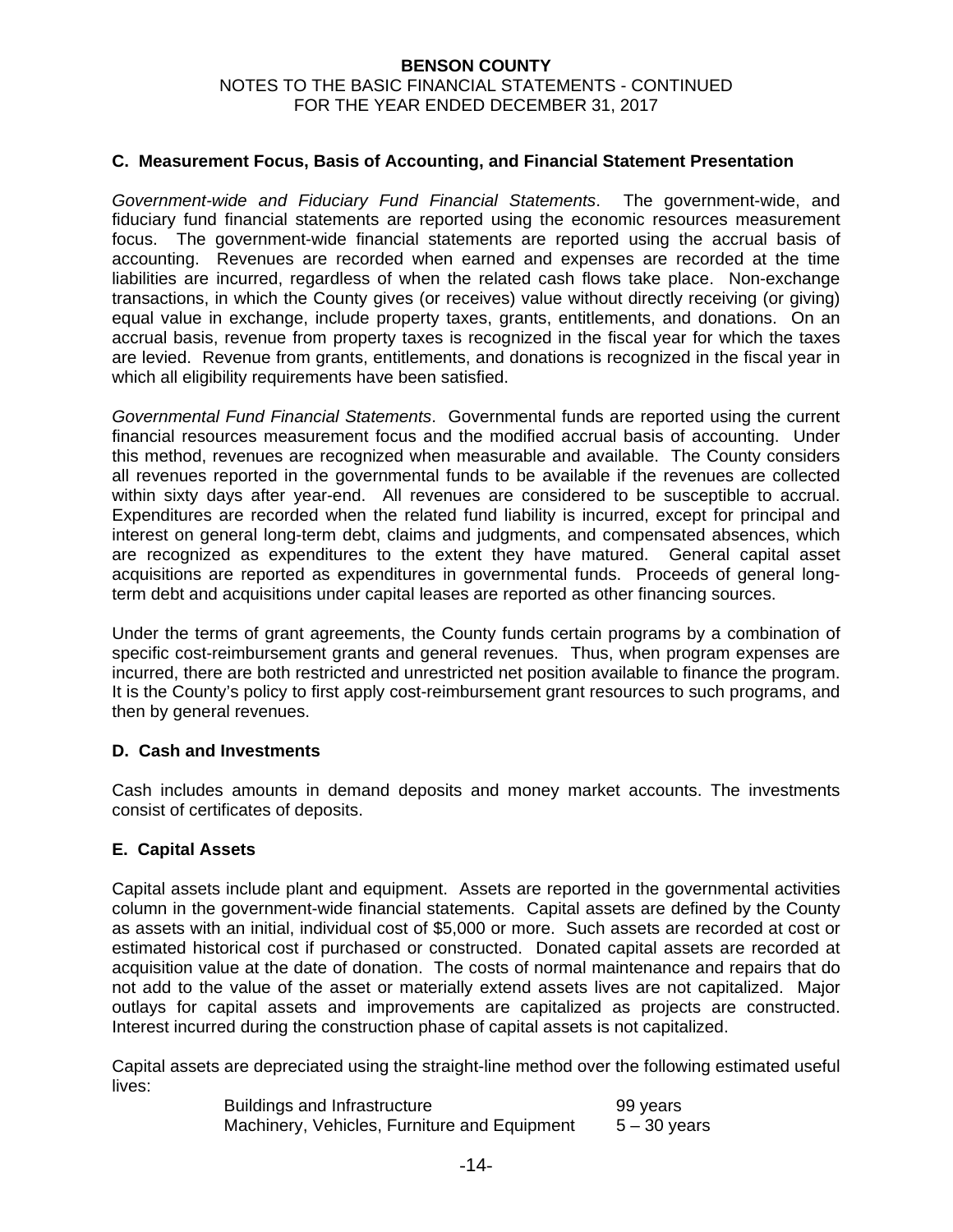## **F. Compensated Absences**

Full time regular County employees are granted vacation benefits from 1 to 1.75 days per month depending on tenure with the County. Part time employees are granted vacation on the same scale, prorated for average hours worked per week. Vacation benefits may accrue to a total of 21 days. Social Service employees are granted vacation benefits from 1 to 2 days per month depending on tenure with the county and may accrue a maximum of 240 hours. All unused vacation will be paid out to all employees upon termination of employment. Unused sick leave benefits for regular County employees are allowed to accumulate up to 120 days. Once an employee has reached their maximum sick leave level, they are eligible to trade any additional sick leave awarded at a rate of one day of vacation for six days of sick leave. Upon termination of employment, sick leave will be converted to one fully compensated day for six sick leave days and paid to the employee. Vested or accumulated leave is reported in the government-wide statements.

# **G. Long-Term Obligations**

In the government-wide financial statements, long-term debt and other long-term obligations are reported as liabilities in the governmental activities statement of net position. Bond premiums, discounts and issuance costs are recognized in the current period since the amounts are not material.

In the fund financial statements, governmental fund types recognize bond premiums, discounts and issuance costs in the current period. The face amount of the debt is reported as other financing sources. Premiums received on debt issuances are reported as other financing sources while discounts on debt issuances are reported as other financing uses. Issuance costs are reported as debt service expenditures.

#### **Pensions:**

For purposes of measuring the net pension liability, deferred outflows of resources and deferred inflows of resources related to pensions, and pension expense, information about the fiduciary net position of the North Dakota Public Employee Retirement System (NDPERS) and additions to/deductions from NDPERS fiduciary net position have been determined on the same basis as they are reported by NDPERS. For this purpose, benefit payments (including refunds of employee contributions) are recognized when due and payable in accordance with the benefit terms. Investments are reported at fair value.

#### **H. Interfund Transactions**

In the governmental fund statements, transactions that constitute reimbursements to a fund for expenditures initially made from it that are properly applicable to another fund, are recorded as expenditures in the reimbursing fund and as reductions of expenditures in the fund that is reimbursed.

All other interfund transactions, except reimbursements, are reported as transfers.

In the government-wide financial statements, interfund transactions have been eliminated.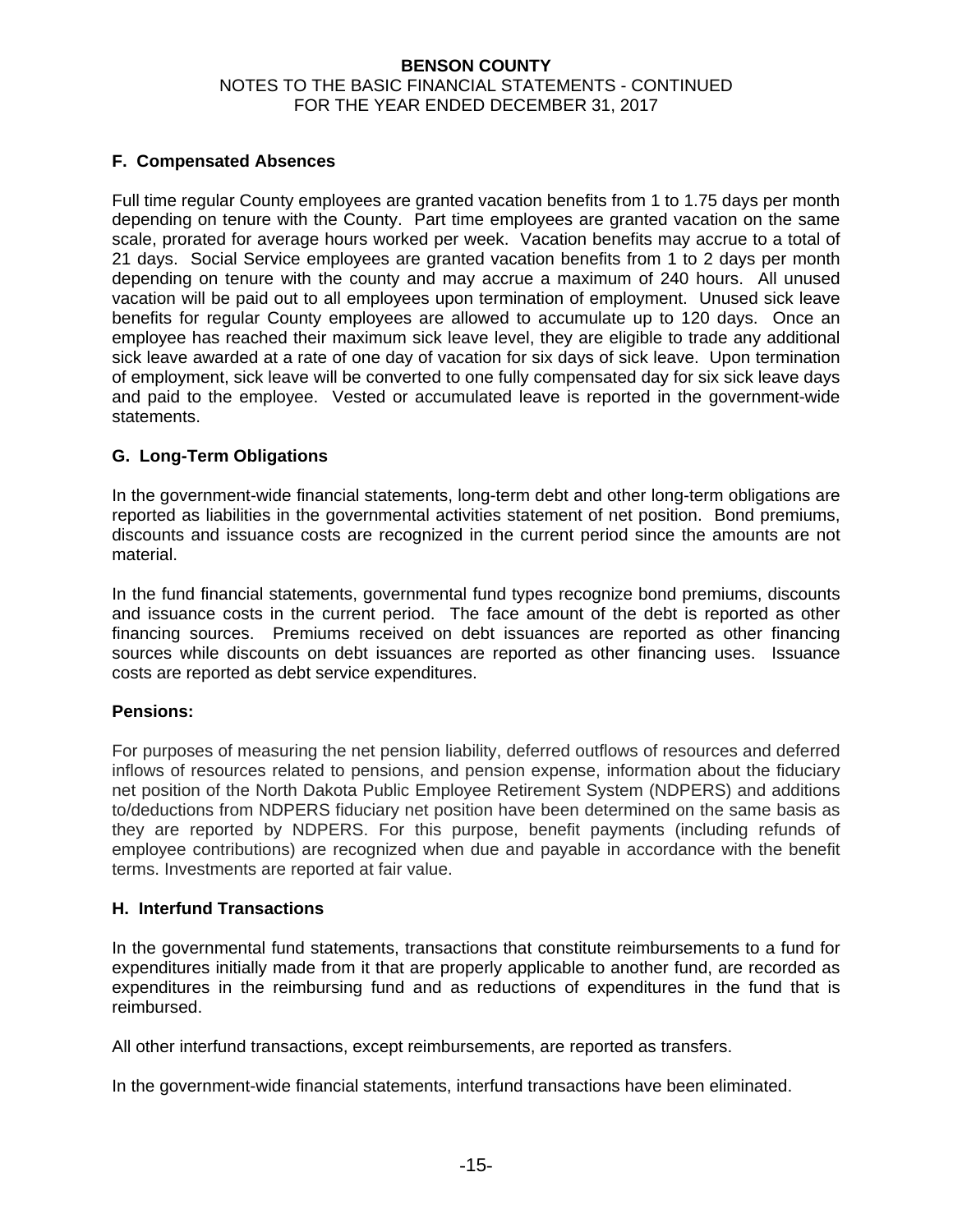# **I. Fund Balance Classifications**

In the fund financial statements, governmental funds report fund balance in classifications that disclose constraints for which amounts in those funds can be spent. These classifications are as follows:

*Nonspendable* – consists of amounts that are not in spendable form, such as inventory and prepaid items.

*Restricted* – consists of amounts related to externally imposed constraints established by creditors, grantors or contributors; or constraints imposed by state statutory provisions.

*Committed* – consists of internally imposed constraints. These constraints are established by Resolution of the Board of County Commissioners.

*Assigned* – consists of internally imposed constraints. These constraints reflect the specific purpose for which it is the County's intended use. These constraints are established by the Board of County Commissioners and/or management. Pursuant to Board Resolution, the County's management is authorized to establish assignments of fund balance.

*Unassigned* – is the residual classification for the general fund and also reflects negative residual amounts in other funds.

When both restricted and unrestricted resources are available for use, it is the County's policy to first use restricted resources, and then use unrestricted resources as they are needed.

When committed, assigned or unassigned resources are available for use, it is the County's policy to use resources in the following order; 1) committed, 2) assigned and 3) unassigned.

#### **J. Net Position**

Net position represents the difference between (a) assets and deferred outflows of resources and (b) liabilities and deferred inflows of resources in the County's financial statements. Net investment in capital assets consists of capital assets, net of accumulated depreciation, reduced by the outstanding balances of any long-term debt attributable to the acquisition, construction, or improvement of those assets. Restricted net position consists of restricted assets reduced by liabilities and deferred inflows of resources related to those assets. Unrestricted net position is the net amount of assets, deferred outflows of resources, liabilities, and deferred inflows of resources that are not included in the determination of net investment in capital assets or the restricted component of net position.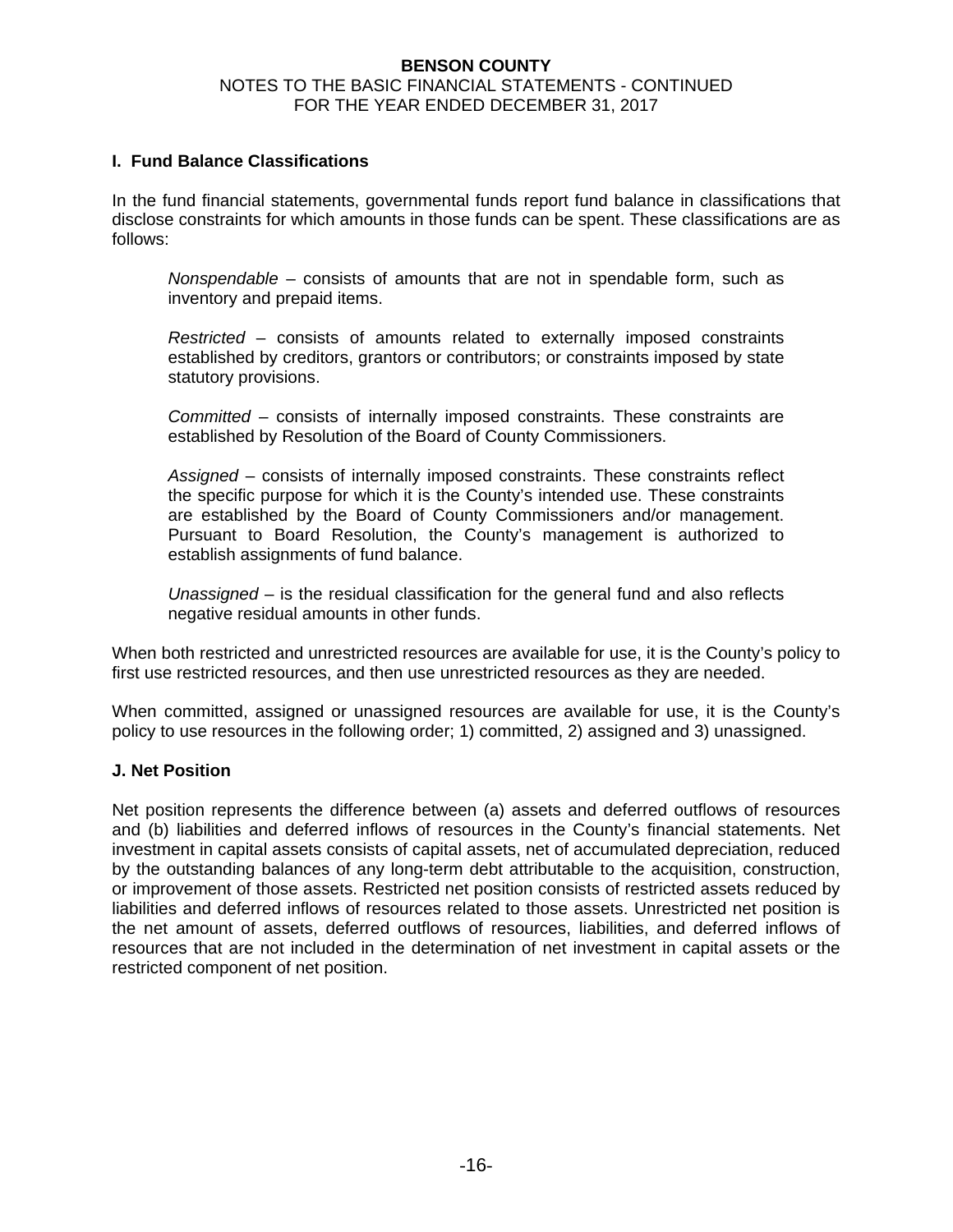# **K. Deferred Outflows/Inflows of Resources**

In addition to assets, the statement of net position will sometimes report a separate section for deferred outflows of resources. This separate financial statement element, *deferred outflows of resources*, represents a consumption of net position that applies to a future period(s) and so will *not* be recognized as an outflow of resource (expense/expenditure) until then. The County has one item reported on the statement of net position as *cost sharing defined benefit pension plan*, which represents actuarial differences within the NDPERS pension plan, as well as amounts paid to the plans after the measurement date.

In addition to liabilities, the statement of net position will sometimes report a separate section for deferred inflows of resources. This separate financial statement element, *deferred inflows of resources*, represents an acquisition of net position that applies to a future period(s) and so will *not* be recognized as an inflow of resources (revenue) until that time. The County has two types of items, one which arises only under a modified accrual basis of accounting, that qualifies for reporting in this category. Accordingly, the item, *unavailable revenue – delinquent taxes*, is reported only in the governmental funds balance sheet. The governmental funds report unavailable revenues from one source, property taxes. These amounts are deferred and recognized as an inflow of resources in the period that the amounts become available. The other item, *property taxes levied -subs*. years is reported as a deferred inflow of resources for both the Balance Sheet – Governmental Funds and the Statement of Net Position as these amounts represent property tax revenue levied for a subsequent period. The County also has one item reported on the statement of net position *as cost sharing defined benefit pension plan*, which represents the actuarial differences within the NDPERS pension plan and is reported on the statement of net position.

# **NOTE 2 LEGAL COMPLIANCE – BUDGETS**

#### **Excess of Actual Expenditures over Budget**

Expenditures exceeded budget in the following funds for the year ended December 31, 2017:

| Fund                          |     |         |
|-------------------------------|-----|---------|
| <b>County Road and Bridge</b> | \$. | 44,046  |
| Federal Aid 6 Mill            |     | 690,907 |
| Flood of 2011                 |     | 55      |

No remedial action is anticipated or required by the County regarding these excess expenditures.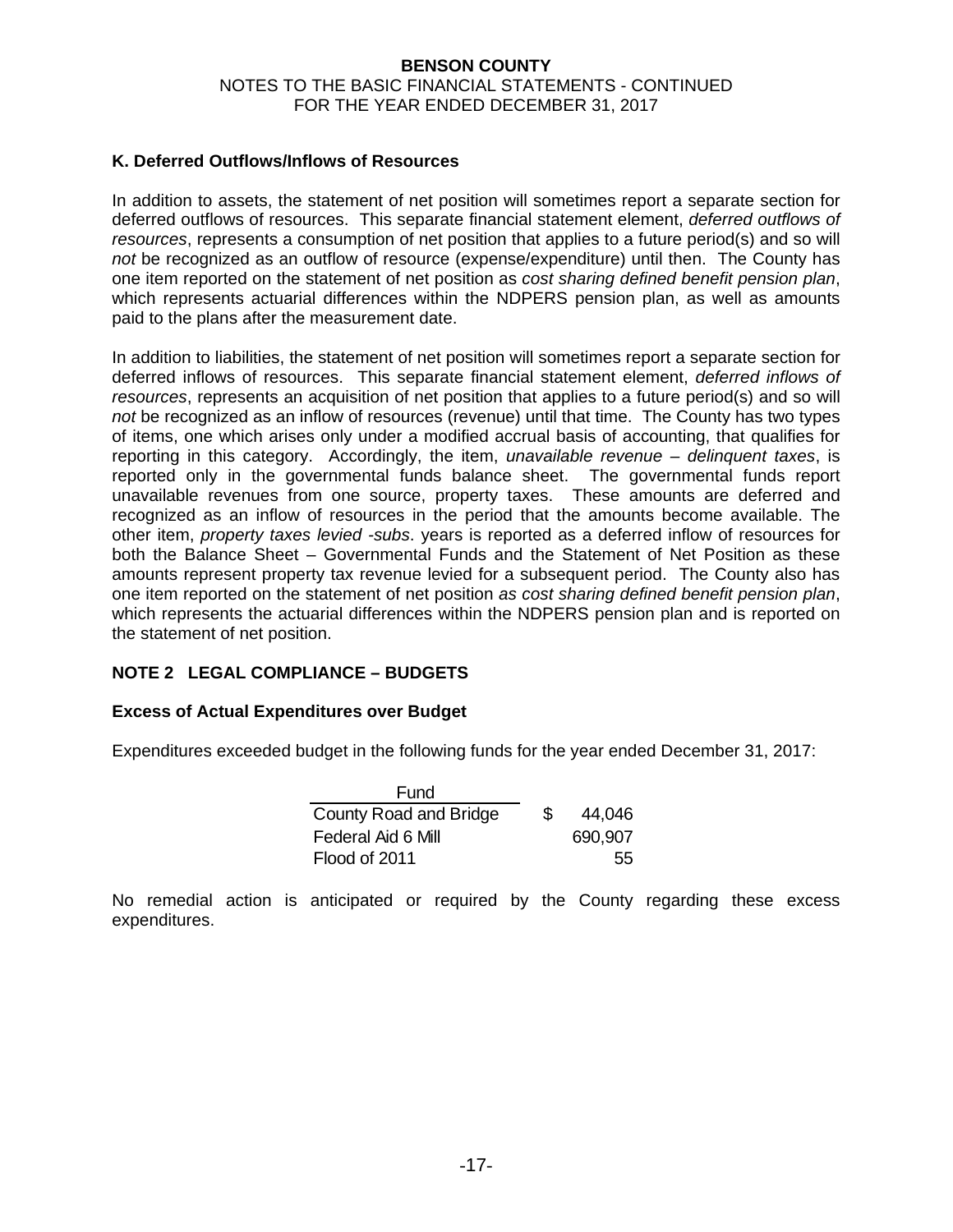# **NOTE 3 DEPOSITS AND INVESTMENTS**

In accordance with North Dakota Statutes, the County maintains deposits at the depository banks designated by the governing board. All depositories are members of the Federal Reserve System.

Deposits must either be deposited with the Bank of North Dakota or in other financial institutions situated and doing business within the state. Deposits, other than with the Bank of North Dakota, must be fully insured or bonded. In lieu of a bond, a financial institution may provide a pledge of securities equal to 110% of the deposits not covered by insurance or bonds.

Authorized collateral includes bills, notes, or bonds issued by the United States government, its agencies or instrumentalities, all bonds and notes guaranteed by the United States government, federal land bank bonds, bonds, notes, warrants, certificates of indebtedness, insured certificates of deposit, shares of investment companies registered under the Investment Companies Act of 1940, and all other forms of securities issued by the State of North Dakota, its boards, agencies or instrumentalities or by any county, city, township, school district, park district, or other political subdivision of the State of North Dakota, whether payable from special revenues or supported by the full faith and credit of the issuing body and bonds issued by another state of the United States or such other securities approved by the banking board.

At the year ended December 31, 2017, the County's carrying amount of deposits was \$5,172,989 and the bank balance was \$4,799,723. The bank balances at December 31, 2017 consisted of \$906,434 that was covered by Federal Depository Insurance. The remaining balance of \$3,893,289 was collateralized with securities held by the pledging financial institution's agent in the County's name.

At the year ended December 31, 2017, the Benson County Water Resource District's (a discretely presented component unit of Benson County) carrying amount of deposits was \$67,708 and the bank balance was \$71,828. The bank balance at December 31, 2017 was covered by Federal Depository Insurance.

#### **Credit Risk**

The County may invest idle funds as authorized in North Dakota Statutes, as follows:

- (a) Bonds, treasury bills and notes, or other securities that are a direct obligation insured or guaranteed by, the treasury of the United States, or its agencies, instrumentalities, or organizations created by an act of congress.
- (b) Securities sold under agreements to repurchase written by a financial institution in which the underlying securities for the agreement to repurchase are the type listed above.
- (c) Certificates of Deposit fully insured by the federal deposit insurance corporation.
- (d) Obligations of the state.

As of December 31, 2017, the County held certificates of deposit in the amount of \$1,495,937, which are all considered deposits.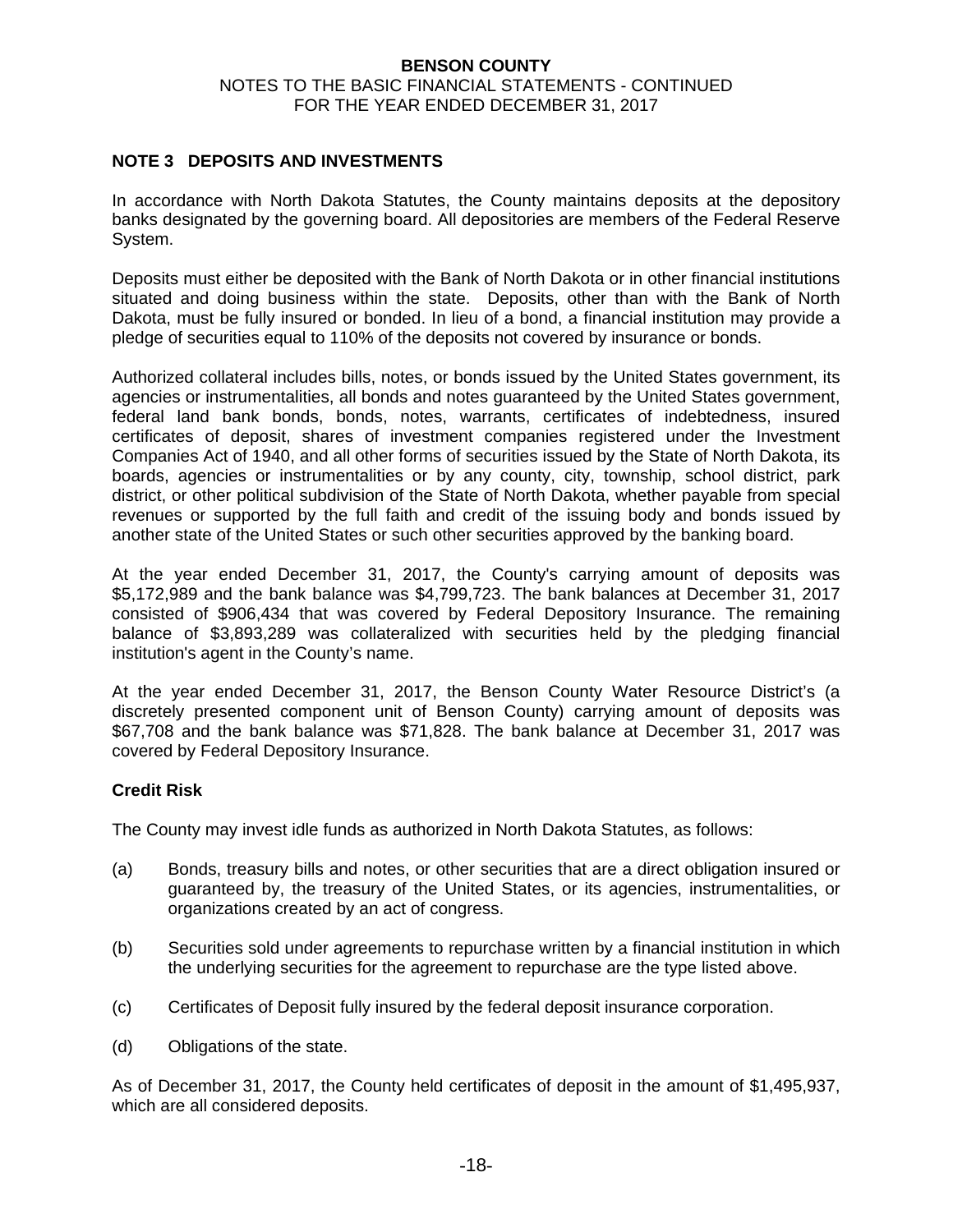# **Concentration of Credit Risk**

The County does not have a limit on the amount they may invest in any one issuer.

# **NOTE 4 ACCOUNTS RECEIVABLE**

Accounts receivable consists of money due from charges for services provided by various County offices and interest earned on bank deposits. No allowance has been established for estimated uncollectible accounts receivable.

# **NOTE 5 ROAD RECEIVABLE**

Road receivables consist of money due to the highway department for roadwork performed for townships, cities, etc. No allowance has been established for estimated uncollectible road receivables.

# **NOTE 6 TAXES RECEIVABLE**

The taxes receivable represents the past four years of delinquent uncollected taxes. No allowance has been established for estimated uncollectible taxes receivable.

The County treasurer acts as an agent to collect property taxes levied in the County for all taxing authorities. Any material collections are distributed after the end of the month.

Property taxes are levied as of January 1. The property taxes attach as an enforceable lien on property on January 1. The tax levy may be paid in two installments: the first installment includes one-half of the real estate taxes and all the special assessments; the second installment is the balance of the real estate taxes. The first installment is due by March 1 and the second installment is due by October 15. A 5% discount is allowed if all taxes and special assessments are paid by February 15. After the due dates, the bill becomes delinquent and penalties are assessed.

Most property owners choose to pay property taxes and special assessments in a single payment on or before February 15 and receive the 5% discount on the property taxes.

# **NOTE 7 INTERGOVERNMENTAL RECEIVABLES**

Intergovernmental receivables consist of reimbursements due for expenses in the operation of various welfare and emergency management programs. These amounts consist of a mix of state and federal dollars.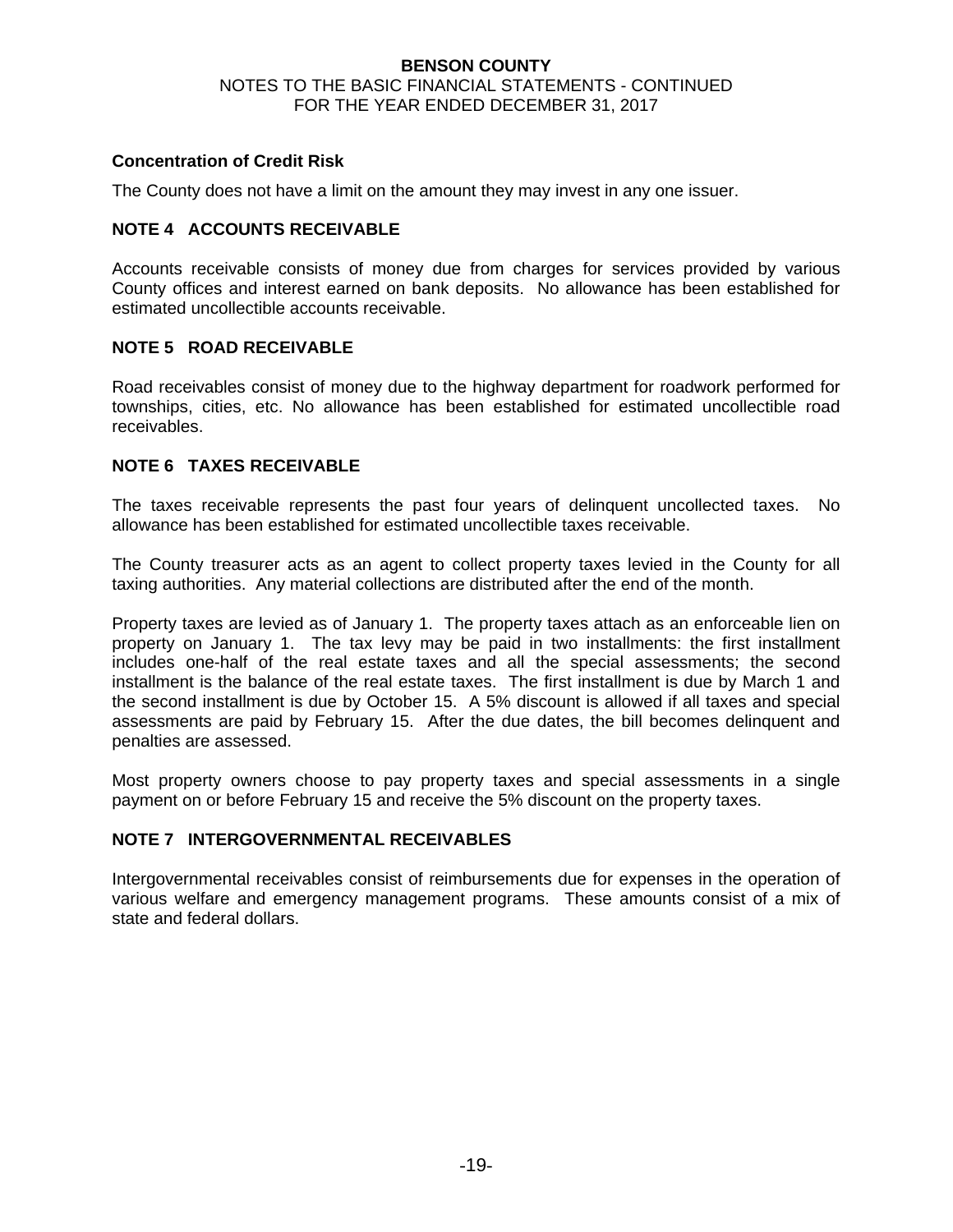# **NOTE 8 CAPITAL ASSETS**

The following is a summary of changes in capital assets for the year ended December 31, 2017:

|                                                | <b>Balance</b><br>Beginning |                 |                  | <b>Balance</b><br>End |
|------------------------------------------------|-----------------------------|-----------------|------------------|-----------------------|
|                                                | of Year                     | Additions       | <b>Deletions</b> | of Year               |
| <b>Governmental Activities:</b>                |                             |                 |                  |                       |
| Capital assets not being depreciated           |                             |                 |                  |                       |
| Land                                           | \$<br>180,036               | \$<br>600 \$    |                  | \$<br>180,636         |
| Capital assets being depreciated               |                             |                 |                  |                       |
| Infrastructure                                 | 57,640,200                  |                 |                  | 57,640,200            |
| <b>Buildings</b>                               | 316,300                     |                 |                  | 316,300               |
| Machinery and vehicles                         | 3,929,806                   | 96,004          | (69, 663)        | 3,956,147             |
| Furniture and equipment                        | 309,126                     |                 |                  | 309,126               |
| Total capital assets being depreciated         | 62,195,432                  | 96,004          | (69, 663)        | 62,221,773            |
| Less accumulated depreciation                  |                             |                 |                  |                       |
| Infrastructure                                 | (42, 959, 408)              | (582, 172)      |                  | (43,541,580)          |
| <b>Buildings</b>                               | (215, 637)                  | (2, 165)        |                  | (217, 802)            |
| Machinery and vehicles                         | (1, 261, 588)               | (165, 108)      | 51,993           | (1, 374, 703)         |
| Furniture and equipment                        | (233,853)                   | (15, 796)       |                  | (249, 649)            |
| Total accumulated depreciation                 | (44,670,486)                | (765,241)       | 51,993           | (45,383,734)          |
| Net capital assets being depreciated           | 17,524,946                  | (669,237)       | (17,670)         | 16,838,039            |
| Net capital assets for governmental activities | 17,704,982                  | \$<br>(668,637) | (17, 670)<br>\$  | \$<br>17,018,675      |

Depreciation expense was charged to functions/programs of the County as follows:

| General government | S | 620,878 |
|--------------------|---|---------|
| Public safety      |   | 23,195  |
| Highways           |   | 120,702 |
| Health and welfare |   | 466     |
|                    |   | 765,241 |

# **NOTE 9 ACCOUNTS PAYABLE**

Accounts payable consists of amounts on open accounts for goods and services received prior to December 31, 2017 and chargeable to the appropriations for the years then ended, but paid for subsequent to that date.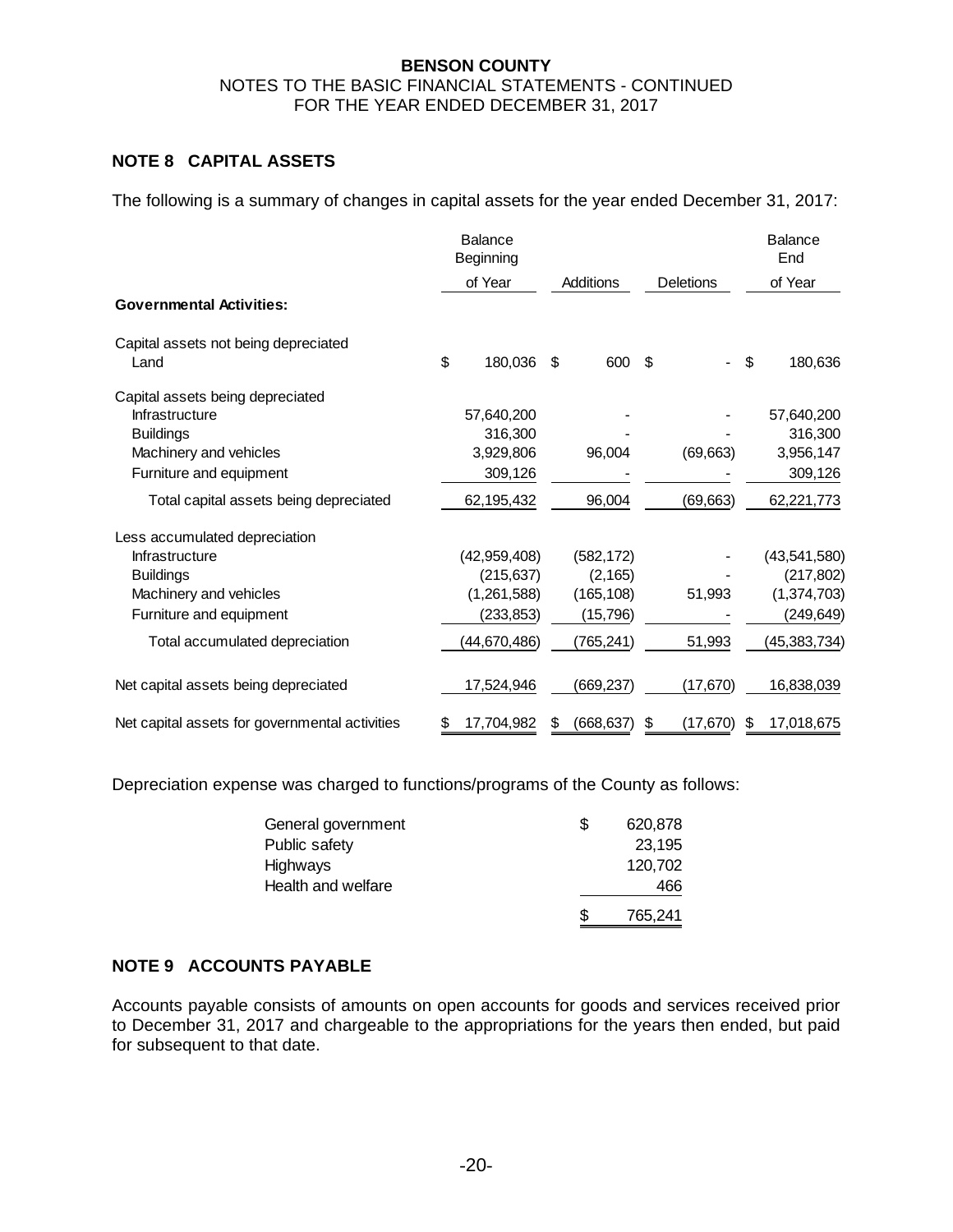# **NOTE 10 UNEARNED REVENUE**

Unearned revenue consists of amounts for which asset recognition criteria have been met, but for which revenue recognition criteria have not been met. Amounts unearned were for grant revenues in excess of grant expenditures in Flood funds.

# **NOTE 11 LONG-TERM DEBT**

#### **Changes in Long-Term Liabilities**

During the year ended December 31, 2017, the following changes occurred in liabilities for Benson County:

|                       |   | <b>Balance</b> |     |                  |      |            |    | <b>Balance</b> |      | Due Within |
|-----------------------|---|----------------|-----|------------------|------|------------|----|----------------|------|------------|
|                       |   | 1/1/2017       |     | <b>Additions</b> |      | Retired    |    | 12/31/2017     |      | One Year   |
| Compensated absences  | S | 106,302        | \$. | 1.740            | - \$ | $\sim$     | -S | 108,042        | - \$ | 85,000     |
| Net Pension Liability |   | 1,766,466      |     | 2,093,931        |      | (862, 168) |    | 2,998,229      |      |            |
| Totals                |   | 1,872,768      | \$  | 2,095,671        | \$   | (862, 168) | \$ | 3,106,271      | \$   | 85,000     |

Compensated absences are typically liquidated from the general fund. The net pension liability is liquidated by the respective fund being charged for the related pension expense.

# **NOTE 12 RELATED ORGANIZATION**

Benson County is also responsible for levying a property tax for the Benson County Council on Aging and Benson County Job Authority but the County's accountability for these entities does not extend beyond the levying of the tax. In 2017, the County remitted \$34,839 to the Benson County Council on Aging and \$46,954 to the Benson County Job Authority.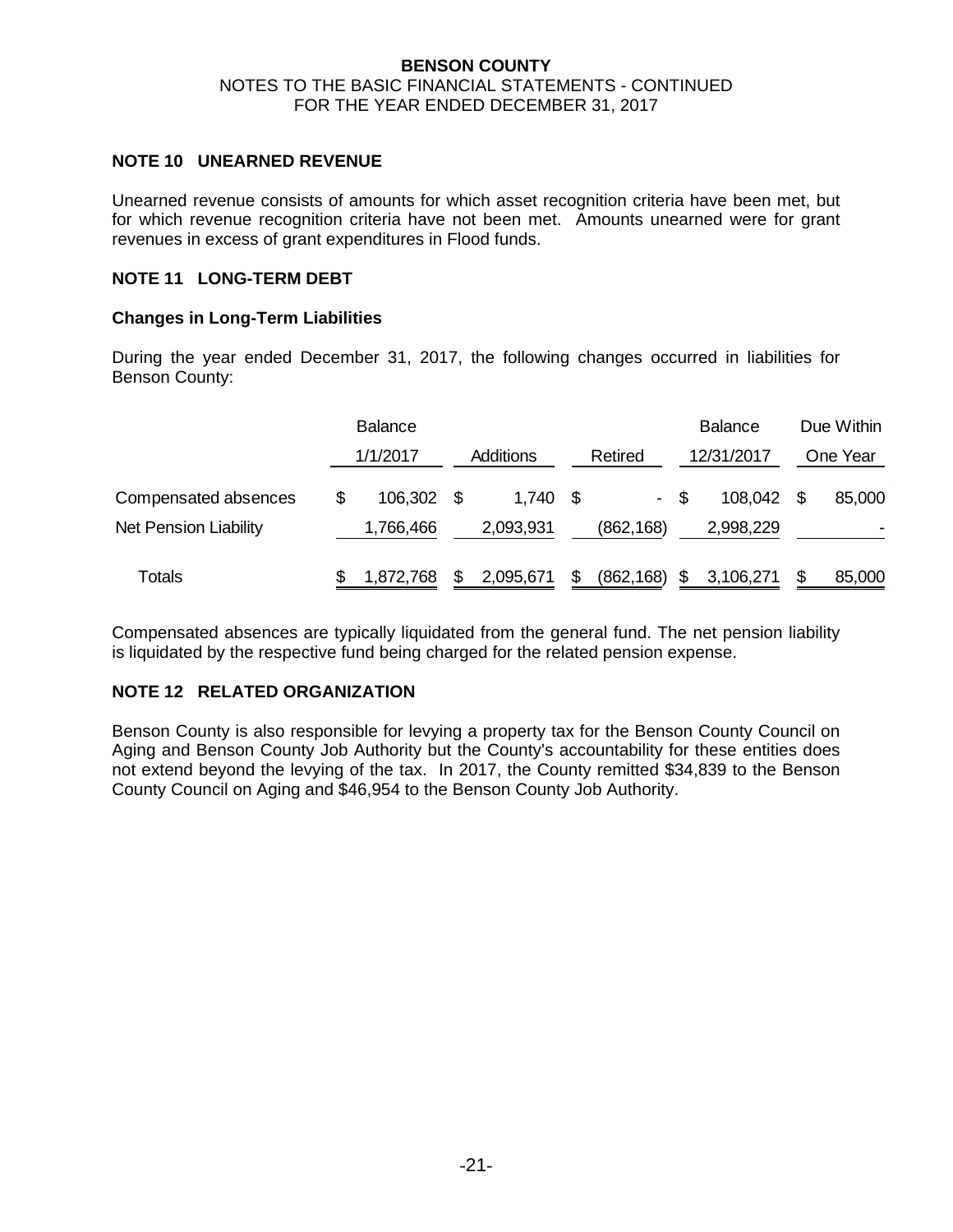# **NOTE 13 RISK MANAGEMENT**

Benson County is exposed to various risks of loss relating to torts; theft of, damage to, and destruction of assets; errors and omissions; injuries to employees; and natural disasters.

In 1986 state agencies and political subdivisions of the State of North Dakota joined together to form the North Dakota Insurance Reserve Fund (NDIRF), a public entity risk pool currently operating as a common risk management and insurance program for the state and over 2,000 political subdivisions. Benson County pays an annual premium to NDIRF for its general liability, automobile, and inland marine insurance coverage. The coverage by NDIRF is limited to losses of two million dollars per occurrence for general liability, two million dollars per occurrence for automobile, and \$2,696,459 for public assets.

Benson County also participates in the North Dakota Fire and Tornado Fund and the State Bonding Fund. Benson County pays an annual premium to the Fire and Tornado Fund to cover property damage to buildings and personal property. Replacement cost coverage is provided by estimating replacement cost in consultation with the Fire and Tornado Fund. The Fire and Tornado Fund is reinsured by a third party insurance carrier for losses in excess of \$225,000,000 dollars per occurrence during a 12 month period. The State Bonding Fund currently provides Benson County with blanket fidelity bond coverage in the amount of \$2,000,000 for its employees. The State Bonding Fund does not currently charge any premium for this coverage. Benson County has workers compensation with the North Dakota Workforce Safety and Insurance. The County provides health insurance benefits for all regular full and part-time employees. The County contributes up to \$638 per month per employee for insurance.

Settled claims resulting from these risks have not exceeded insurance coverage in any of the past three years.

# **NOTE 14 DEFINED BENEFIT PENSION PLAN – STATEWIDE**

Substantially, all employees of the County are required by state law to belong to a pension plan administered by the North Dakota Public Employees Retirement System (NDPERS), which is administered on a statewide basis.

Disclosures relating to this plan follow:

#### **North Dakota Public Employees Retirement System**

The following brief description of NDPERS is provided for general information purposes only. Participants should refer to NDCC Chapter 54-52 for more complete information.

NDPERS is a cost-sharing multiple-employer defined benefit pension plan that covers substantially all employees of the State of North Dakota, its agencies and various participating political subdivisions. NDPERS provides for pension, death and disability benefits. The cost to administer the plan is financed through the contributions and investment earnings of the plan.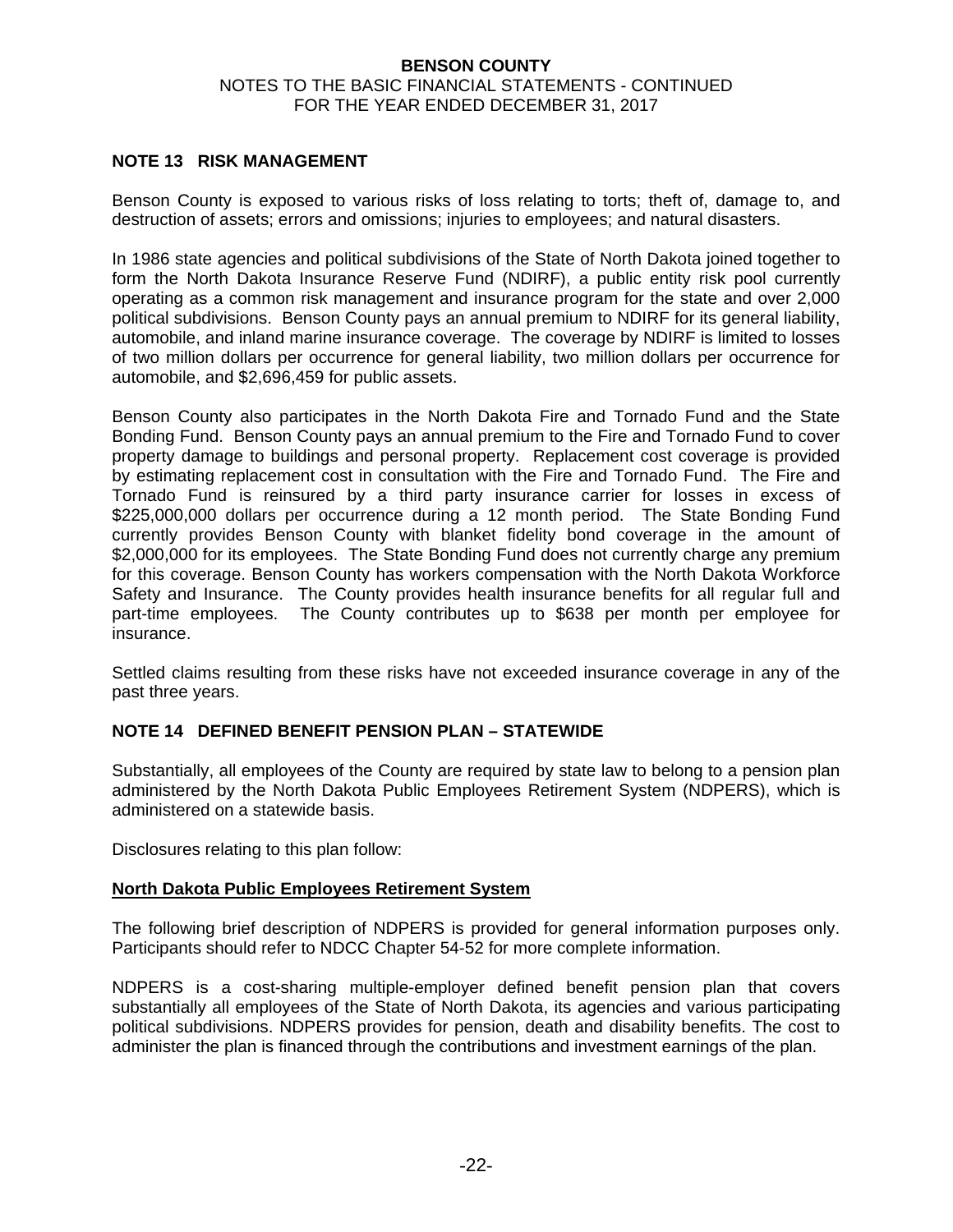Responsibility for administration of the NDPERS defined benefit pension plan is assigned to a Board comprised of nine members. The Board consists of a Chairman, who is appointed by the Governor; one member appointed by the Attorney General; one member appointed by the State Health Officer; three members elected by the active membership of the NDPERS system, one member elected by the retired public employees and two members of the legislative assembly appointed by the chairman of the legislative management.

# **Pension Benefits**

Benefits are set by statute. NDPERS has no provisions or policies with respect to automatic and ad hoc post-retirement benefit increases. Members of the Main System are entitled to unreduced monthly pension benefits beginning when the sum of age and years of credited service equal or exceed 85 (Rule of 85), or at normal retirement age (65). For members hired on or after January 1, 2016, the Rule of 85 will be replaced with the Rule of 90 with a minimum age of 60. The monthly pension benefit is equal to 2.00% of their average monthly salary, using the highest 36 months out of the last 180 months of service, for each year of service. The plan permits early retirement at ages 55-64 with three or more years of service. Members of the Law Enforcement System are entitled to unreduced monthly pension benefits beginning when the sum of age and years of credited service equal or exceed 85 (Rule of 85), or at normal retirement age (55) with three or more years of service. The monthly pension benefit is equal to 2.00% of their average monthly salary, using the highest 36 months out of the last 180 months of service, for each year of service. The plan permits early retirement at ages 50-55 with three or more years of service.

Members may elect to receive the pension benefits in the form of a single life, joint and survivor, term-certain annuity, or partial lump sum with ongoing annuity. Members may elect to receive the value of their accumulated contributions, plus interest, as a lump sum distribution upon retirement or termination, or they may elect to receive their benefits in the form of an annuity. For each member electing an annuity, total payment will not be less than the members' accumulated contributions plus interest.

# **Death and Disability Benefits**

Death and disability benefits are set by statute. If an active member dies with less than three years of service for the Main System, a death benefit equal to the value of the member's accumulated contributions, plus interest, is paid to the member's beneficiary. If the member has earned more than three years of credited service for the Main System, the surviving spouse will be entitled to a single payment refund, life-time monthly payments in an amount equal to 50% of the member's accrued normal retirement benefit, or monthly payments in an amount equal to the member's accrued 100% Joint and Survivor retirement benefit if the member had reached normal retirement age prior to date of death. If the surviving spouse dies before the member's accumulated pension benefits are paid, the balance will be payable to the surviving spouse's designated beneficiary.

Eligible members, who become totally disabled after a minimum of 180 days of service, receive monthly disability benefits equal to 25% of their final average salary with a minimum benefit of \$100. To qualify under this section, the member has to become disabled during the period of eligible employment and apply for benefits within one year of termination. The definition of disabled is set by the NDPERS in the North Dakota Administrative Code.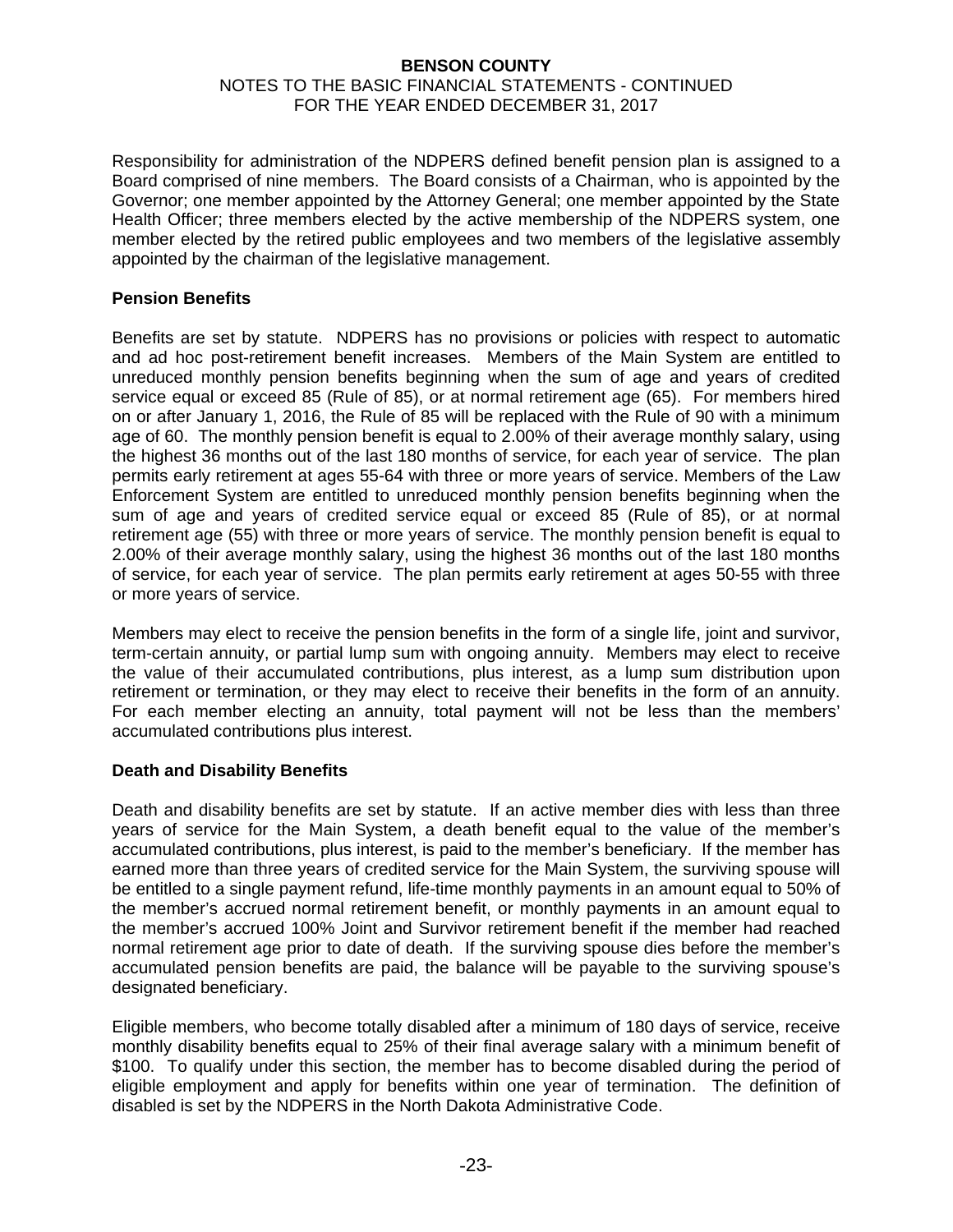# **Refunds of Member Account Balance**

Upon termination, if a member is not vested (is not 65 for the Main System or 55 for the Law Enforcement system or does not have three years of service), they will receive the accumulated member contributions and vested employer contributions, plus interest, or may elect to receive this amount at a later date. If the member has vested, they have the option of applying for a refund or can remain as a terminated vested participant. If a member terminated and withdrew their accumulated member contribution and is subsequently reemployed, they have the option of repurchasing their previous service.

#### **Member and Employer Contributions**

Member and employer contributions paid to NDPERS are set by statute and are established as a percent of salaries and wages. Main System Plan members are required to contribute 7% and employers contribute 7.12% of covered compensation. Contribution rates for the Law Enforcement System are established as follows:

|                                          | <b>Member Contribution</b> | <b>Employer Contribution</b> |
|------------------------------------------|----------------------------|------------------------------|
| <b>Plan</b>                              | Rate                       | Rate                         |
| Law Enforcement with previous service    |                            |                              |
| <b>Political Subdivisions</b>            | 5.50%                      | $9.81\%$                     |
| Law Enforcement without previous service | 5.50%                      | 7.93%                        |

The member's account balance includes the vested employer contributions equal to the member's contributions to an eligible deferred compensation plan. The minimum member contribution is \$25 and the maximum may not exceed the following:

 1 to 12 months of service – Greater of one percent of monthly salary or \$25 13 to 24 months of service – Greater of two percent of monthly salary or \$25 25 to 36 months of service – Greater of three percent of monthly salary or \$25 Longer than 36 months of service – Greater of four percent of monthly salary or \$25

## **Pension Liabilities, Pension Expense, and Deferred Outflows of Resources and Deferred Inflows of Resources Related to Pensions**

At December 31, 2017, the County reported a liability of \$2,998,229 for its proportionate share of the net pension liability. The net pension liability consisted of \$2,864,211 to the Main System pension plan and \$134,018 to the Law Enforcement pension plan with prior Main System Service. The net pension liability was measured as of July 1, 2017, and the total pension liability used to calculate the net pension liability was determined by an actuarial valuation as of that date. The County's proportion of the net pension liability was based on the County's share of covered payroll in the Main System and Law Enforcement pension plan relative to the covered payroll of all participating Main System and Law Enforcement employers. At July 1, 2017, the County's proportion was 0.178197 percent for the Main System and 0.608725 percent for the Law Enforcement plan, which was an increase of 0.003863 and an increase of 0.020417, respectively, from the prior year.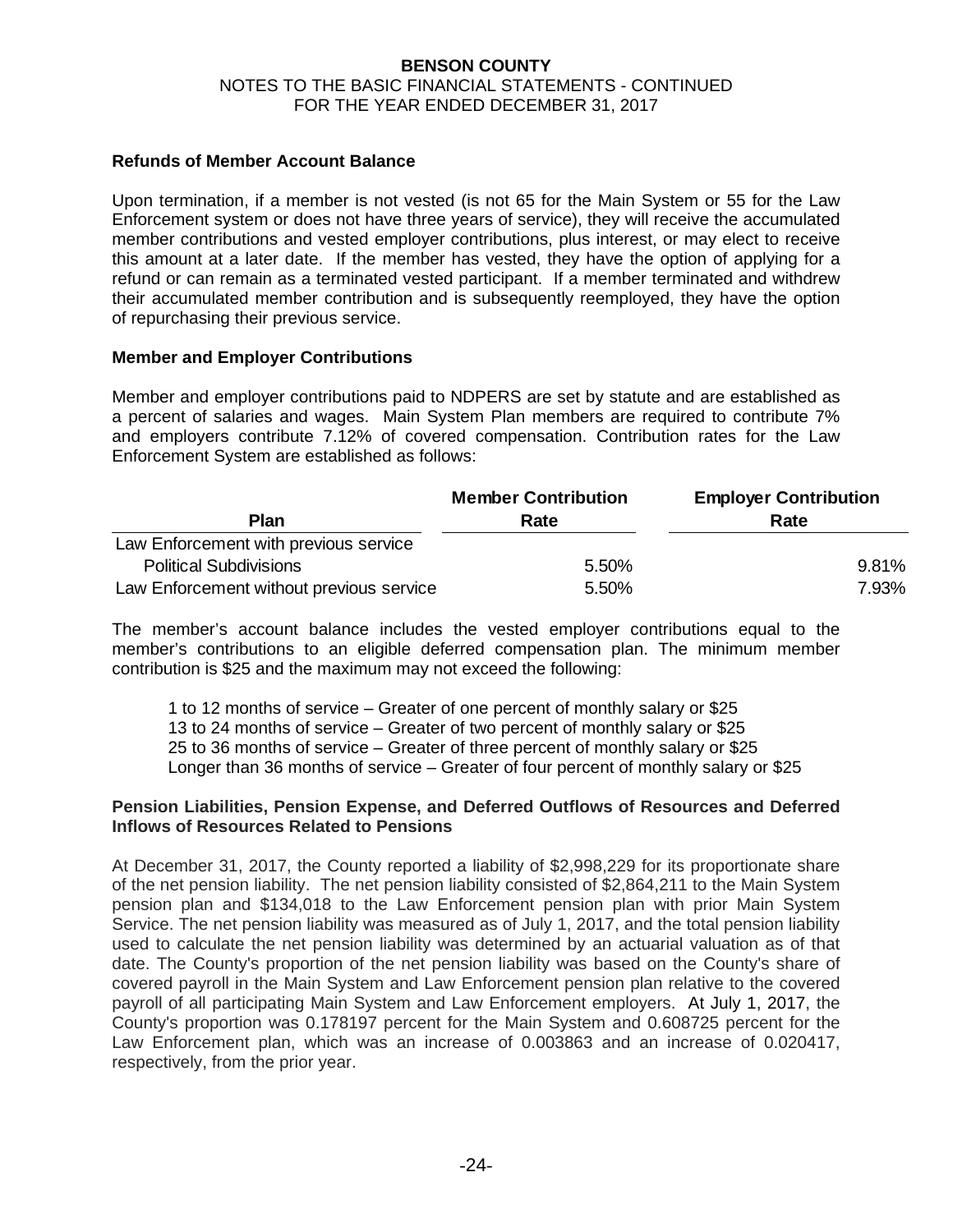For the year ended December 31, 2017, the County recognized pension expense of \$422,402 for the Main System plan and \$31,963 for the Law Enforcement plan. At December 31, 2017, the County reported deferred outflows of resources and deferred inflows of resources related to pensions from the following sources:

For the Main System plan:

|                                                                                                                        | <b>Deferred Outflows</b><br>of Resources |           | Deferred Inflows of<br><b>Resources</b> |
|------------------------------------------------------------------------------------------------------------------------|------------------------------------------|-----------|-----------------------------------------|
| Differences between expected<br>and actual experience                                                                  | \$                                       | 17,025    | \$<br>13,955                            |
| Changes of assumptions                                                                                                 |                                          | 1,174,520 | 64,601                                  |
| Net difference between projected<br>and actual earnings on pension<br>plan investments                                 |                                          | 38,521    |                                         |
| Changes in proportion and<br>differences between employer<br>contributions and proportionate<br>share of contributions |                                          | 20,110    | 52,630                                  |
| <b>Employer contributions</b><br>subsequent to the measurement<br>date                                                 |                                          | 64,088    |                                         |
| Total                                                                                                                  | \$                                       | 1,314,264 | \$<br>131,186                           |

For the Main System plan, \$64,088 reported as deferred outflows of resources related to pensions resulting from County contributions subsequent to the measurement date will be recognized as a reduction of the net pension liability in the year ending December 31, 2018.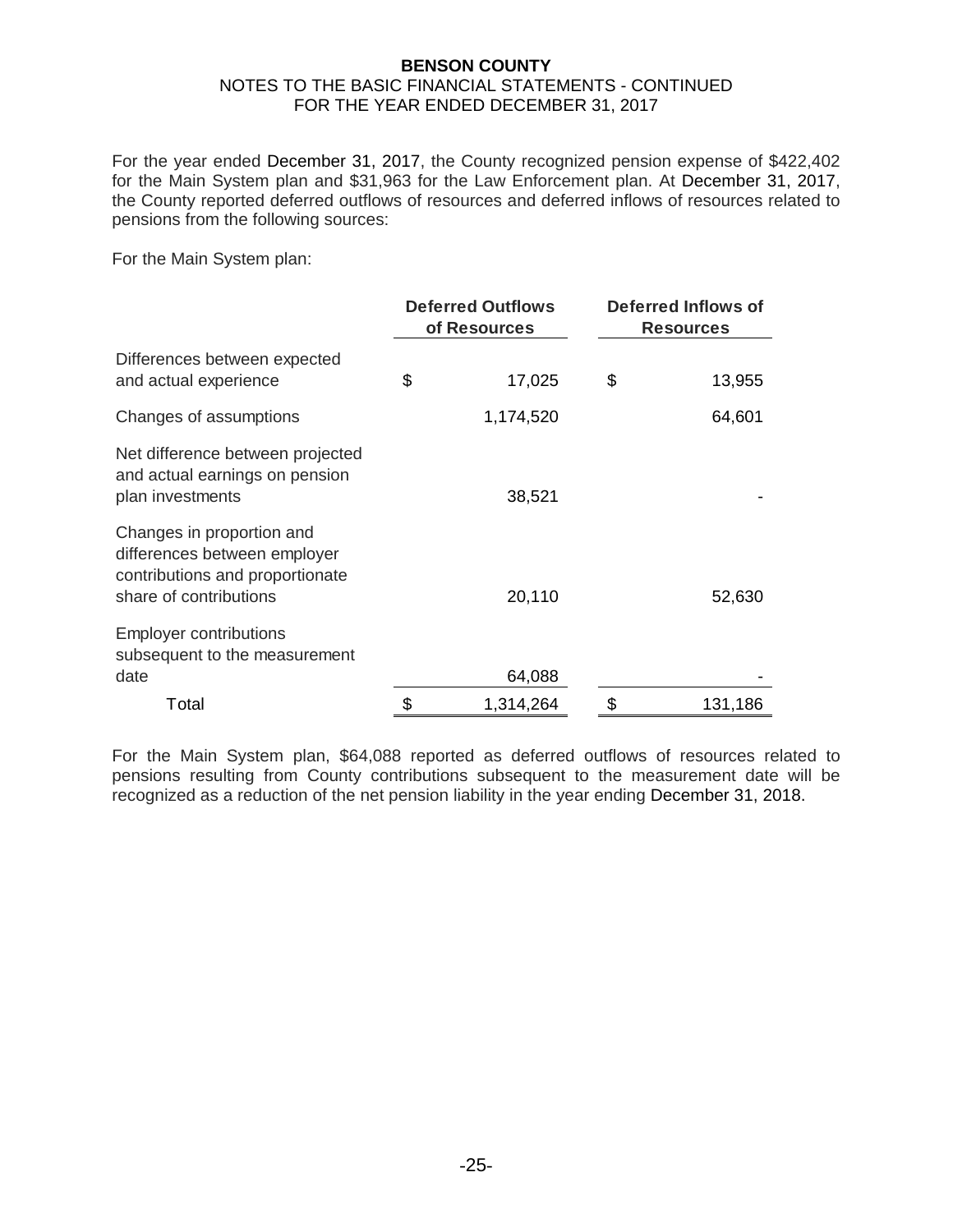For the Law Enforcement plan:

|                                                                                                                        | <b>Deferred Outflows</b><br>of Resources |         | <b>Deferred Inflows of</b><br><b>Resources</b> |
|------------------------------------------------------------------------------------------------------------------------|------------------------------------------|---------|------------------------------------------------|
| Differences between expected and<br>actual experience                                                                  | \$                                       | 19,624  | \$<br>1,798                                    |
| Changes of assumptions                                                                                                 |                                          | 71,661  | 3,487                                          |
| Net difference between projected<br>and actual earnings on pension plan<br>investments                                 |                                          | 30,206  | 348                                            |
| Changes in proportion and<br>differences between employer<br>contributions and proportionate<br>share of contributions |                                          |         | 19,287                                         |
| Employer contributions subsequent<br>to the measurement date                                                           |                                          | 8,701   |                                                |
| Total                                                                                                                  | \$                                       | 130,192 | \$<br>24,920                                   |

For the Law Enforcement plan, \$8,701 reported as deferred outflows of resources related to pensions resulting from County contributions subsequent to the measurement date will be recognized as a reduction of the net pension liability in the year ending December 31, 2018.

Other amounts reported as deferred outflows of resources and deferred inflows of resources related to pensions will be recognized in pension expense as follows:

For the Main System plan:

| <b>Year ending December 31:</b> |   | <b>Pension Expense</b><br><b>Amount</b> |
|---------------------------------|---|-----------------------------------------|
| 2018                            | S | 238,545                                 |
| 2019                            |   | 291,401                                 |
| 2020                            |   | 251,558                                 |
| 2021                            |   | 216,695                                 |
| 2022                            |   | 120,792                                 |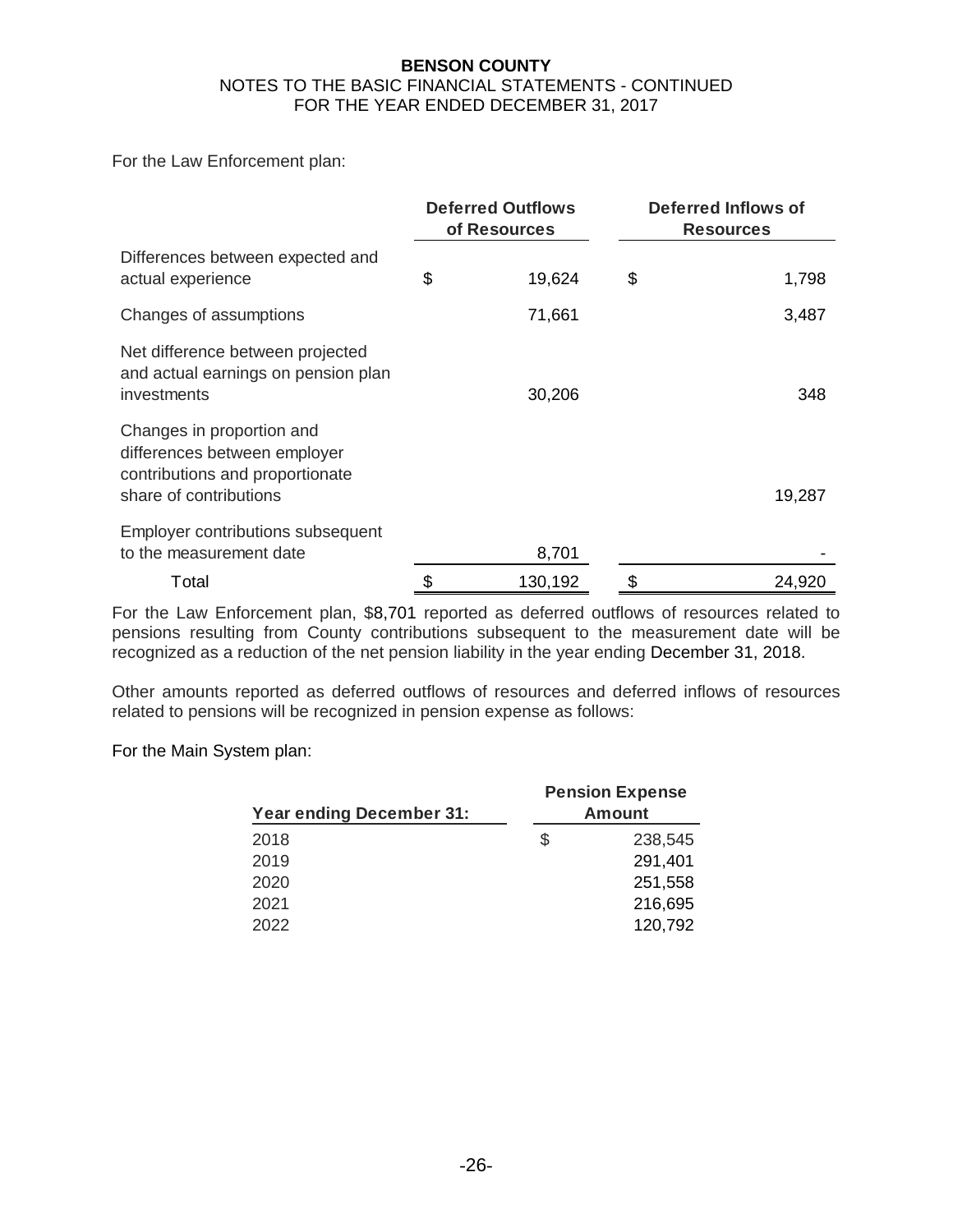For the Law Enforcement plan:

| <b>Year ending December 31:</b> |   | <b>Pension Expense</b><br><b>Amount</b> |
|---------------------------------|---|-----------------------------------------|
| 2018                            | S | 23,604                                  |
| 2019                            |   | 25,950                                  |
| 2020                            |   | 24,290                                  |
| 2021                            |   | 11,618                                  |
| 2022                            |   | 11,109                                  |

# **Actuarial Assumptions**

The total pension liability in the July 1, 2017 actuarial valuation was determined using the following actuarial assumptions, applied to all periods included in the measurement:

| Inflation        | 3.50%                                                                                               |                                                                                 |
|------------------|-----------------------------------------------------------------------------------------------------|---------------------------------------------------------------------------------|
| Salary increases | Service at Beginning of Year:<br>0<br>1<br>2<br>Age*<br>Under 36<br>$36 - 40$<br>$41 - 49$<br>$50+$ | Increase Rate:<br>15.00%<br>10.00%<br>8.00%<br>8.00%<br>7.50%<br>6.00%<br>5.00% |
|                  |                                                                                                     |                                                                                 |

\*Age-based salary increase rates apply for employees with three or more years of service

Investment rate of return 7.75%, net of investment expenses Cost-of-living adjustments None

For active members, inactive members and healthy retirees, mortality rates were based on the RP-2000 Combined Healthy Mortality Table with ages set back two years for males and three years for females, projected generationally using the SSA 2014 Intermediate cost scale from 2014. For disabled retirees, mortality rates were based on the RP-2000 Disabled Retiree Mortality Table set back one year for males (not set back for females) multiplied by 125%.

The long-term expected rate of return on pension plan investments was determined using a building-block method in which best-estimate ranges of expected future real rates of return (expected returns, net of pension plan investment expense and inflation) are developed for each major asset class. These ranges are combined to produce the long-term expected rate of return by weighting the expected future real rates of return by the target asset allocation percentage and by adding expected inflation. Best estimates of arithmetic real rates of return for each major asset class included in the Fund's target asset allocation are summarized in the following table: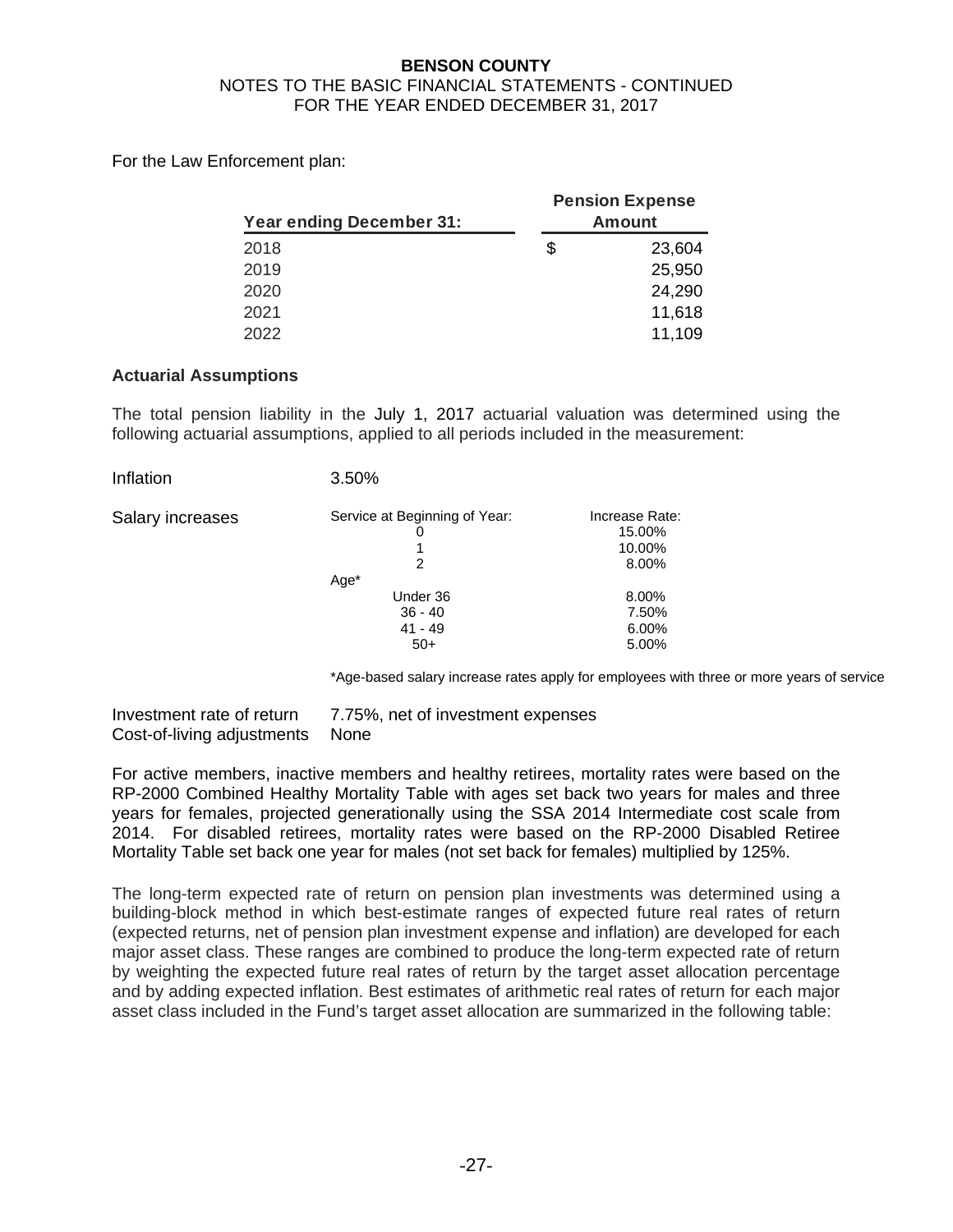|                             |                          | <b>Long-Term Expected</b>  |
|-----------------------------|--------------------------|----------------------------|
| <b>Asset Class</b>          | <b>Target Allocation</b> | <b>Real Rate of Return</b> |
| Domestic Equity             | 31.00%                   | 6.05%                      |
| <b>International Equity</b> | 21.00%                   | 6.70%                      |
| <b>Private Equity</b>       | 5.00%                    | 10.20%                     |
| Domestic Fixed Income       | 17.00%                   | 1.43%                      |
| International Fixed Income  | 5.00%                    | $-0.45%$                   |
| <b>Global Real Assets</b>   | 20.00%                   | 5.16%                      |
| <b>Cash Equivalents</b>     | 1.00%                    | 0.00%                      |

# **Discount Rate**

For PERS, GASB Statement No. 67 includes a specific requirement for the discount rate that is used for the purpose of the measurement of the Total Pension Liability. This rate considers the ability of the System to meet benefit obligations in the future. To make this determination, employer contributions, employee contributions, benefit payments, expenses and investment returns are projected into the future. The current employer and employee fixed rate contributions are assumed to be made in each future year. The Plan Net Position (assets) in future years can then be determined and compared to its obligation to make benefit payments in those years. In years where assets are not projected to be sufficient to meet benefit payments, which is the case for the PERS plan, the use of a municipal bond rate is required.

The Single Discount Rate (SDR) is equivalent to applying these two rates to the benefits that are projected to be paid during the different time periods. The SDR reflects (1) the long-term expected rate of return on pension plan investments (during the period in which the fiduciary net position is projected to be sufficient to pay benefits) and (2) a tax-exempt municipal bond rate based on an index of 20-year general obligation bonds with an average AA credit rating as of the measurement date (to the extent that the contributions for use with the long-term expected rate of return are not met).

The pension plan's fiduciary net position was projected to be sufficient to make all projected future benefit payments through the year of 2061. Therefore, the long-term expected rate of return on pension plan investments was applied to projected benefit payments through the year 2061, and the municipal bond rate was applied to all benefit payments after that date. For the purpose of this valuation, the expected rate of return on pension plan investments is 7.75%; the municipal bond rate is 3.56%; and the resulting Single Discount Rate is 6.44%.

# **Sensitivity of the County's Proportionate Share of the Net Pension Liability to Changes in the Discount Rate**

The following presents the County's proportionate share of the net pension liability calculated using the discount rate of 6.44 percent, as well as what the Employer's proportionate share of the net pension liability would be if it were calculated using a discount rate that is 1-percentagepoint lower (5.44 percent) or 1-percentage-point higher (7.44 percent) than the current rate: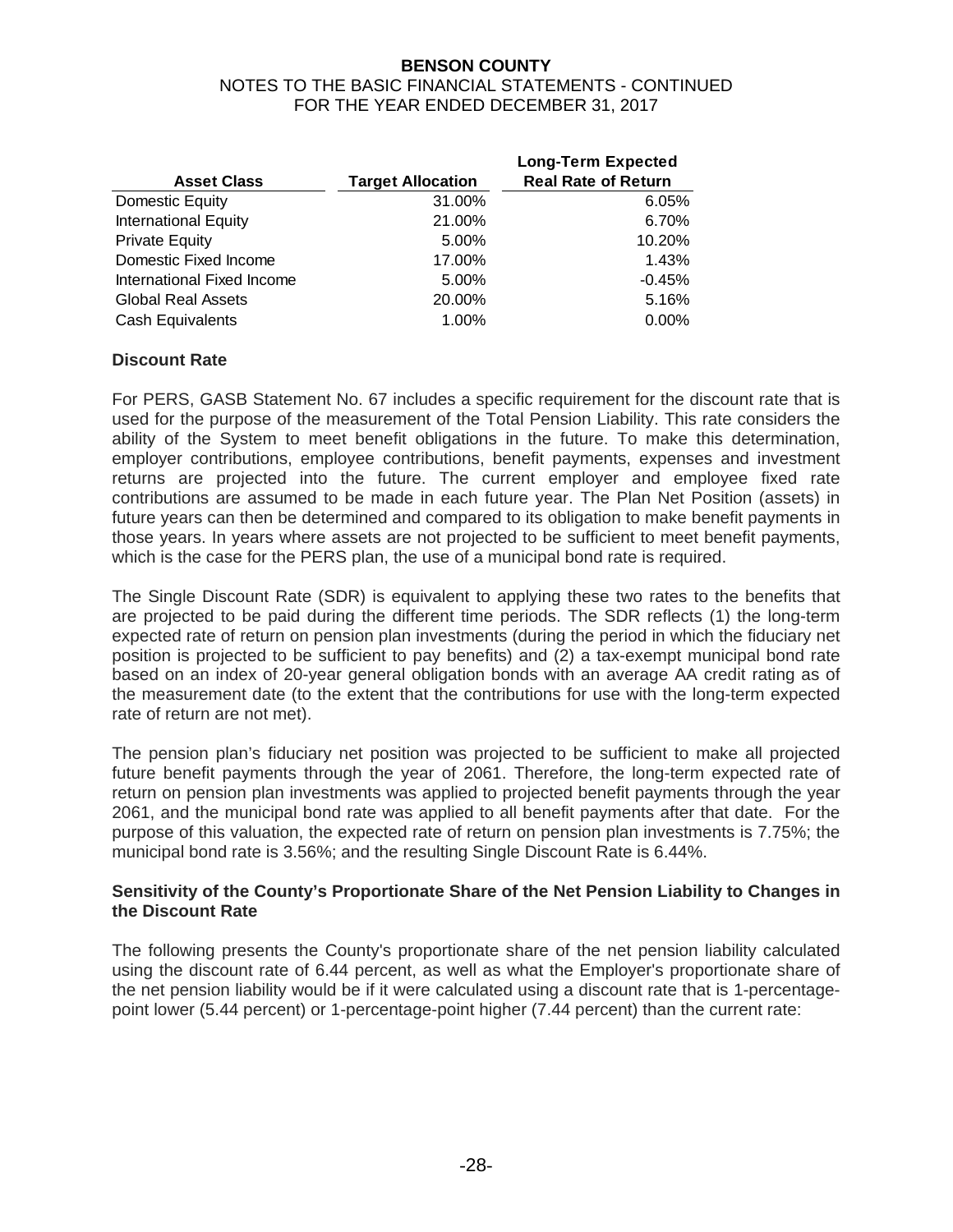For the Main System plan:

|                                                                |                        |           |                                    | <b>Current</b> |                           |             |
|----------------------------------------------------------------|------------------------|-----------|------------------------------------|----------------|---------------------------|-------------|
|                                                                | 1% Decrease<br>(5.44%) |           | <b>Discount Rate</b><br>$(6.44\%)$ |                | 1% Increase<br>$(7.44\%)$ |             |
| Employer's proportionate share of<br>the net pension liability |                        | 3,888,254 |                                    | 2,864,211      |                           | \$2,012,250 |

For the Law Enforcement plan:

|                                                                | <b>Current</b>            |         |                                    |         |                        |        |
|----------------------------------------------------------------|---------------------------|---------|------------------------------------|---------|------------------------|--------|
|                                                                | 1% Decrease<br>$(5.44\%)$ |         | <b>Discount Rate</b><br>$(6.44\%)$ |         | 1% Increase<br>(7.44%) |        |
| Employer's proportionate share of<br>the net pension liability |                           | 201,673 |                                    | 134,018 |                        | 78.974 |

# **Pension Plan Fiduciary Net Position**

Detailed information about the pension plan's fiduciary net position is available in the separately issued NDPERS financial report.

# **NOTE 15 DEFICIT BALANCES**

The following funds were in a deficit position at December 31, 2017:

| <b>Special Revenue Funds:</b>    |   |            |
|----------------------------------|---|------------|
| <b>County Road and Bridge</b>    | S | (58, 214)  |
| Law Enforcement                  |   | (42,606)   |
| <b>Emergency Disaster</b>        |   | (6, 211)   |
| <b>Comprehensive Health</b>      |   | (7, 470)   |
| <b>Veteran's Service Officer</b> |   | (2,906)    |
| <b>Homeland Security</b>         |   | (15,661)   |
| Emergency Admin - 2011           |   | (5,282)    |
| Emergency Admin - 2013           |   | (661)      |
| Total                            |   | (139, 011) |

Benson County plans to eliminate these deficits with transfers from another fund and future revenues.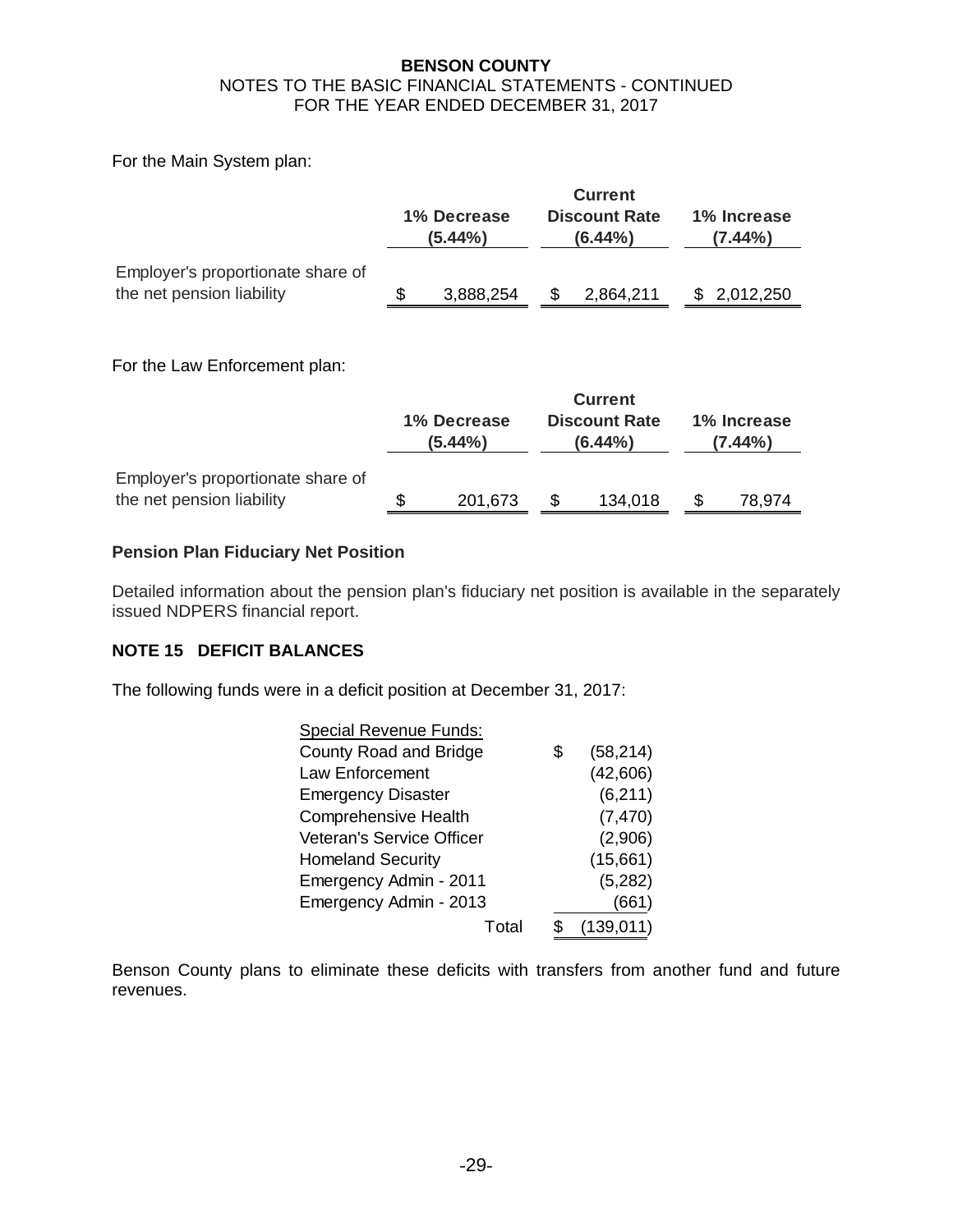# **NOTE 16 NEW PRONOUNCEMENTS**

GASB Statement No. 75, *Accounting and Financial Reporting for Postemployment Benefits Other Than Pensions*, is to improve accounting and financial reporting by state and local governments for postemployment benefits other than pensions (other postemployment benefits or OPEB). It also improves information provided by state and local governmental employers about financial support for OPEB that is provided by other entities. This Statement is effective for fiscal years beginning after June 15, 2017. Earlier application is encouraged.

GASB Statement No. 83, *Certain Asset Retirement Obligations*, addresses accounting and financial reporting for certain asset retirement obligations (AROs). This Statement establishes criteria for determining the timing and pattern of recognition of a liability and corresponding deferred outflow of resources for AROs. It also establishes disclosure of information about the nature of a government's AROs, the methods and assumptions used for the estimates of the liabilities, and the estimated remaining useful life of the associated tangible capital assets. The requirements of this Statement are effective for reporting periods beginning after June 15, 2018. Earlier application is encouraged.

GASB Statement No. 84, *Fiduciary Activities*, provides guidance regarding the identification of fiduciary activities for accounting and financial reporting purposes and how those activities should be reported. This Statement establishes criteria for identifying fiduciary activities of all state and local governments. The focus of the criteria generally is on (1) whether a government is controlling the assets of the fiduciary activity and (2) the beneficiaries with whom a fiduciary relationship exists. Separate criteria are included to identify fiduciary component units and postemployment benefit arrangements that are fiduciary activities. The requirements of this Statement are effective for reporting periods beginning after December 15, 2018. Earlier application is encouraged.

GASB Statement No. 85, *Omnibus 2017*, addresses practice issues that have been identified during implementation and application of certain GASB Statements. This Statement addresses a variety of topics including issues related to blending component units, goodwill, fair value measurement and application, and postemployment benefits (pensions and other postemployment benefits [OPEB]). The requirements of this Statement are effective for reporting periods beginning after June 15, 2017. Earlier application is encouraged.

GASB Statement No. 86, *Certain Debt Extinguishment Issues,* provides guidance for derecognizing debt that is defeased in substance, regardless of how cash and other monetary assets placed in an irrevocable trust for the purpose of extinguishing that debt were acquired. This Statement requires that any remaining prepaid insurance related to the extinguished debt be included in the net carrying amount of that debt for the purpose of calculating the difference between the reacquisition price and the net carrying amount of the debt. In addition, this Statement will enhance the decision-usefulness of information in notes to financial statements regarding debt that has been defeased in substance. This Statement is effective for reporting periods beginning after June 15, 2017. Earlier application is encouraged.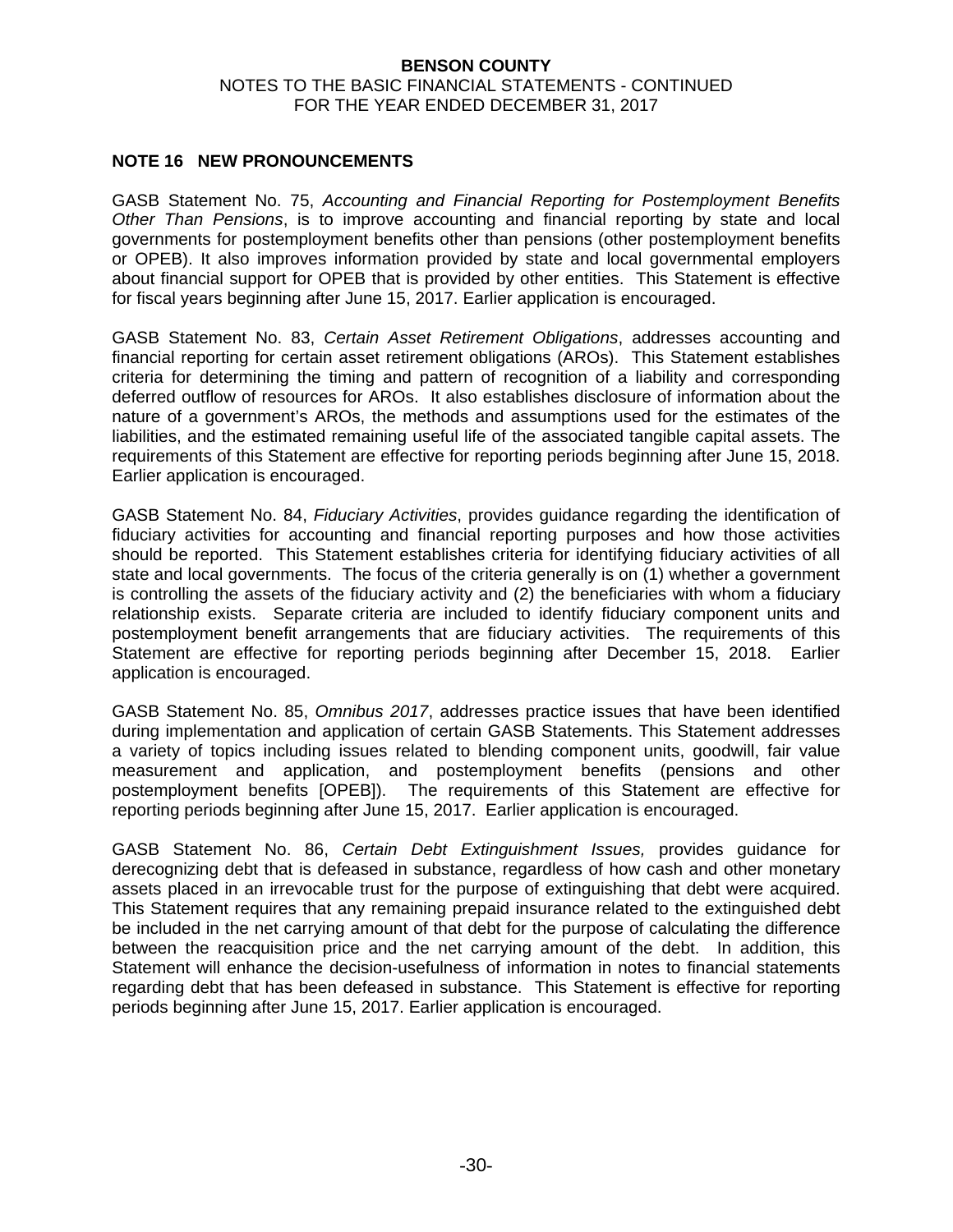GASB Statement No. 87, *Leases*, establishes a single model for lease accounting based on the foundational principle that leases are financings of the right to use an underlying asset. This Statement requires recognition of certain lease assets and liabilities for leases that were previously classified as operating leases and recognized as inflows of resources or outflows of resources based on the payment provisions of the contract. Under this Statement, a lessee is required to recognize a lease liability and an intangible right-to-use lease asset, and a lessor is required to recognize a lease receivable and a deferred inflow of resources, thereby enhancing the relevance and consistency of information about governments' leasing activities.

GASB Statement No. 88, *Certain Disclosures Related to Debt, including Direct Borrowings and Direct Placements*, improves the information that is disclosed in notes to government financial statements related to debt, including direct borrowings and direct placements. It also clarifies which liabilities governments should include when disclosing information related to debt. This Statement requires that additional essential information related to debt be disclosed in notes to financial statements, including unused lines of credit; assets pledged as collateral for the debt; and terms specified in debt agreements related to significant events of default with financerelated consequences, significant termination events with finance-related consequences, and significant subjective acceleration clauses. This Statement is effective for reporting periods beginning after June 15, 2018. Earlier application is encouraged.

GASB Statement No. 89, *Accounting for Interest Cost Incurred before the End of a Construction Period*, establishes accounting requirements for interest cost incurred before the end of a construction period. This Statement requires that interest cost incurred before the end of a construction period be recognized as an expense in the period in which the cost is incurred for financial statements prepared using the economic resources measurement focus. As a result, interest cost incurred before the end of a construction period will not be included in the historical cost of a capital asset reported in a business-type activity or enterprise fund. The requirements of this Statement are effective for reporting periods beginning after December 15, 2019. Earlier application is encouraged.

GASB Statement No. 90, *Majority Equity Interests*, establishes accounting requirements for interest cost incurred before the end of a construction period. This Statement provides guidance for reporting when a government has majority equity interest in legally separate organizations. An equity interest is explicit and measurable if the government has a present or future claim to the net resources of the entity and the method for measuring the government's share of the entity's net resources is determinable. If government's holding of that equity interest meets the definition of an investment, as defined by GASB No. 72, the equity interest should be reported as an investment and measured using the equity method and not as a component unit of the government. If a government's holding of a majority interest in a legally separate organization does not meet the definition of an investment, the holding of the majority equity interest results in the government being financially accountable for the organization and therefore, the government should report the legally separate organization as a component unit. The requirements of this Statement are effective for reporting periods beginning after December 15, 2018. Earlier application is encouraged.

Management has not yet determined the effect these Statements will have on the County's financial statements.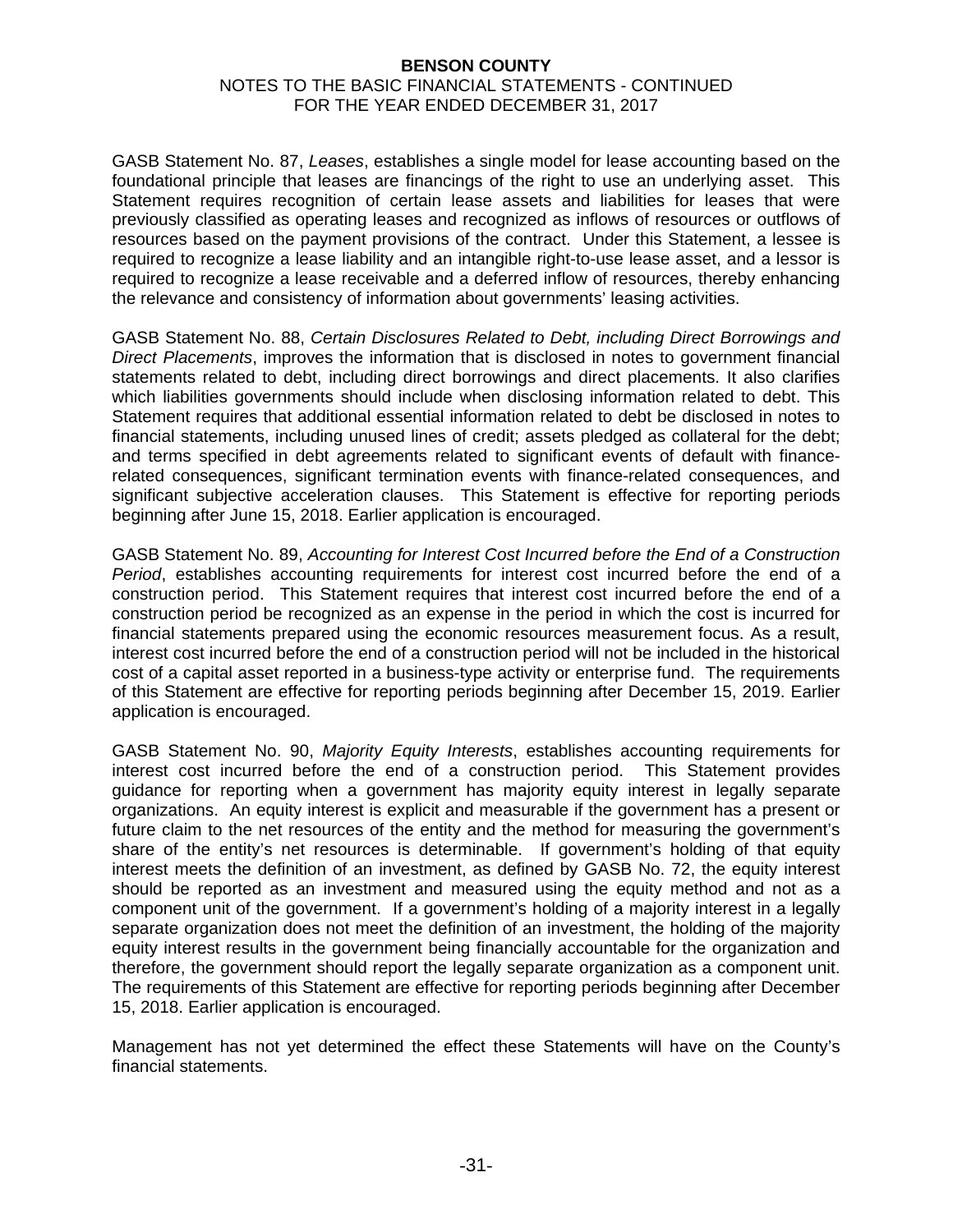# **NOTE 17 CONTINGENT LIABILITIES**

Amounts received or receivable from grantor agencies are subject to audit and adjustment by grantor agencies, principally the federal government. Any disallowed claims, including amounts already collected, may constitute a liability of the applicable funds. The amount, if any, of expenditures which may be disallowed by the grantor cannot be determined at this time although the government expects such amounts, if any, to be immaterial.

# **NOTE 18 INTERFUND RECEIVABLES, PAYABLES, AND TRANSFERS**

The composition of interfund balances as of December 31, 2017, is as follows:

| Due to/from other funds:<br>Receivable Fund                                                                  | Payable Fund                                                                       |    | Amount                                  |  |  |  |
|--------------------------------------------------------------------------------------------------------------|------------------------------------------------------------------------------------|----|-----------------------------------------|--|--|--|
| <b>County Road</b>                                                                                           | General                                                                            | \$ | 34,926                                  |  |  |  |
| Interfund Transfers:<br>Transfer In                                                                          | <b>Transfer Out</b>                                                                |    | Amount                                  |  |  |  |
| <b>Social Service</b><br><b>Other Governmental Funds</b><br>County Road and Bridge<br>County Road and Bridge | <b>County Poor Relief</b><br>General<br>General<br><b>Other Governmental Funds</b> | S  | 213,221<br>23,600<br>150,000<br>625,000 |  |  |  |
|                                                                                                              | Total                                                                              |    | 1,011,821                               |  |  |  |

Interfund loans were made to compensate for funds with negative cash balances.

Property tax levies were transferred into the county road and bridge, social services, and other governmental funds to cover operating expenses.

# **NOTE 19 SUBSEQUENT EVENTS**

No significant events occurred subsequent to the County's year end. Subsequent events have been evaluated through January 11, 2019, which is the date these financial statements were available to be issued.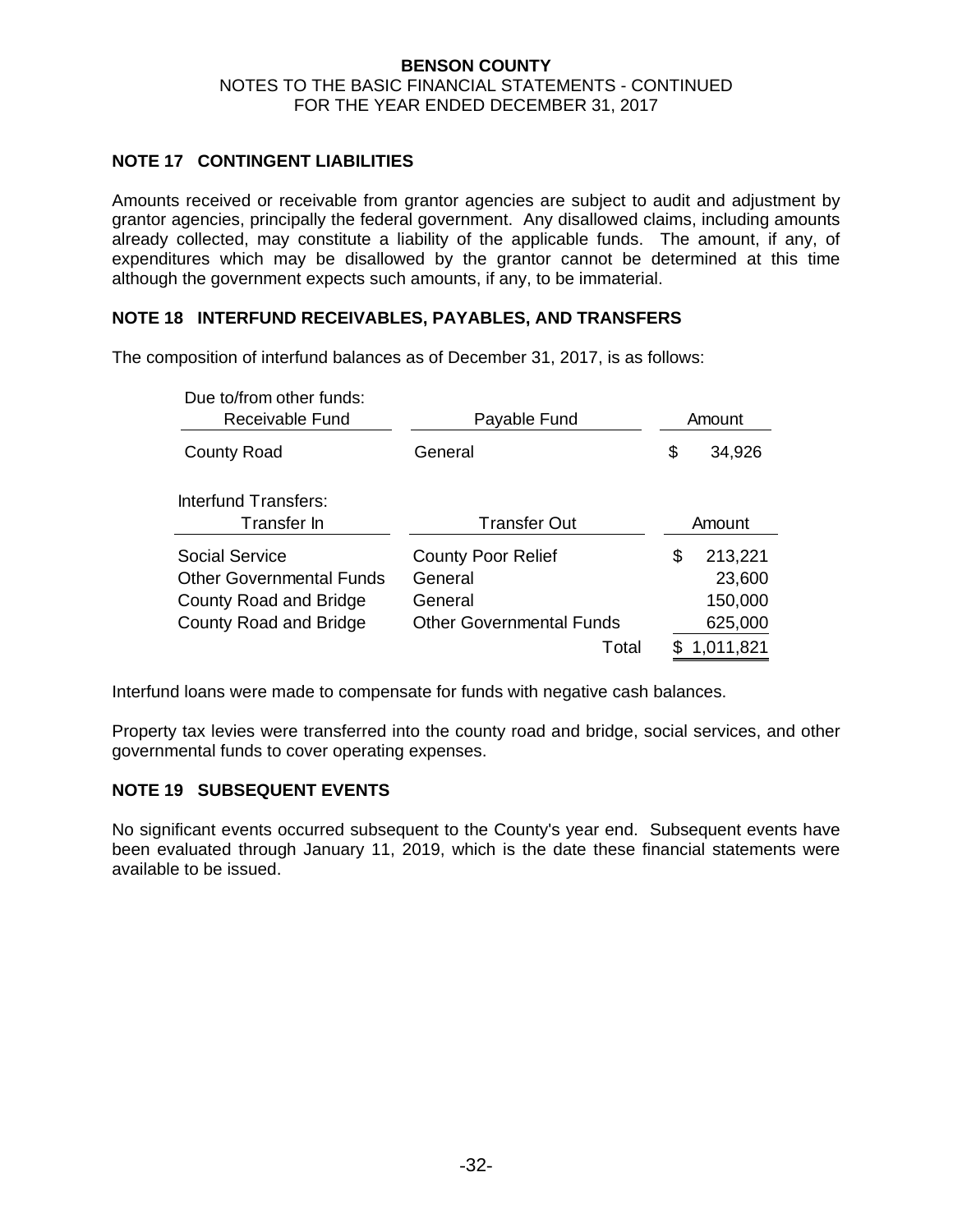# **BENSON COUNTY**  BUDGETARY COMPARISON SCHEDULE – GENERAL FUND FOR THE YEAR ENDED DECEMBER 31, 2017

|                                        | Original |               | Final<br><b>Budget</b> |           |    | Actual      | Variance with<br><b>Final Budget</b> |            |
|----------------------------------------|----------|---------------|------------------------|-----------|----|-------------|--------------------------------------|------------|
|                                        |          | <b>Budget</b> |                        |           |    |             |                                      |            |
| Revenues:<br><b>Taxes</b>              | \$       | 974,161       | \$                     | 974,161   | \$ | 952,142     | \$                                   | (22, 019)  |
| Licenses, permits and fees             |          |               |                        |           |    | 250         |                                      | 250        |
| Intergovernmental                      |          | 752,027       |                        | 752,027   |    | 691,052     |                                      | (60, 975)  |
| Charges for services                   |          | 158,848       |                        | 158,848   |    | 182,413     |                                      | 23,565     |
| Interest income                        |          | 5,000         |                        | 5,000     |    | 26,549      |                                      | 21,549     |
|                                        |          | 14,500        |                        | 14,500    |    |             |                                      |            |
| Miscellaneous                          |          |               |                        |           |    | 27,030      |                                      | 12,530     |
| <b>Total revenues</b>                  |          | 1,904,536     |                        | 1,904,536 |    | 1,879,436   |                                      | (25, 100)  |
| Expenditures:<br>Current:              |          |               |                        |           |    |             |                                      |            |
| General government                     |          | 1,267,397     |                        | 1,267,397 |    | 1,078,160   |                                      | 189,237    |
| Public safety                          |          | 305,581       |                        | 305,581   |    | 318,096     |                                      | (12, 515)  |
| Health and welfare                     |          | 21,387        |                        | 21,387    |    | 20,818      |                                      | 569        |
| Other                                  |          | 65,500        |                        | 65,500    |    | 99,031      |                                      | (33, 531)  |
| Capital outlay                         |          |               |                        |           |    | 62,875      |                                      | (62, 875)  |
| Total expenditures                     |          | 1,659,865     |                        | 1,659,865 |    | 1,578,980   |                                      | 80,885     |
| Excess (deficiency) of revenues        |          |               |                        |           |    |             |                                      |            |
| over expenditures                      |          | 244,671       |                        | 244,671   |    | 300,456     |                                      | 55,785     |
| Other financing sources (uses):        |          |               |                        |           |    |             |                                      |            |
| Proceeds on disposal of assets         |          |               |                        |           |    | 14,000      |                                      | 14,000     |
| <b>Transfers out</b>                   |          |               |                        |           |    | (173,600)   |                                      | (173,600)  |
| Total other financing sources and uses |          |               |                        |           |    | (159, 600)  |                                      | (159, 600) |
| Net change in fund balances            |          | 244,671       |                        | 244,671   |    | 140,856     |                                      | (103, 815) |
| Fund balance - January 1               |          | 975,127       |                        | 975,127   |    | 975,127     |                                      |            |
| Fund balance - December 31             | \$       | 1,219,798     | \$                     | 1,219,798 |    | \$1,115,983 | \$                                   | (103, 815) |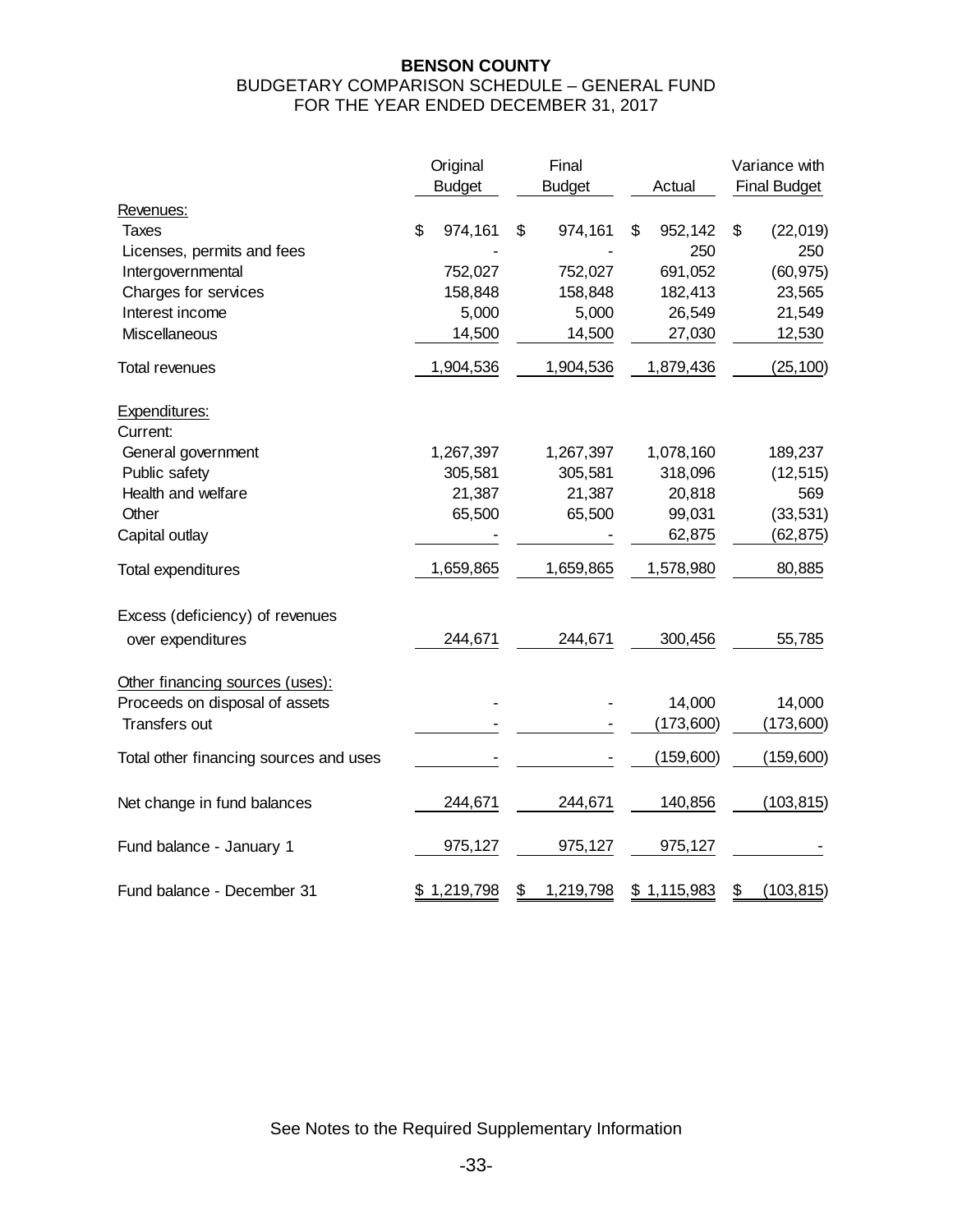# **BENSON COUNTY**

# BUDGETARY COMPARISON SCHEDULE – COUNTY ROAD AND BRIDGE FUND FOR THE YEAR ENDED DECEMBER 31, 2017

|                                        | Original<br><b>Budget</b> | Final<br><b>Budget</b> | Actual          | Variance with<br><b>Final Budget</b> |
|----------------------------------------|---------------------------|------------------------|-----------------|--------------------------------------|
| Revenues:                              |                           |                        |                 |                                      |
| Taxes                                  | \$<br>156,732             | 156,732<br>\$          | 151,361<br>\$   | \$<br>(5, 371)                       |
| Charges for services                   | 330,000                   | 330,000                | 368,509         | 38,509                               |
| <b>Miscellaneous</b>                   | 20,000                    | 20,000                 | 15,176          | (4, 824)                             |
|                                        |                           |                        |                 |                                      |
| <b>Total revenues</b>                  | 506,732                   | 506,732                | 535,046         | 28,314                               |
| Expenditures:                          |                           |                        |                 |                                      |
| Current:                               |                           |                        |                 |                                      |
| Highways                               | 1,223,581                 | 1,223,581              | 1,267,627       | (44,046)                             |
| Excess (deficiency) of revenues        |                           |                        |                 |                                      |
| over expenditures                      | 716,849)                  | (716, 849)             | (732, 581)      | (15, 732)                            |
| Other financing sources (uses):        |                           |                        |                 |                                      |
| Proceeds on Disposal of Capital Assets |                           |                        | 4,000           | 4,000                                |
| Transfers in                           |                           |                        | 775,000         | 775,000                              |
| Total other financing sources          |                           |                        |                 |                                      |
| and uses                               |                           |                        | 779,000         | 779,000                              |
|                                        |                           |                        |                 |                                      |
| Net change in fund balances            | (716,849)                 | (716,849)              | 46,419          | 763,268                              |
|                                        | (104, 633)                | (104, 633)             |                 |                                      |
| Fund balance - January 1               |                           |                        | (104, 633)      |                                      |
| Fund balance - December 31             | (821, 482)<br>\$          | (821, 482)<br>\$       | \$<br>(58, 214) | 763,268<br>\$                        |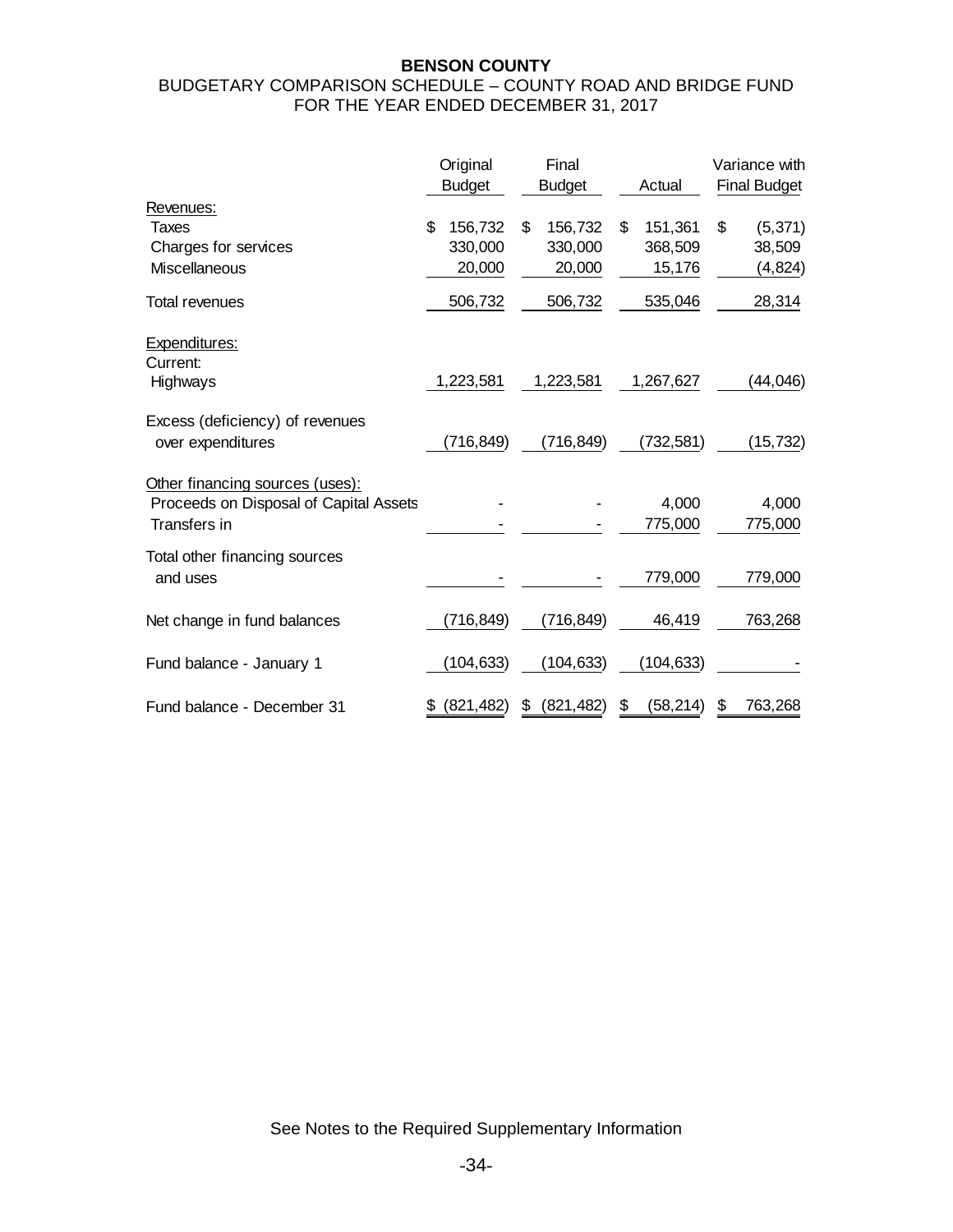# **BENSON COUNTY**  BUDGETARY COMPARISON SCHEDULE – SOCIAL SERVICE FUND FOR THE YEAR ENDED DECEMBER 31, 2017

|                                                      | Original<br><b>Budget</b> | Final<br><b>Budget</b> | Actual         | Variance with<br><b>Final Budget</b> |
|------------------------------------------------------|---------------------------|------------------------|----------------|--------------------------------------|
| Revenues:                                            |                           |                        |                |                                      |
| Intergovernmental                                    | \$<br>779,851             | \$<br>779,851          | 698,247<br>\$. | \$<br>(81, 604)                      |
| Charges for services                                 |                           |                        | 11,726         | 11,726                               |
| Miscellaneous                                        |                           |                        | 612            | 612                                  |
| <b>Total revenues</b>                                | 779,851                   | 779,851                | 710,585        | (69, 266)                            |
| Expenditures:<br>Current:                            |                           |                        |                |                                      |
| Health and welfare                                   | 1,147,227                 | 1,147,227              | 1,002,518      | 144,709                              |
| Excess (deficiency) of revenues<br>over expenditures | (367, 376)                | (367, 376)             | (291,933)      | 75,443                               |
| Other financing sources (uses):<br>Transfers in      |                           |                        | 213,221        | 213,221                              |
| Net change in fund balances                          | (367, 376)                | (367, 376)             | (78,712)       | 288,664                              |
| Fund balance - January 1                             | 223,365                   | 223,365                | 223,365        |                                      |
| Fund balance - December 31                           | (144, 011)<br>\$          | (144,011)<br>\$        | 144,653<br>\$  | 288,664                              |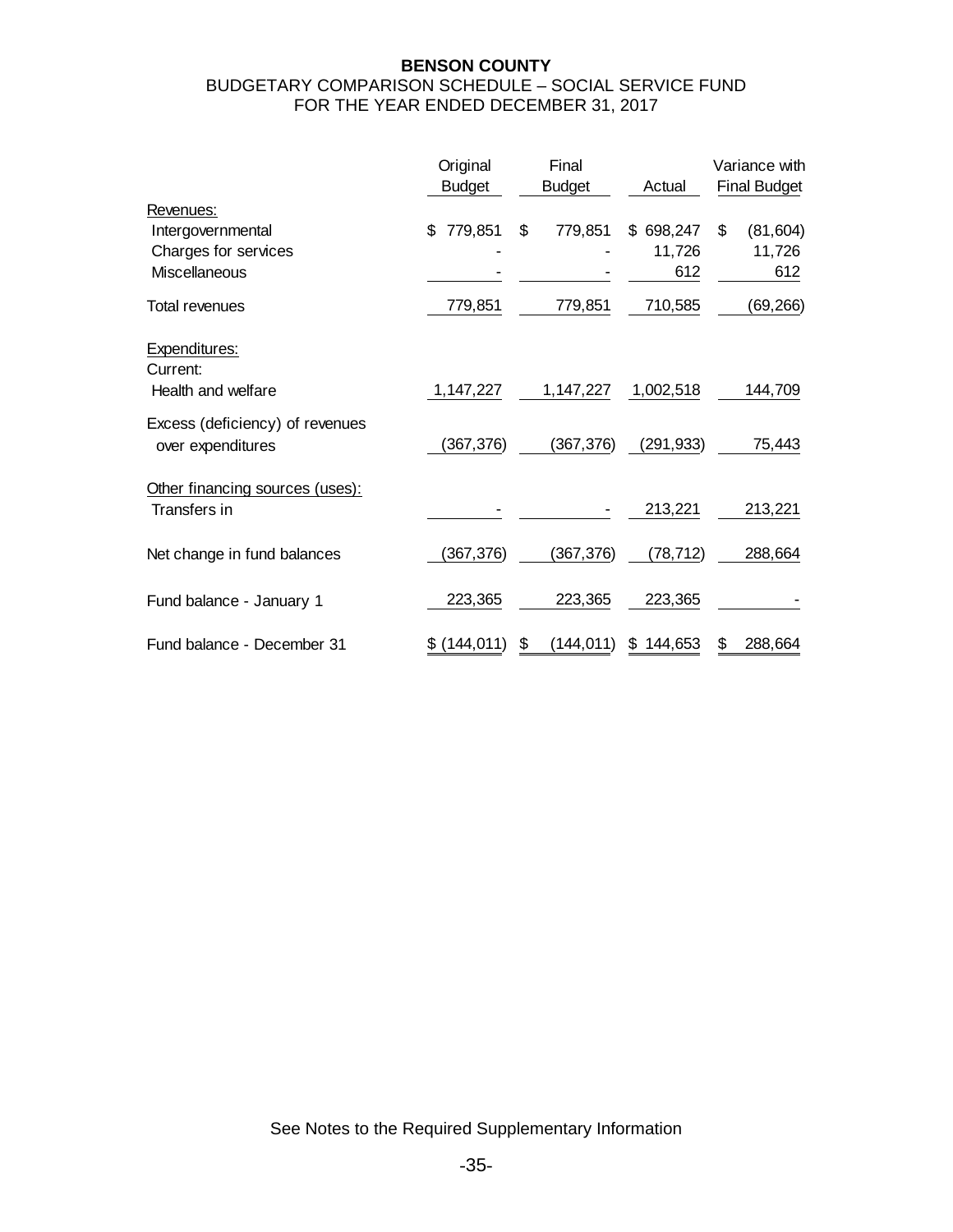# **BENSON COUNTY**  BUDGETARY COMPARISON SCHEDULE – COUNTY POOR RELIEF FUND FOR THE YEAR ENDED DECEMBER 31, 2017

|                                                  | Original<br><b>Budget</b> | Final<br><b>Budget</b> | Actual    | Variance with<br><b>Final Budget</b> |
|--------------------------------------------------|---------------------------|------------------------|-----------|--------------------------------------|
| Revenues:<br>Taxes                               | \$183,193                 | \$183,193              | \$173,229 | \$<br>(9,964)                        |
| Total revenues                                   | 183,193                   | 183,193                | 173,229   | (9,964)                              |
| Other financing sources (uses):<br>Transfers out |                           |                        | (213,221) | (213, 221)                           |
| Net change in fund balances                      | 183,193                   | 183,193                | (39, 992) | (223, 185)                           |
| Fund balance - January 1                         | 508,432                   | 508,432                | 508,432   |                                      |
| Fund balance - December 31                       | 691,625<br>S.             | \$691,625              | \$468,440 | \$<br>(223, 185)                     |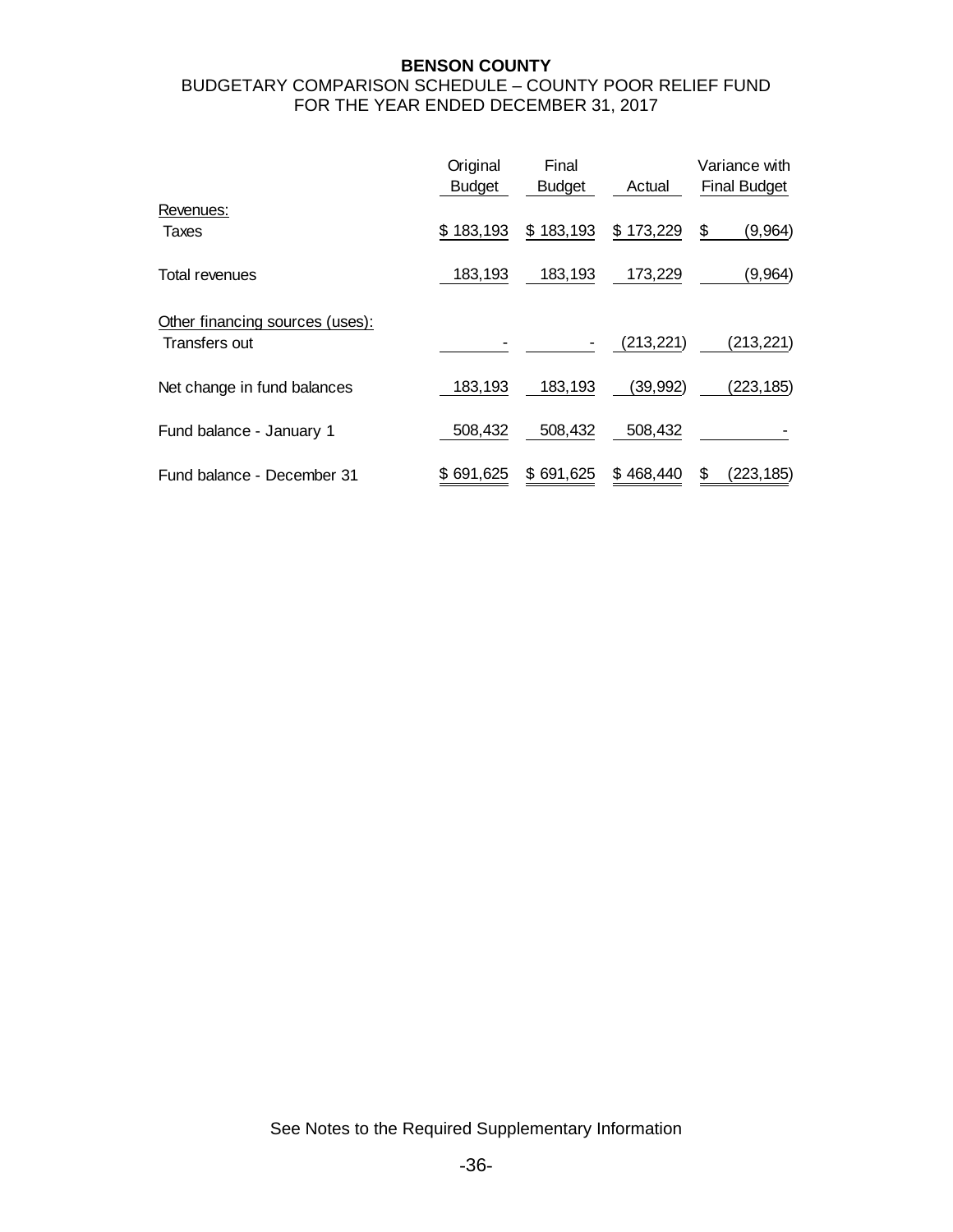# **BENSON COUNTY**  BUDGETARY COMPARISON SCHEDULE – FEDERAL AID 6 MILL FOR THE YEAR ENDED DECEMBER 31, 2017

|                                  | Original<br><b>Budget</b> | Final<br><b>Budget</b> | Actual        | Variance with<br><b>Final Budget</b> |
|----------------------------------|---------------------------|------------------------|---------------|--------------------------------------|
| Revenues:                        |                           |                        |               |                                      |
| Taxes                            | 135,105<br>\$             | \$135,105              | \$<br>129,068 | \$<br>(6,037)                        |
| Intergovernmental                |                           |                        | 167,030       | 167,030                              |
| Total revenues                   | 135,105                   | 135,105                | 296,098       | 160,993                              |
| <b>Expenditures:</b><br>Current: |                           |                        |               |                                      |
| Highways                         | 190,000                   | 190,000                | 880,907       | (690, 907)                           |
| Excess (deficiency) of revenues  |                           |                        |               |                                      |
| over expenditures                | (54, 895)                 | (54, 895)              | (584, 809)    | (529,914)                            |
| Net change in fund balances      | (54, 895)                 | (54, 895)              | (584, 809)    | (529, 914)                           |
| Fund balance - January 1         | 824,511                   | 824,511                | 824,511       |                                      |
| Fund balance - December 31       | 769,616<br>\$             | 769,616<br>S           | 239,702<br>\$ | \$<br>(529,914)                      |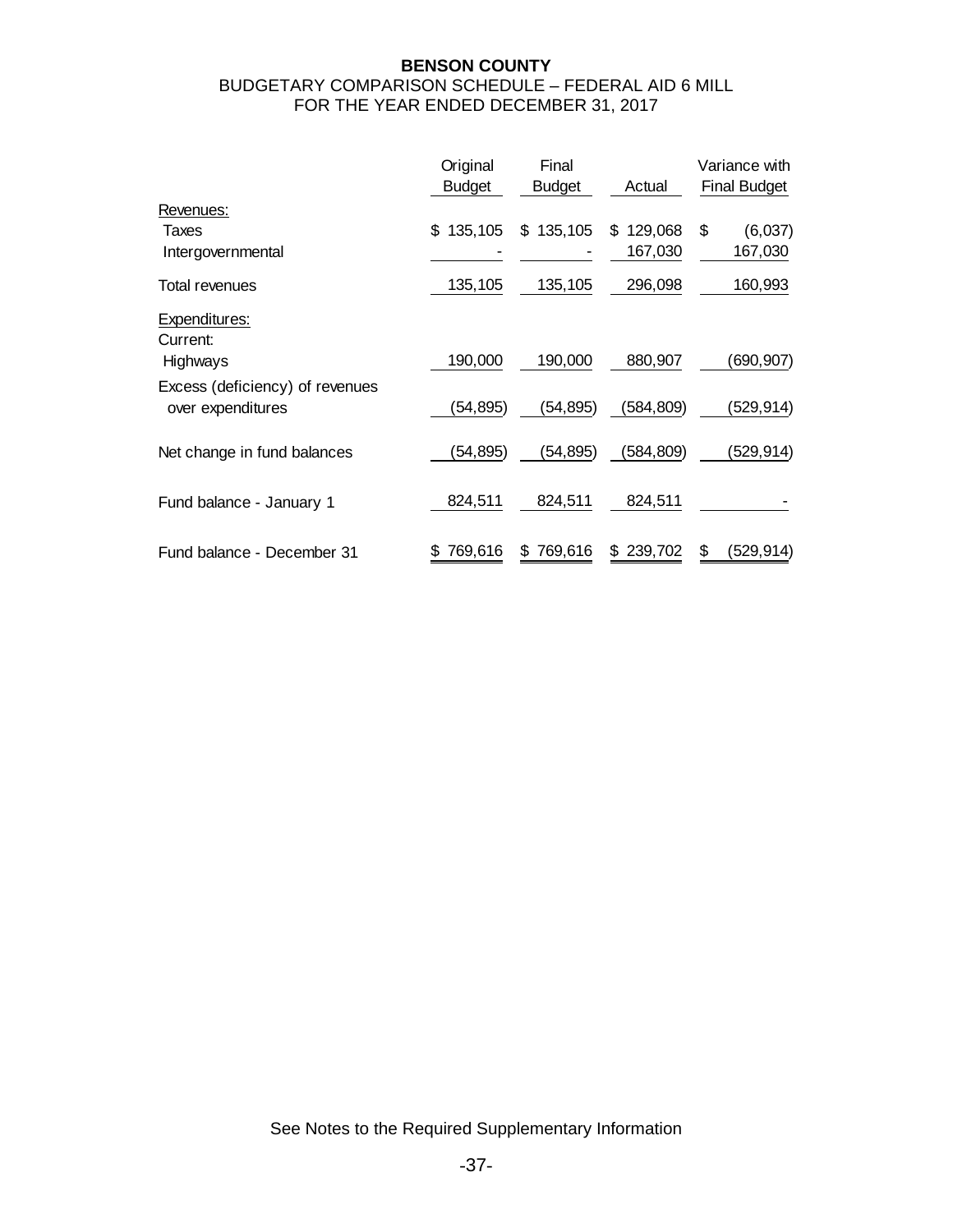# **BENSON COUNTY**  BUDGETARY COMPARISON SCHEDULE – FLOOD OF 2011 FUND FOR THE YEAR ENDED DECEMBER 31, 2017

|                                 | Original<br><b>Budget</b> |  | Final<br><b>Budget</b> |  | Actual |    | Variance with<br><b>Final Budget</b> |      |
|---------------------------------|---------------------------|--|------------------------|--|--------|----|--------------------------------------|------|
| Revenues:                       |                           |  |                        |  |        |    |                                      |      |
| Intergovernmental               | \$                        |  | $\mathfrak{S}$         |  | \$     | 55 | \$                                   | 55   |
| Expenditures:                   |                           |  |                        |  |        |    |                                      |      |
| Current:                        |                           |  |                        |  |        |    |                                      |      |
| Highways                        |                           |  |                        |  |        | 55 |                                      | (55) |
| Excess (deficiency) of revenues |                           |  |                        |  |        |    |                                      |      |
| over expenditures               |                           |  |                        |  |        |    |                                      |      |
| Fund balance - January 1        |                           |  |                        |  |        |    |                                      |      |
| Fund balance - December 31      |                           |  |                        |  |        |    |                                      |      |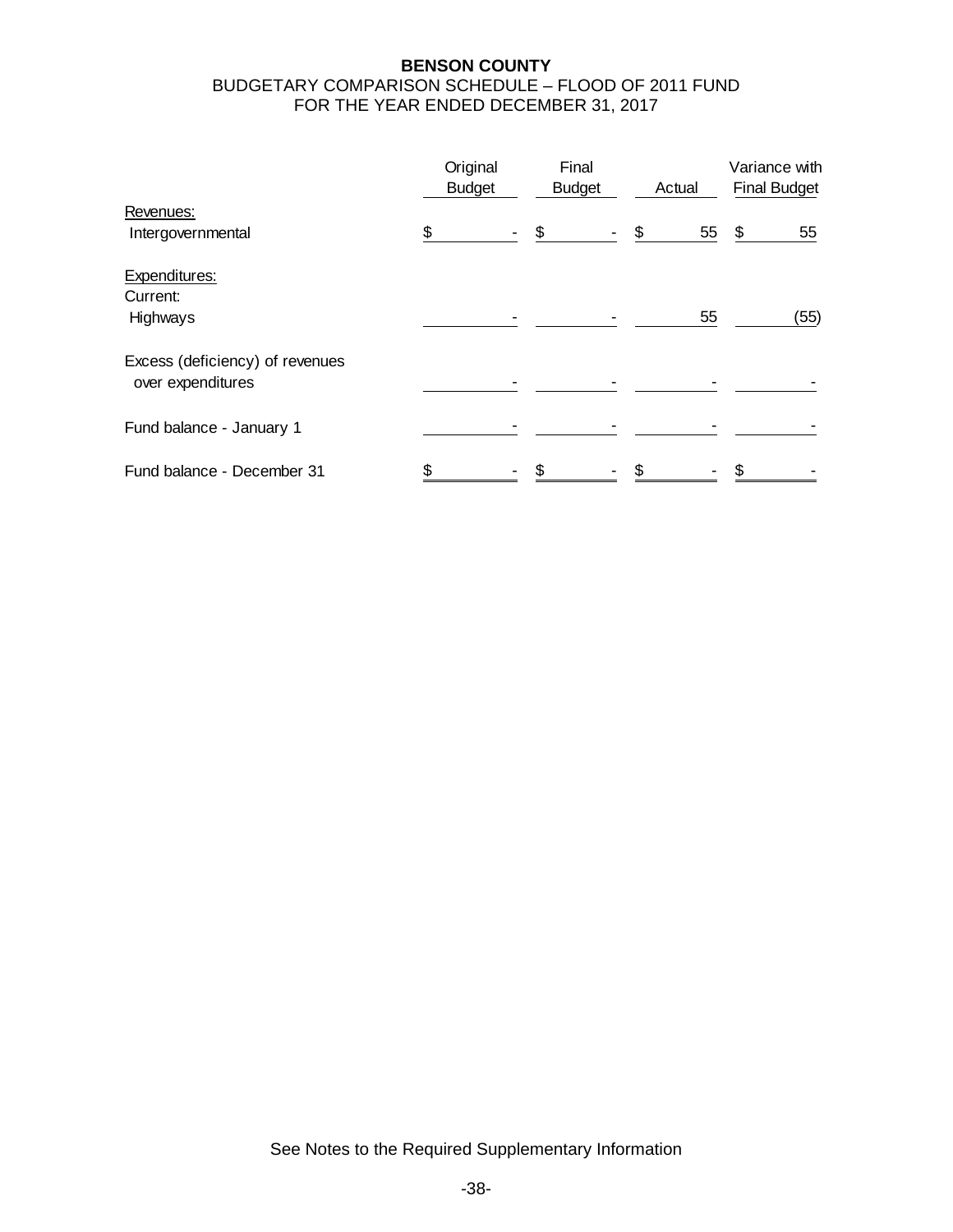#### **BENSON COUNTY**  SCHEDULE OF EMPLOYER CONTRIBUTIONS TO THE NDPERS RETIREMENT FUND FOR THE YEAR ENDED DECEMBER 31, 2017

# **Main System**

|             |              |      | Contributions in            |                          |    |                  |                       |
|-------------|--------------|------|-----------------------------|--------------------------|----|------------------|-----------------------|
| For The     | Statutorily  |      | Relation to the             |                          |    | County's         | Contributions as a    |
| Year Ended  | Required     |      | <b>Statutorily Required</b> | Contribution             |    | Covered-employee | Percentage of Covered |
| December 31 | Contribution |      | Contributions               | Deficiency (Excess)      |    | Payroll          | Employee Payroll      |
| 2017        | 128,176      | - \$ | 128,176                     | - \$<br>$\sim$           | -S | 1,800,226        | 7.12%                 |
| 2016        | 125,090      |      | 125,090                     | $\blacksquare$           |    | 1,756,875        | 7.12%                 |
| 2015        | 113,496      |      | 113,496                     | $\overline{\phantom{0}}$ |    | 1,594,046        | 7.12%                 |

#### **Law Enforcement**

|             |              | Contributions in            |                     |        |    |                  |                         |
|-------------|--------------|-----------------------------|---------------------|--------|----|------------------|-------------------------|
| For The     | Statutorily  | Relation to the             |                     |        |    | County's         | Contributions as a      |
| Year Ended  | Required     | <b>Statutorily Required</b> | Contribution        |        |    | Covered-employee | Percentage of Covered   |
| December 31 | Contribution | Contributions               | Deficiency (Excess) |        |    | Payroll          | <b>Employee Payroll</b> |
| 2017        | 17,402       | 17,402                      | - \$                | $\sim$ | -S | 177,386          | $9.81\%$                |
| 2016        | 14,026       | 14,026                      |                     |        |    | 166,053          | 8.45%                   |
| 2015        | 17,270       | 17,270                      |                     |        |    | 159,912          | 10.80%                  |

The amounts presented for each fiscal year were determined as of the County's year end which is December 31.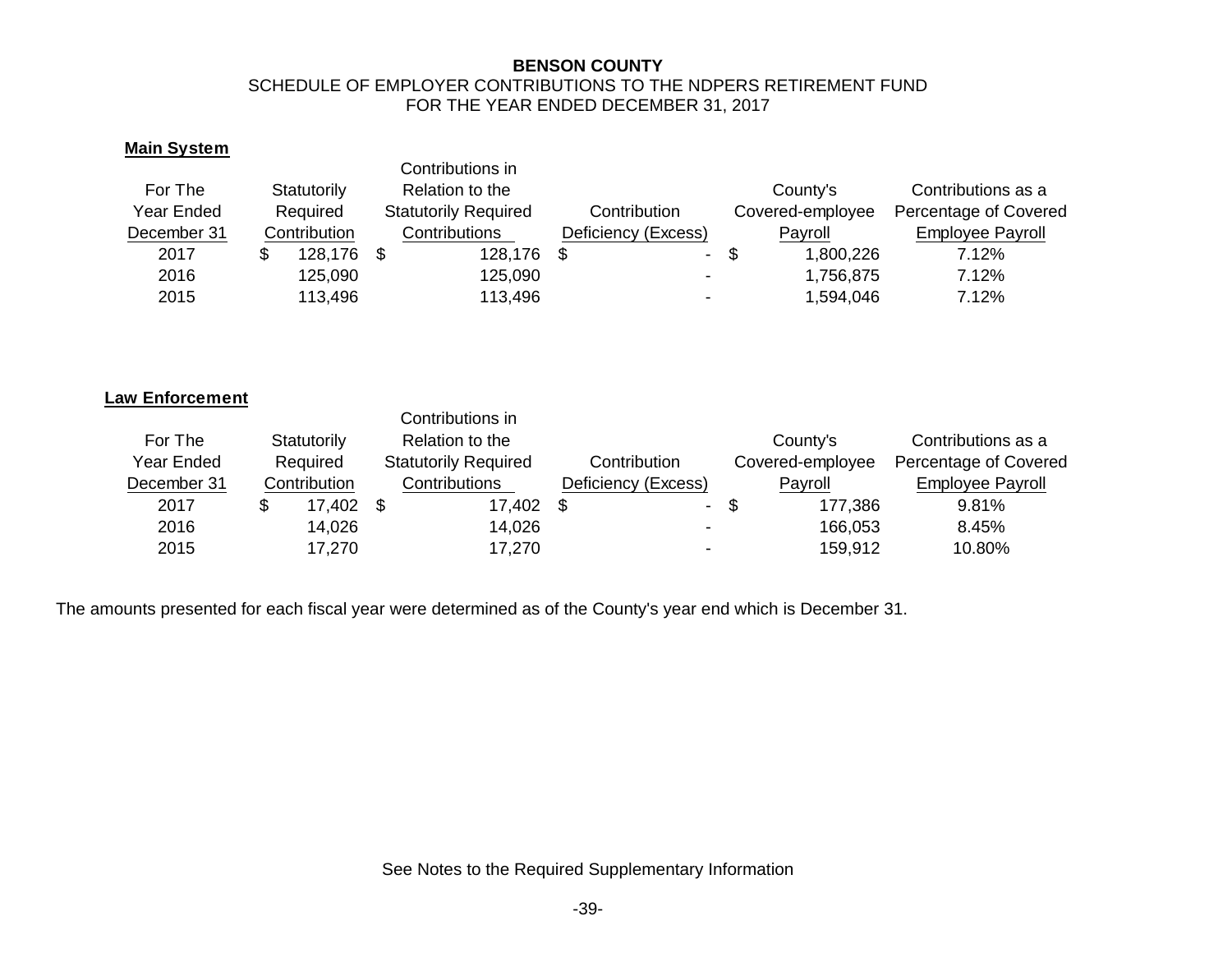#### **BENSON COUNTY**

## SCHEDULE OF EMPLOYER AND NON-EMPLOYER PROPORTIONATE SHARE OF THE NET PENSION LIABILITY FOR THE YEAR ENDED DECEMBER 31, 2017

# **Main System**

|                        | County's          | County's                   |                         | <b>Proportionate Share</b><br>of the Net Pension<br>Liability (Asset) as a | <b>Plan Fiduciary</b>          |
|------------------------|-------------------|----------------------------|-------------------------|----------------------------------------------------------------------------|--------------------------------|
| <b>Law Enforcement</b> |                   |                            |                         |                                                                            |                                |
| 2015                   | 0.178930%         | 1,216,693                  | 1,594,046               | 76.33%                                                                     | 77.15%                         |
| 2016                   | 0.174334%         | 1,699,055                  | 1,756,875               | 96.71%                                                                     | 70.46%                         |
| 2017                   | 0.178197% \$      | 2,864,211                  | \$<br>1,819,111         | 157.45%                                                                    | 61.98%                         |
| December 31            | Liability (Asset) | Liability (Asset)          | Payroll                 | Payroll                                                                    | <b>Total Pension Liability</b> |
| <b>Year Ended</b>      | Net Pension       | of the Net Pension         | Employee                | Covered-employee                                                           | as a Percentage of the         |
| For The                | Proportion of the | <b>Proportionate Share</b> | <b>County's Covered</b> | Percentage of its                                                          | <b>Net Position</b>            |
|                        | County's          | County's                   |                         | Liability (Asset) as a                                                     | <b>Plan Fiduciary</b>          |
|                        |                   |                            |                         | of the Net Pension                                                         |                                |
|                        |                   |                            |                         | <b>Proportionate Share</b>                                                 |                                |

|             | County's          | County's                   |                         | Liability (Asset) as a | <b>Plan Fiduciary</b>          |
|-------------|-------------------|----------------------------|-------------------------|------------------------|--------------------------------|
| For The     | Proportion of the | <b>Proportionate Share</b> | <b>County's Covered</b> | Percentage of its      | <b>Net Position</b>            |
| Year Ended  | Net Pension       | of the Net Pension         | Employee                | Covered-employee       | as a Percentage of the         |
| December 31 | Liability (Asset) | Liability (Asset)          | Payroll                 | Payroll                | <b>Total Pension Liability</b> |
| 2017        | 0.608725% \$      | 134,018                    | -\$<br>175,104          | 76.54%                 | 69.86%                         |
| 2016        | 0.588308%         | 67,411                     | 166,053                 | 40.60%                 | 78.73%                         |
| 2015        | 1.091045%         | 66,287                     | 159,912                 | 41.45%                 | 83.61%                         |

The amounts presented for each fiscal year were determined as of the measurement date of the County's net pension liability which is June 30, of the previous year for PERS.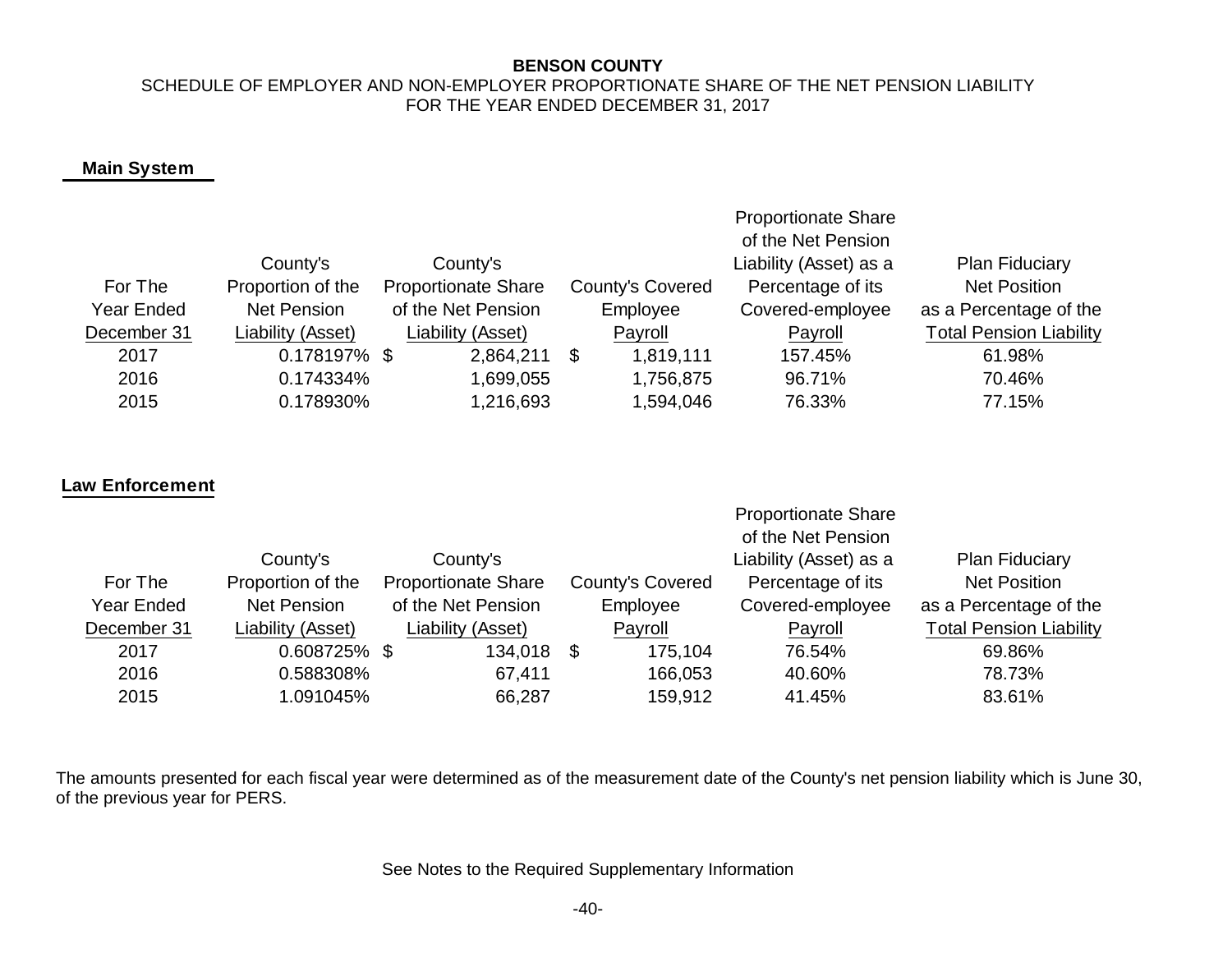#### **BENSON COUNTY**  NOTES TO THE REQUIRED SUPPLEMENTARY INFORMATION FOR THE YEAR ENDED DECEMBER 31, 2017

# **NOTE 1 STEWARDSHIP, COMPLIANCE AND ACCOUNTABILITY**

#### **Budgetary Information**

The county commission adopts an "appropriated budget" on a basis consistent with accounting principles generally accepted in the United States of America (GAAP).

The County auditor prepares an annual budget for the general fund and each special revenue fund of the County. NDCC 11-23-02. The budget includes proposed expenditures and means of financing them.

The County commission holds a public hearing where any taxpayer may appear and shall be heard in favor of or against any proposed disbursements or tax levies. When the hearing shall have been concluded, the board shall adopt such estimate as finally is determined upon. All taxes shall be levied in specific amounts and shall not exceed the amount specified in the published estimates. NDCC 11-23-04

The board of County commissioners, on or before the October meeting shall determine the amount of taxes that shall be levied for County purposes and shall levy all such taxes in specific amounts. NDCC 11-23-05

Each budget is controlled by the County auditor at the revenue and expenditure function/object level.

The current budget, except for property taxes, may be amended during the year for any revenues and appropriations not anticipated at the time the budget was prepared. NDCC 57- 15-31.1

All appropriations lapse at year-end.

## **NOTE 2 NDPERS**

#### **Changes of Assumptions**

Amounts reported in 2017 reflect actuarial assumption changes effective July 1, 2017 based on the results of an actuarial experience study completed in 2015. This includes changes to the mortality tables, disability incidence rates, retirement rates, administrative expenses, salary scale, and percent married assumption.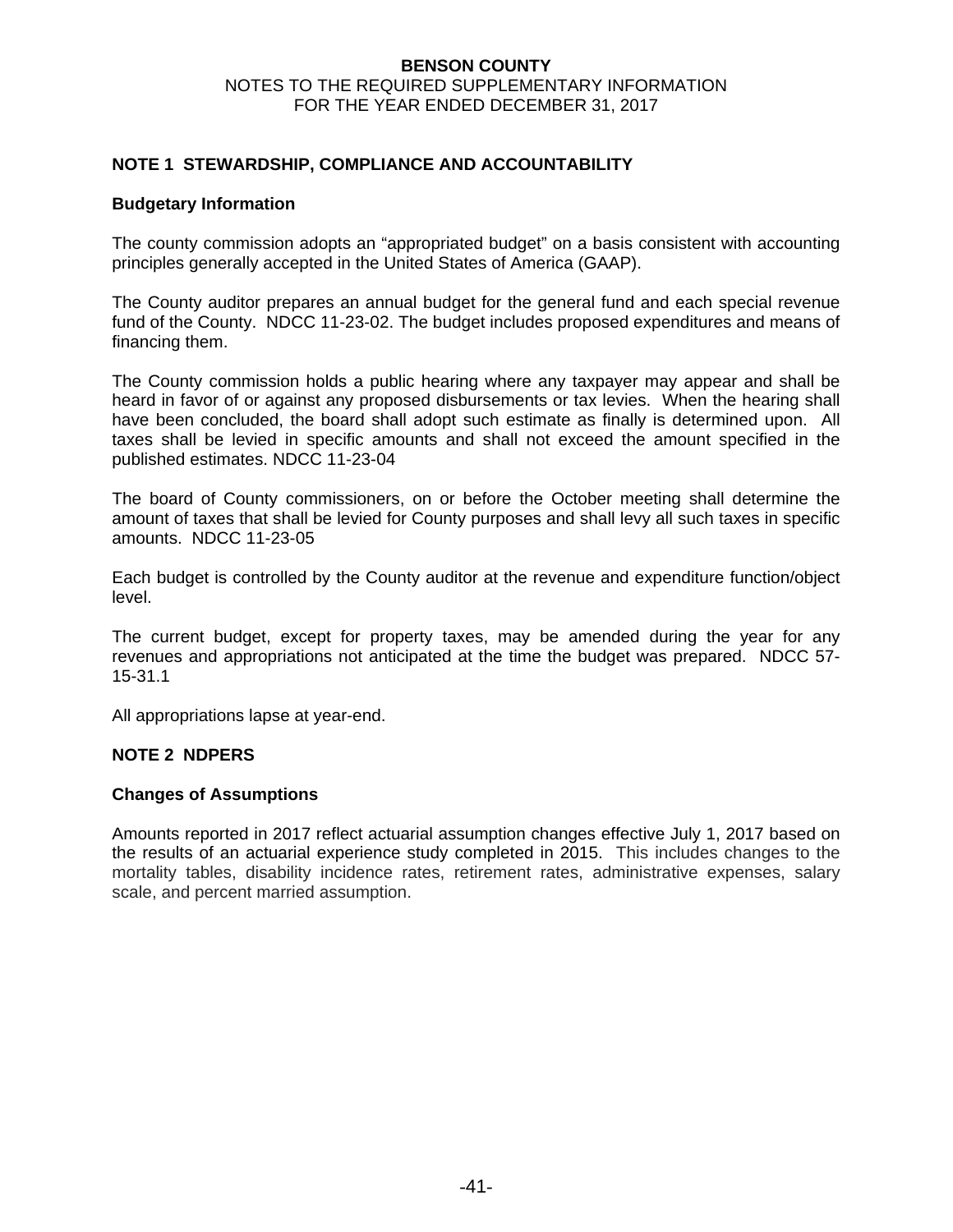# **BENSON COUNTY**  SCHEDULE OF FUND ACTIVITY FOR THE YEAR ENDED DECEMBER 31, 2017

|                                       | Balance       |    |           | <b>Transfers</b> |           | Transfers     |    |               | Balance     |  |
|---------------------------------------|---------------|----|-----------|------------------|-----------|---------------|----|---------------|-------------|--|
|                                       | $1 - 1 - 17$  |    | Receipts  |                  | In        | Out           |    | Disbursements | 12-31-17    |  |
| Major Funds:                          |               |    |           |                  |           |               |    |               |             |  |
| General fund                          | \$<br>975,127 | \$ | 1,893,436 | \$               |           | \$<br>173,600 | \$ | 1,578,980     | \$1,115,983 |  |
| County road and bridge                | (104, 633)    |    | 539,046   |                  | 775,000   |               |    | 1,267,627     | (58, 214)   |  |
| Social services                       | 223,365       |    | 710,585   |                  | 213,221   |               |    | 1,002,518     | 144,653     |  |
| County poor relief                    | 508,432       |    | 173,229   |                  |           | 213,221       |    |               | 468,440     |  |
| Flood - 2011                          |               |    | 55        |                  |           |               |    | 55            |             |  |
| Federal aid-6 mills                   | 824,511       |    | 296,098   |                  |           |               |    | 880,907       | 239,702     |  |
| <b>Total Major Funds</b>              | 2,426,802     |    | 3,612,449 |                  | 988,221   | 386,821       |    | 4,730,087     | 1,910,564   |  |
| Nonmajor Funds:                       |               |    |           |                  |           |               |    |               |             |  |
| Highway tax distribution              | 277,936       |    | 482,661   |                  |           | 450,000       |    |               | 310,597     |  |
| Law enforcement                       | (94,062)      |    | 301,447   |                  |           |               |    | 249,991       | (42,606)    |  |
| Road and bridge unorganized           | 56,525        |    | 5,224     |                  |           |               |    | 5,346         | 56,403      |  |
| Federal aid-5 mills                   | 370,038       |    | 151,358   |                  |           | 100,000       |    | 205,078       | 216,318     |  |
| Federal aid-10 mills                  | 61,681        |    | 18,426    |                  |           |               |    | 55,037        | 25,070      |  |
| Emergency fund                        | 193,323       |    | 7         |                  |           | 75,000        |    | (7)           | 118,337     |  |
| Emergency disaster                    | (540)         |    | 13,991    |                  | 23,600    |               |    | 43,262        | (6, 211)    |  |
| Emergency medical                     | 6,245         |    | 98,996    |                  |           |               |    | 101,714       | 3,527       |  |
| Food pantry                           | 9,712         |    | 1,250     |                  |           |               |    | 121           | 10,841      |  |
| Insurance reserve                     | 11,463        |    | 419       |                  |           |               |    | 101           | 11,781      |  |
| Comprehensive health                  | (8, 846)      |    | 1,376     |                  |           |               |    |               | (7, 470)    |  |
| Veteran's service officer             | (1, 429)      |    | 17,465    |                  |           |               |    | 18,942        | (2,906)     |  |
|                                       | 2,106         |    | 89,112    |                  |           |               |    | 78,261        | 12,957      |  |
| County agent<br><b>Extension fund</b> | 5,878         |    | 120       |                  |           |               |    | 311           |             |  |
|                                       | 9,641         |    |           |                  |           |               |    | 152,102       | 5,687       |  |
| Noxious weed                          | 119           |    | 179,288   |                  |           |               |    |               | 36,827      |  |
| County fair                           |               |    | 58        |                  |           |               |    |               | 177         |  |
| Federal aid-4 mills                   | (937)         |    | 121,087   |                  |           |               |    | 114,050       | 6,100       |  |
| Senior citizens                       | 633           |    | 34,490    |                  |           |               |    | 34,839        | 284         |  |
| Hazardous chemical                    | 7,352         |    | 700       |                  |           |               |    |               | 8,052       |  |
| <b>UCC</b> maintenance                | 29,843        |    | 8,032     |                  |           |               |    | 250           | 37,625      |  |
| Homeland security                     | (15,661)      |    |           |                  |           |               |    |               | (15,661)    |  |
| Job authority                         | 5,298         |    | 54,696    |                  |           |               |    | 46,954        | 13,040      |  |
| Benson County transportation          | 105,511       |    | 215,820   |                  |           |               |    | 219,665       | 101,666     |  |
| Emergency disaster matching           | 1,211         |    |           |                  |           |               |    |               | 1,211       |  |
| Emergency administration              | 5,956         |    |           |                  |           |               |    |               | 5,956       |  |
| Emergency administration - 2009       | 6,259         |    |           |                  |           |               |    |               | 6,259       |  |
| Emergency administration - 2010       | 687           |    |           |                  |           |               |    |               | 687         |  |
| Emergency administration - 2011       | (5, 282)      |    |           |                  |           |               |    |               | (5,282)     |  |
| Emergency administration - 2013       | (661)         |    |           |                  |           |               |    |               | (661)       |  |
| Emergency administration - 2014       | 2,837         |    |           |                  |           |               |    |               | 2,837       |  |
| Flood - 2005                          | 6,349         |    |           |                  |           |               |    |               | 6,349       |  |
| Flood - 2010                          |               |    | 1,025     |                  |           |               |    | 1,025         |             |  |
| <b>States Attorney Special</b>        | 2,928         |    | 61        |                  |           |               |    |               | 2,989       |  |
| <b>States Attorney SAAF</b>           |               |    | 10,564    |                  |           |               |    | 6,676         | 3,888       |  |
| Sheriff's Scram                       |               |    | 1,220     |                  |           |               |    |               | 1,220       |  |
| Sheriffs grant                        | 5,303         |    |           |                  |           |               |    |               | 5,303       |  |
| Sheriffs special                      | 4,153         |    | 2,858     |                  |           |               |    |               | 7,011       |  |
|                                       |               |    |           |                  |           |               |    |               |             |  |
| Total nonmajor funds                  | 1,061,569     |    | 1,811,751 |                  | 23,600    | 625,000       |    | 1,333,718     | 938,202     |  |
| Total governmental funds              | 3,488,371     |    | 5,424,200 |                  | 1,011,821 | 1,011,821     |    | 6,063,805     | 2,848,766   |  |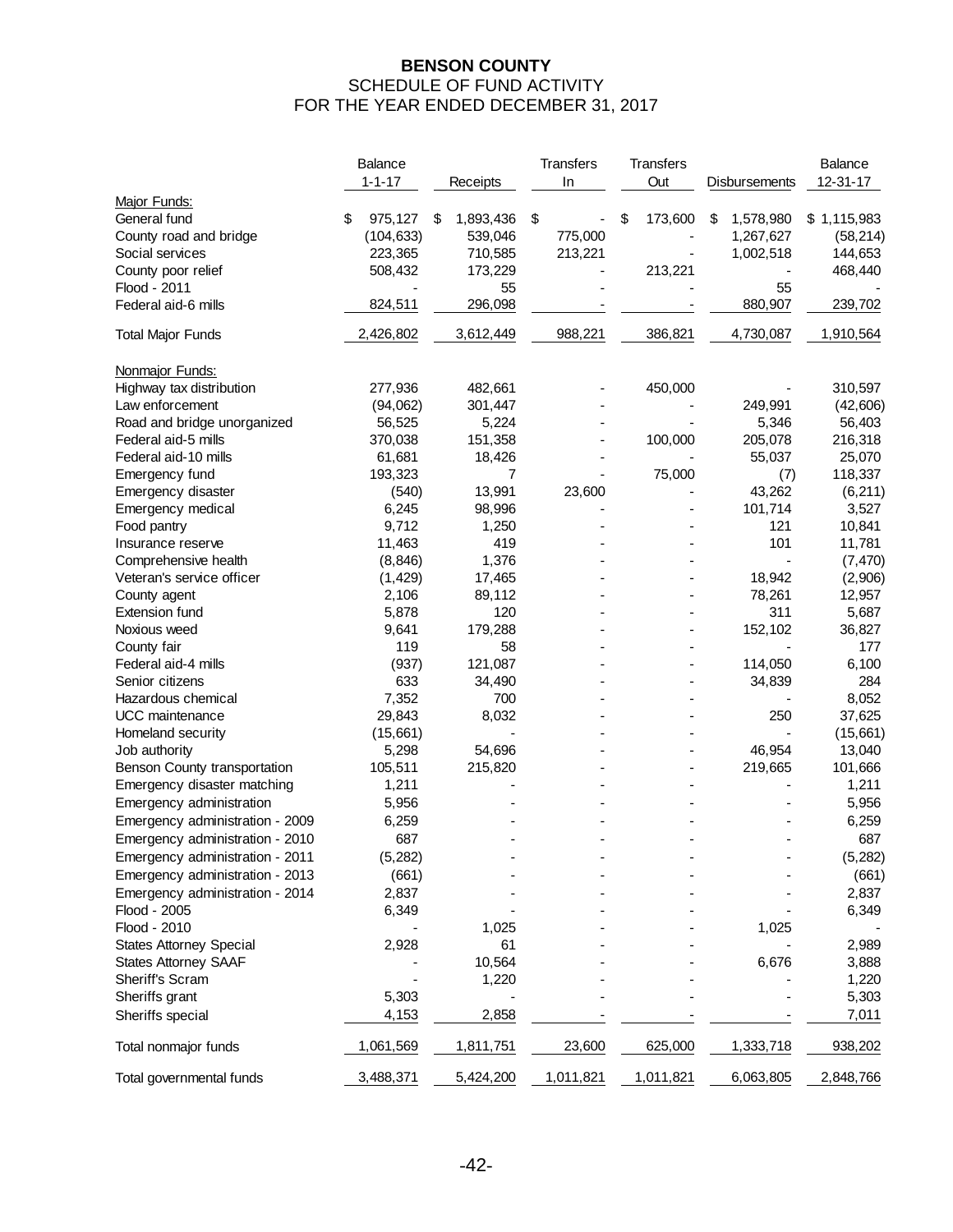# **BENSON COUNTY**  SCHEDULE OF FUND ACTIVITY - CONTINUED FOR THE YEAR ENDED DECEMBER 31, 2017

|                                               | <b>Balance</b><br>$1 - 1 - 17$ | Receipts     | <b>Transfers</b><br>In | <b>Transfers</b><br>Out | <b>Disbursements</b> | Balance<br>12-31-17 |
|-----------------------------------------------|--------------------------------|--------------|------------------------|-------------------------|----------------------|---------------------|
| <b>Agency Funds:</b>                          |                                |              |                        |                         |                      |                     |
| Payroll tax                                   | \$<br>62,942                   | 2,703<br>\$  | \$                     | \$                      | \$                   | \$<br>65,645        |
| State tax                                     | 16,592                         | 32,352       |                        |                         | 29,375               | 19,569              |
| Game and fish licenses                        | 1,388                          |              |                        |                         |                      | 1,388               |
| Domestic violence                             | 35                             | 210          |                        |                         | 140                  | 105                 |
| Clerk of court special trust                  | 71,713                         | 2,700        |                        |                         |                      | 74,413              |
| State sales tax                               | 89                             | 41           |                        |                         | 64                   | 66                  |
| Soil conservation                             | 9,084                          | 91,873       |                        |                         | 79,204               | 21,753              |
| Airport                                       | 15,075                         | 137,047      |                        |                         | 118,540              | 33,582              |
| Advance real estate payments                  |                                | 138          |                        |                         | 138                  |                     |
| District health                               | 7,903                          | 148,140      |                        |                         | 128,066              | 27,977              |
| Water resource                                | 12,409                         | 110,496      |                        |                         | 97,155               | 25,750              |
| Garrison diversion                            | 3,924                          | 39,494       |                        |                         | 34,704               | 8,714               |
| <b>Total cities</b>                           | 22,708                         | 356,698      |                        |                         | 307,059              | 72,347              |
| Total city park districts                     | 3.406                          | 41,742       |                        |                         | 37.309               | 7,839               |
| Total school districts                        | 316,563                        | 3,088,186    |                        |                         | 2,670,001            | 734,748             |
| Total townships                               | 51,694                         | 695,845      |                        |                         | 631,589              | 115,950             |
| Total rural fire protection districts         | 16,290                         | 157,012      |                        |                         | 137,622              | 35,680              |
| Total agency funds                            | 611,815                        | 4,904,677    |                        |                         | 4,270,966            | 1,245,526           |
| Total primary government                      | 4,100,186                      | 10,328,877   | 1,011,821              | 1,011,821               | 10,334,771           | 4,094,292           |
| Component Unit:<br><b>Benson County Water</b> |                                |              |                        |                         |                      |                     |
| <b>Resource District</b>                      | 87,318                         | 138,037      |                        |                         | 132,266              | 93,089              |
| Total reporting entity                        | \$4,187,504                    | \$10,466,914 | \$1,011,821            | \$1,011,821             | \$10,467,037         | \$4,187,381         |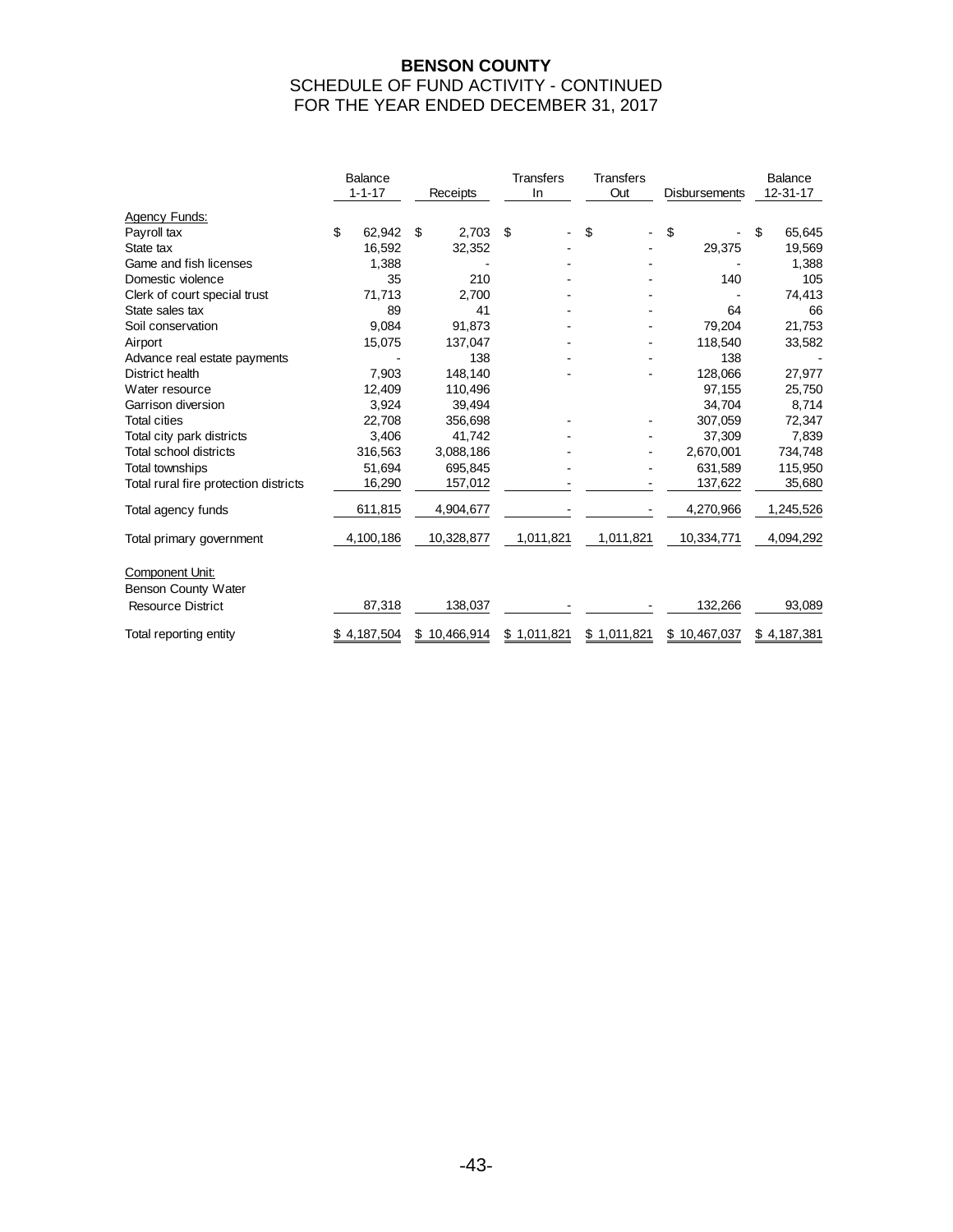# **BradyMartz**

# **INDEPENDENT AUDITOR'S REPORT ON INTERNAL CONTROL OVER FINANCIAL REPORTING AND ON COMPLIANCE AND OTHER MATTERS BASED ON AN AUDIT OF FINANCIAL STATEMENTS PERFORMED IN ACCORDANCE WITH**  *GOVERNMENT AUDITING STANDARDS*

Board of County Commissioners Benson County Minnewaukan, North Dakota

We have audited, in accordance with auditing standards generally accepted in the United States of America and the standards applicable to financial audits contained in *Government Auditing Standards*, issued by the Comptroller General of the United States, the accompanying financial statements of the governmental activities, the discretely presented component unit, each major fund, and the aggregate remaining fund information of Benson County, Minnewaukan, North Dakota, as of and for the year ended December 31, 2017, and the related notes to the financial statements, which collectively comprise the County's basic financial statements and have issued our report thereon dated January 11, 2019.

#### **Internal Control Over Financial Reporting**

In planning and performing our audit of the financial statements, we considered Benson County's internal control over financial reporting (internal control) to determine the audit procedures that are appropriate in the circumstances for the purpose of expressing our opinions on the financial statements, but not for the purpose of expressing an opinion on the effectiveness of the County's internal control. Accordingly, we do not express an opinion on the effectiveness of the County's internal control.

A *deficiency in internal control* exists when the design or operation of a control does not allow management or employees, in the normal course of performing their assigned functions, to prevent, or detect and correct misstatements on a timely basis. A *material weakness* is a deficiency, or a combination of deficiencies, in internal control such that there is a reasonable possibility that a material misstatement of the entity's financial statements will not be prevented, or detected and corrected on a timely basis. A *significant deficiency* is a deficiency, or a combination of deficiencies, in internal control that is less severe than a material weakness, yet important enough to merit attention by those charged with governance.

Our consideration of internal control was for the limited purpose described in the first paragraph of this section and was not designed to identify all deficiencies in internal control that might be material weaknesses or significant deficiencies and therefore, material weaknesses or significant deficiencies may exist that were not identified. We did identify certain deficiencies in internal control, described in the accompanying schedule of findings and responses as items 2017-001, 2017-002 and 2017-003 that we consider to be material weaknesses.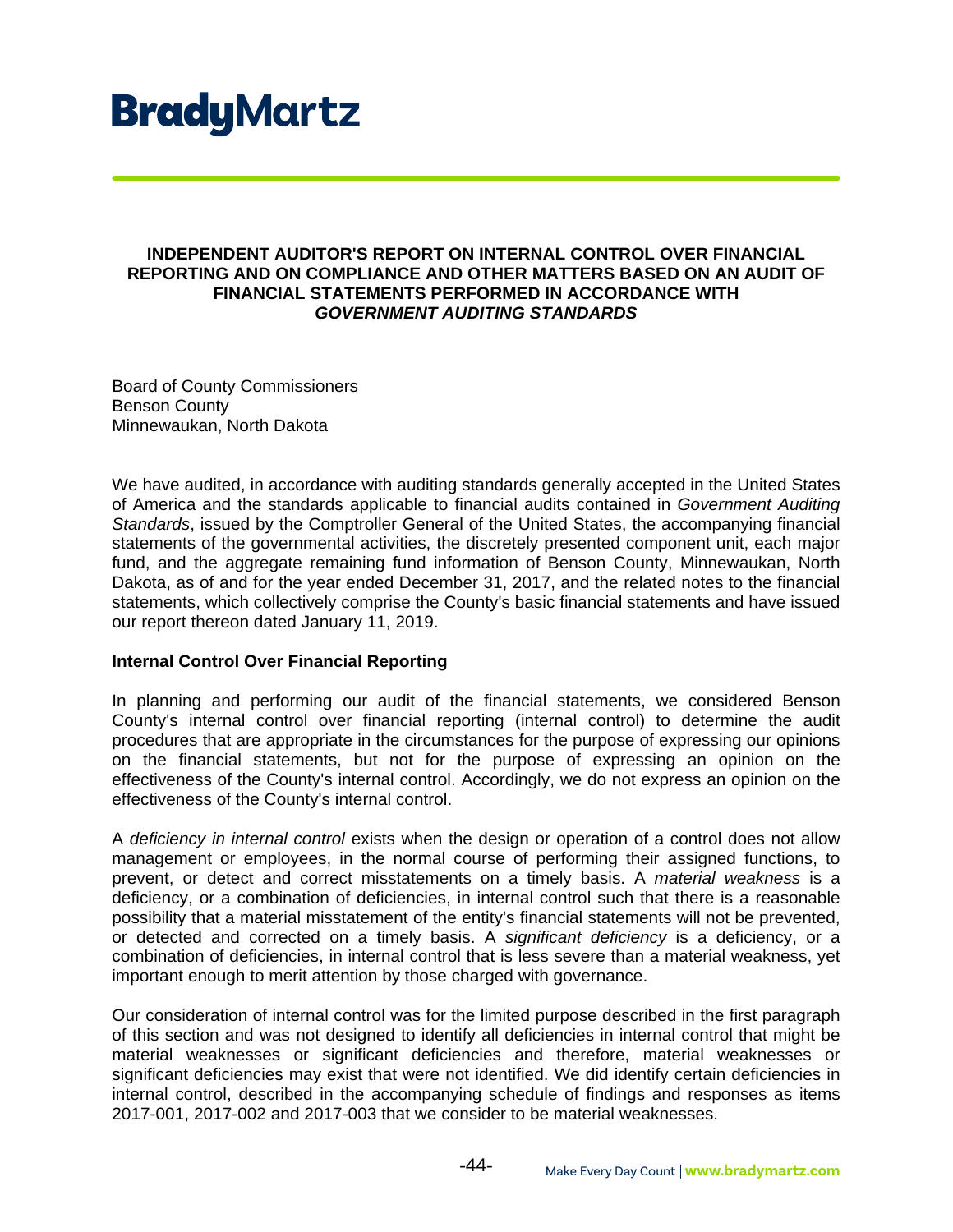# **Compliance and Other Matters**

As part of obtaining reasonable assurance about whether Benson County of Minnewaukan, North Dakota's financial statements are free of material misstatement, we performed tests of its compliance with certain provisions of laws, regulations, contracts and grant agreements, noncompliance with which could have a direct and material effect on the determination of financial statement amounts. However, providing an opinion on compliance with those provisions was not an objective of our audit and, accordingly, we do not express such an opinion. The results of our tests disclosed no instances of noncompliance or other matters that are required to be reported under *Government Auditing Standards*.

# **Benson County's Responses to Findings**

The County's responses to the findings identified in our audit are described in the accompanying schedule of findings and responses. Benson County's responses were not subjected to the auditing procedures applied in the audit of the financial statements, and, accordingly, we express no opinion on them.

#### **Purpose of this Report**

The purpose of this report is solely to describe the scope of our testing of internal control and compliance and the result of that testing, and not to provide an opinion on the effectiveness of the entity's internal control or on compliance. This report is an integral part of an audit performed in accordance with *Government Auditing Standards* in considering the entity's internal control and compliance. Accordingly, this communication is not suitable for any other purpose.

Porady Martz

**BRADY, MARTZ & ASSOCIATES, P.C. GRAND FORKS, NORTH DAKOTA** 

January 11, 2019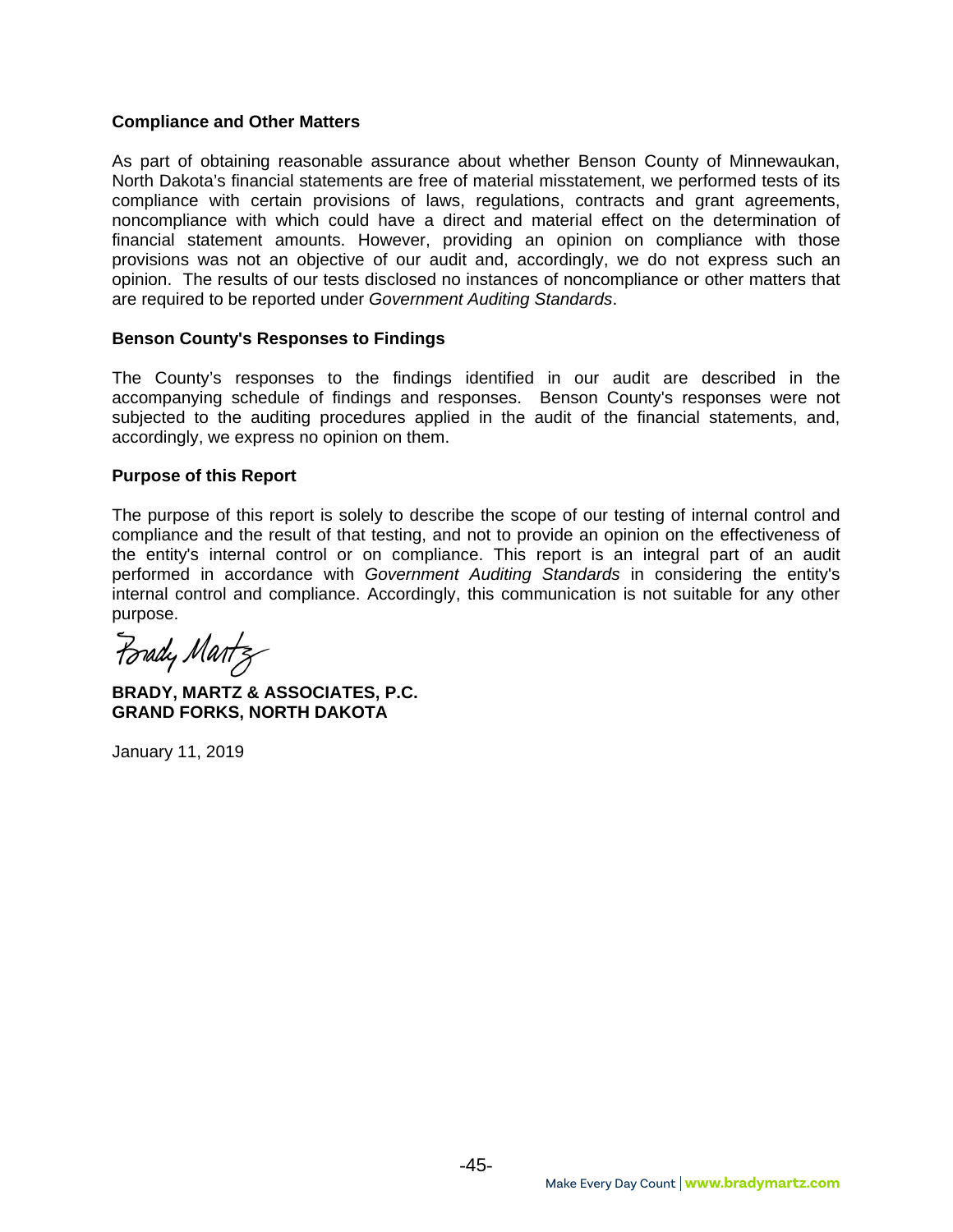## **BENSON COUNTY**  SCHEDULE OF FINDINGS AND RESPONSES FOR THE YEAR ENDED DECEMBER 31, 2017

## **2017-001 Finding Material Weakness**

## **Criteria**

The County does not have the internal resources to identify all journal entries required to maintain a general ledger and prepare full-disclosure financial statements in conformity with accounting principles generally accepted in the United States of America (GAAP).

# **Condition**

The County's personnel prepare periodic financial information for internal use that meets the needs of management and the County Commissioners. For the year ended December 31, 2017, the County's personnel assisted in the preparation of the year-end journal entries and reviewed a disclosure checklist. However, the County does not have internal resources to identify all journal entries required to maintain a general ledger and prepare full-disclosure financial statements for external reporting. The County Commissioners are aware of this significant deficiency and address it by obtaining our assistance in the preparation of the County's annual financial statements.

# **Cause**

The County does not have the internal expertise needed to handle all aspects of the external financial reporting.

#### **Effect**

The Commissioners are aware of the deficiency and addresses it by reviewing and approving the adjusting journal entries and the completed statements prior to distribution to the end users.

#### **Recommendation**

For entities of the County's size, it generally is not practical to obtain the internal expertise needed to handle all aspects of the external financial reporting. The County should establish an internal control policy to document the annual review of the financial statements, disclosures and schedules.

#### **Views of responsible officials and planned corrective action:**

Due to the small size of the County, it is currently not cost effective for the County personnel to obtain the level of training necessary to completely eliminate this internal control finding. The County will review training options and determine what level of training can be obtained on a cost-effective basis.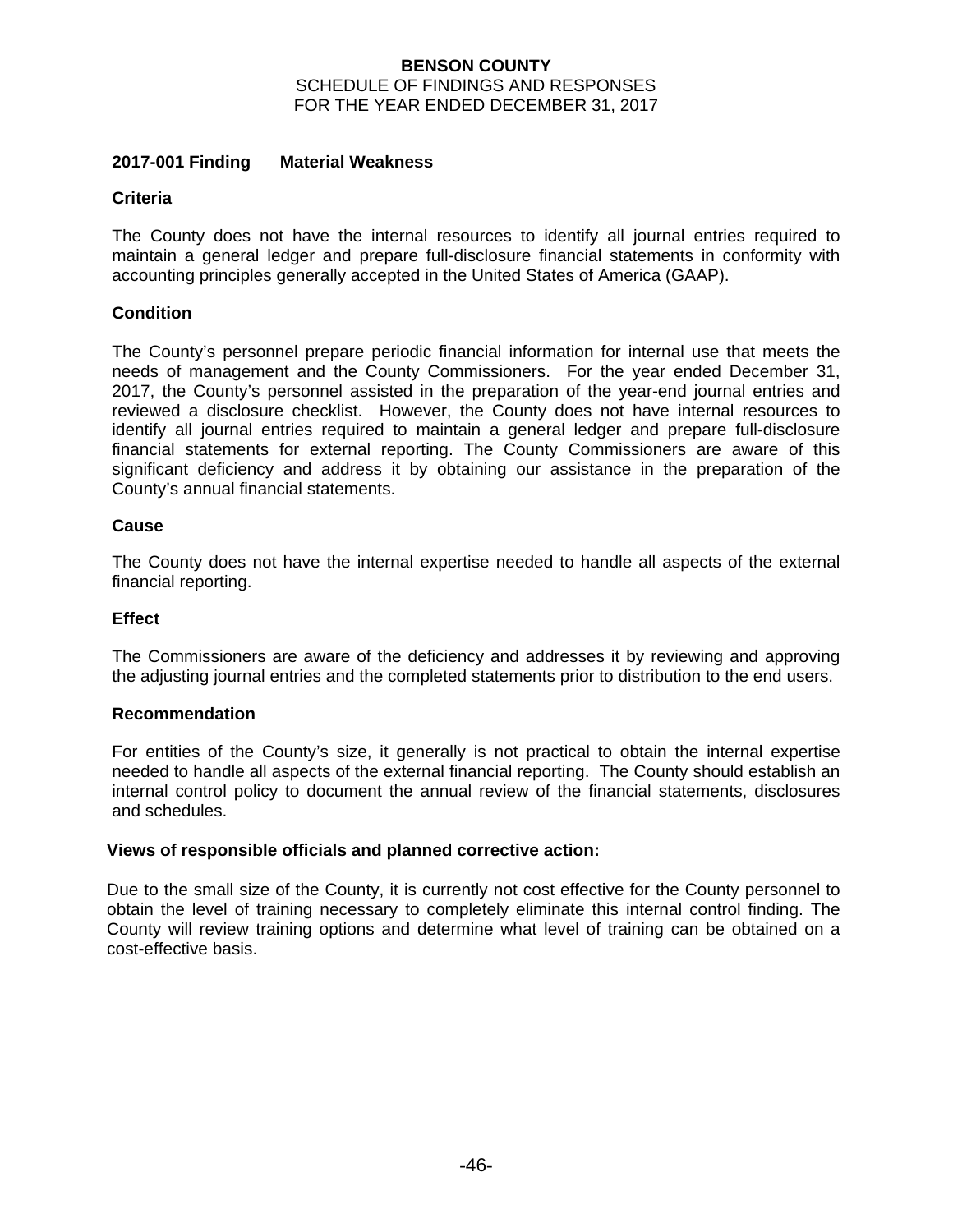#### **BENSON COUNTY**  SCHEDULE OF FINDINGS AND RESPONSES - CONTINUED FOR THE YEAR ENDED DECEMBER 31, 2017

# **2017-002 Finding Material Weakness**

## **Criteria**

The County did not prepare bank reconciliations in a timely manner.

# **Condition**

During our audit, we noted that a bank reconciliation was not being timely prepared to reconcile to the general ledger. This resulted in errors occurring that were not detected until the audit.

# **Cause**

The County did not prepare bank reconciliations in a timely manner. Failure to prepare bank reconciliations resulted in several items not being tracked or properly recorded throughout the year.

#### **Effect**

Cash was significantly understated at year end, resulting in a large adjusting journal entry.

# **Recommendation**

The County should establish a process in which it prepares monthly bank reconciliations soon after month-end and once all monthly bank statements are available. Bank reconciliations should also be reviewed by another individual and signed on approval, for internal control purposes.

#### **Views of responsible officials and planned corrective action:**

The County Auditor had a discussion with the employee responsible for doing the bank statement reconciliation informing them of the audit finding and the importance that these be completed on a monthly basis. They indicated they will prepare them in the future on a monthly basis as requested.